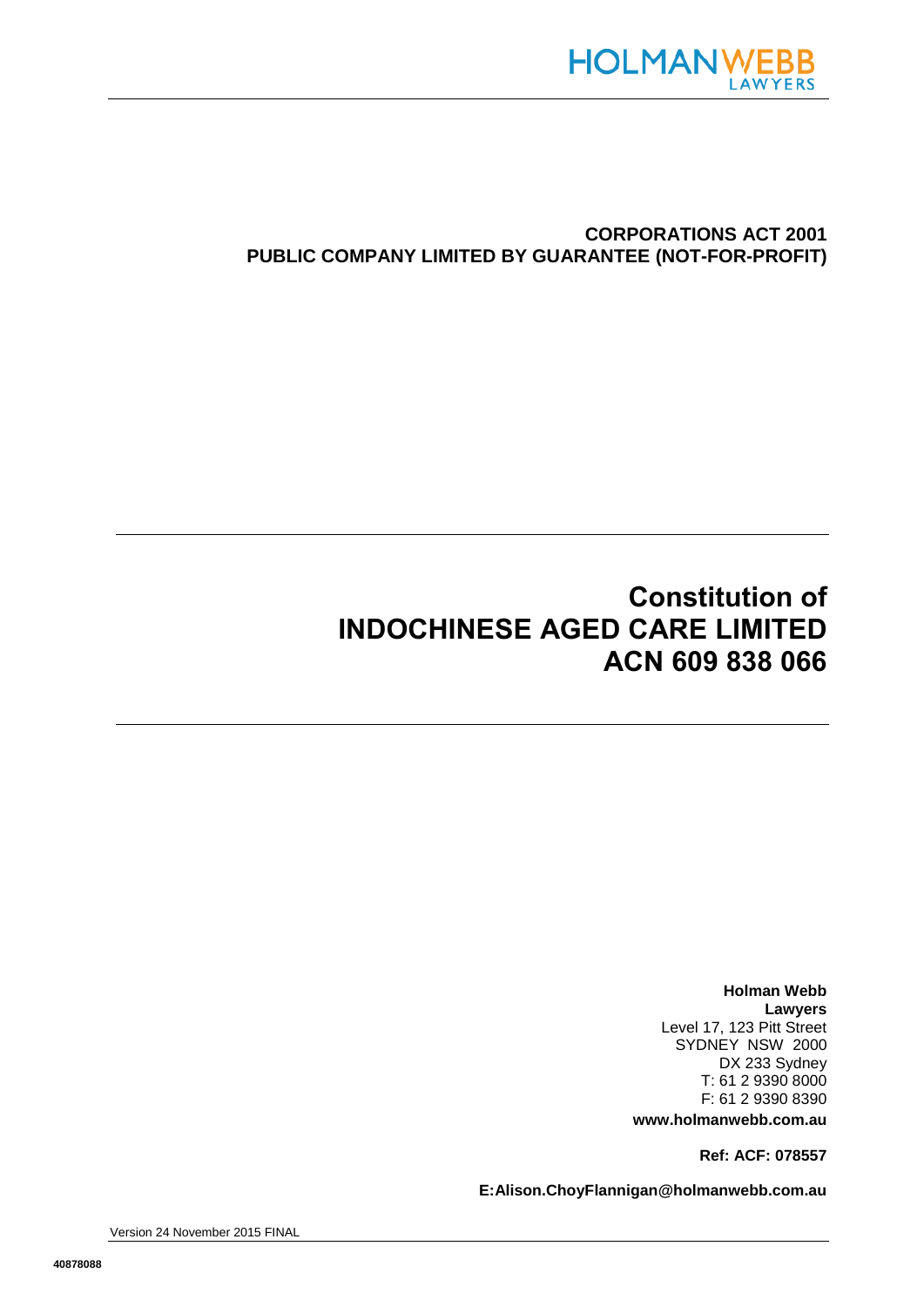

# TABLE OF CONTENTS

| 1. |                                                                                     |  |  |
|----|-------------------------------------------------------------------------------------|--|--|
|    | 1.1<br>1.2<br>1.3                                                                   |  |  |
| 2. |                                                                                     |  |  |
| 3. |                                                                                     |  |  |
|    | 3.1<br>3.2                                                                          |  |  |
| 4. |                                                                                     |  |  |
|    | 4.1<br>4.2<br>4.3<br>4.4<br>4.5<br>4.6<br>4.7                                       |  |  |
| 5. |                                                                                     |  |  |
|    | 5.1<br>5.2<br>5.3                                                                   |  |  |
| 6. |                                                                                     |  |  |
|    | 6.1<br>6.2<br>6.3<br>6.4                                                            |  |  |
| 7. |                                                                                     |  |  |
|    | 7.1<br>7.2<br>7.3                                                                   |  |  |
| 8. |                                                                                     |  |  |
|    | 8.1<br>8.2<br>8.3<br>8.4<br>8.5<br>8.6<br>8.7<br>8.8<br>8.9<br>8.10<br>8.11<br>8.12 |  |  |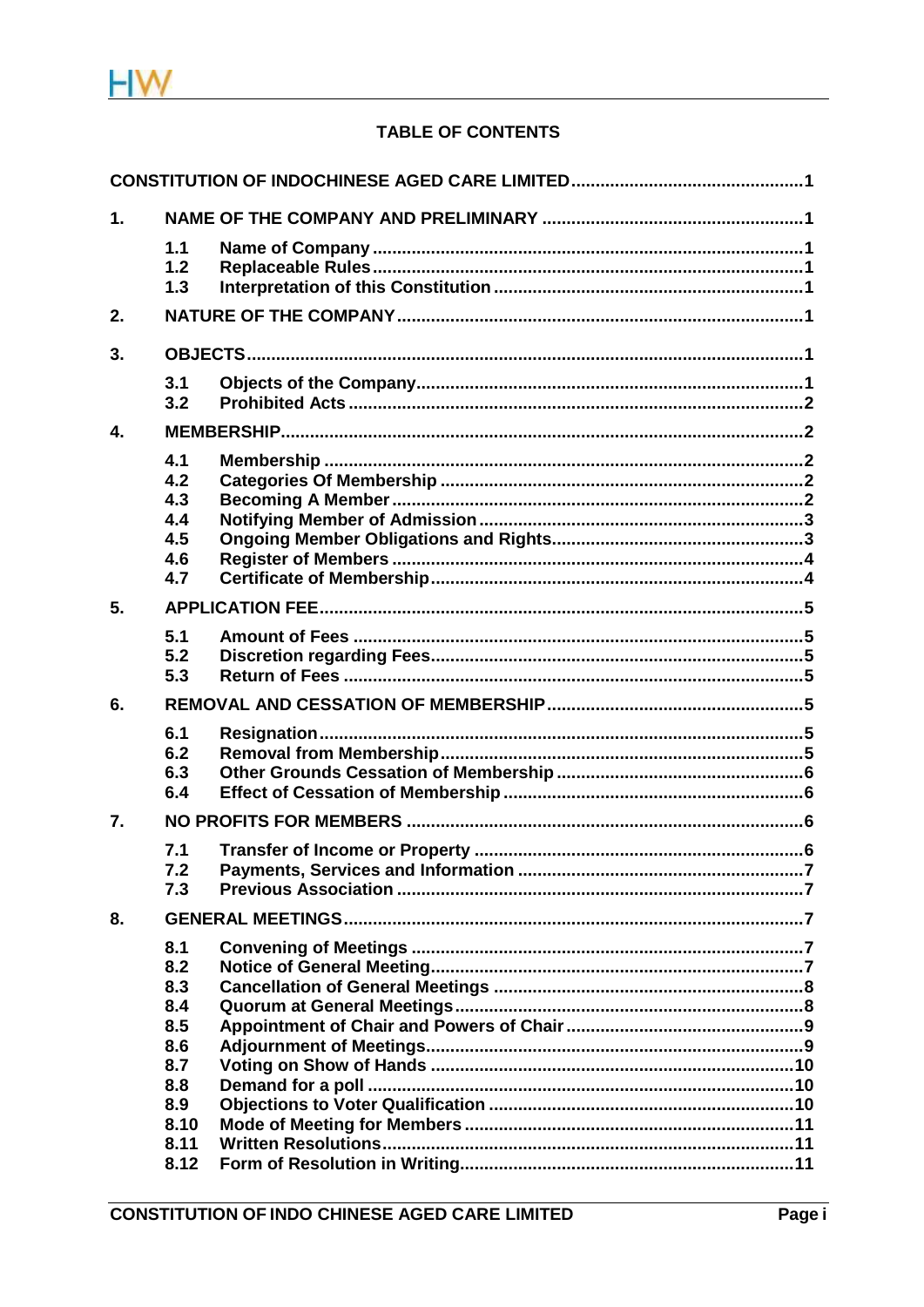

|     | 8.13<br>8.14                                                         |                                                                 |  |
|-----|----------------------------------------------------------------------|-----------------------------------------------------------------|--|
| 9.  |                                                                      |                                                                 |  |
|     | 9.1<br>9.2<br>9.3<br>9.4<br>9.5                                      |                                                                 |  |
| 10. |                                                                      |                                                                 |  |
| 11. |                                                                      |                                                                 |  |
|     | 11.1<br>11.2<br>11.3<br>11.4<br>11.5<br>11.6<br>11.7<br>11.8<br>11.9 | Members may obtain information about directors' remuneration 18 |  |
| 12. |                                                                      |                                                                 |  |
|     | 12.1                                                                 |                                                                 |  |
| 13. |                                                                      |                                                                 |  |
|     | 13.1<br>13.2                                                         | Director's Remuneration and Payment for Expenses 19             |  |
| 14. |                                                                      |                                                                 |  |
|     | 14.1<br>14.2<br>14.3<br>14.4<br>14.5<br>14.6                         |                                                                 |  |
|     | 14.7                                                                 |                                                                 |  |
|     | 14.8<br>14.9                                                         |                                                                 |  |
|     | 14.10<br>14.11                                                       |                                                                 |  |
| 15. |                                                                      |                                                                 |  |
|     | 15.1<br>15.2<br>15.3                                                 |                                                                 |  |
| 16. |                                                                      |                                                                 |  |
| 17. |                                                                      |                                                                 |  |
| 18. |                                                                      |                                                                 |  |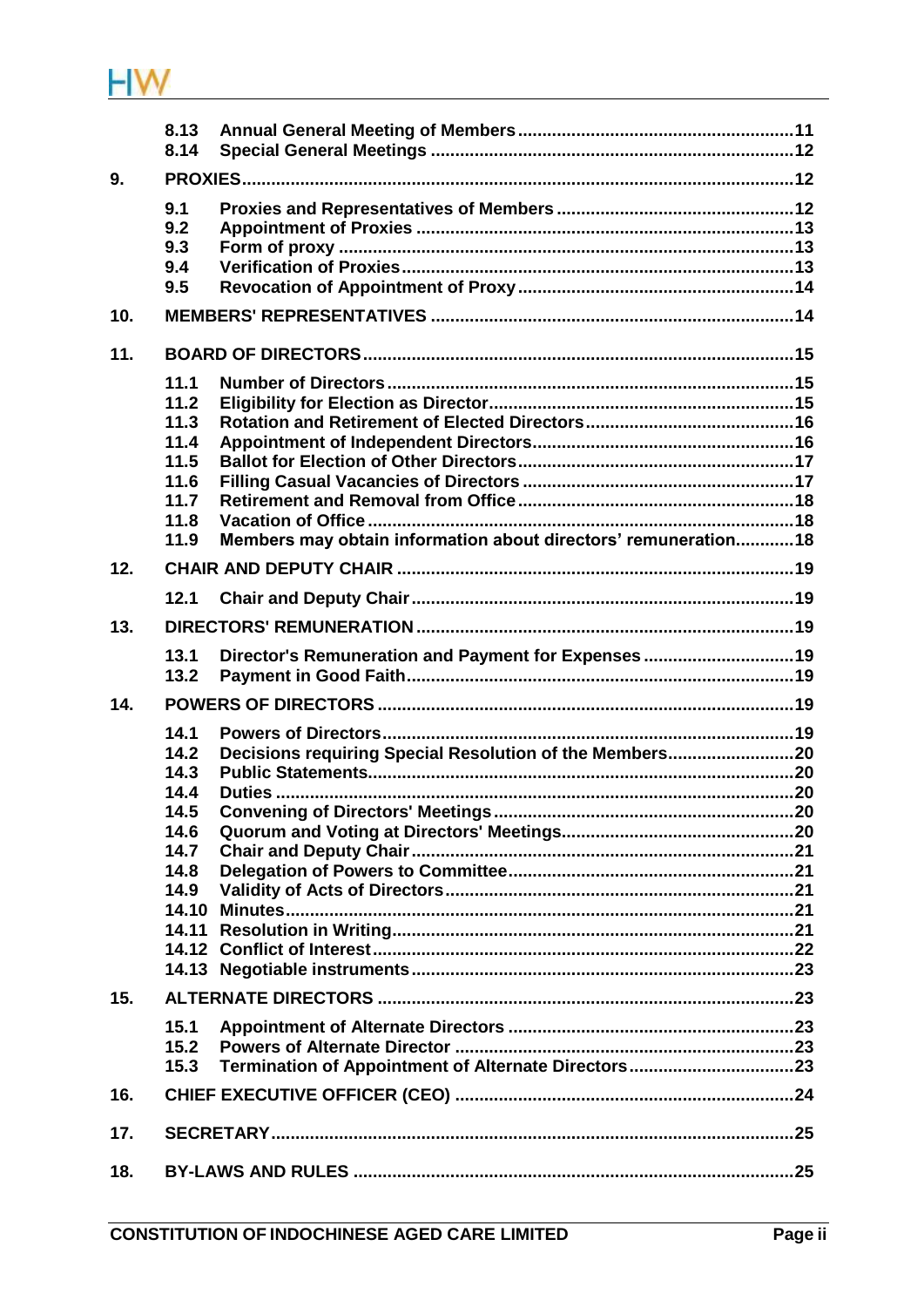# HW.

| 19.                                                             |              |                                                                                                                           |  |
|-----------------------------------------------------------------|--------------|---------------------------------------------------------------------------------------------------------------------------|--|
| 20.                                                             |              |                                                                                                                           |  |
|                                                                 | 20.1<br>20.2 | Surplus Assets on winding up or dissolution of the Company25<br>Surplus Assets on the Company ceasing to be endorsed as a |  |
| 21.                                                             |              |                                                                                                                           |  |
|                                                                 | 21.1         |                                                                                                                           |  |
|                                                                 | 21.2         |                                                                                                                           |  |
| 22.                                                             | 21.3         |                                                                                                                           |  |
|                                                                 |              |                                                                                                                           |  |
|                                                                 | 22.1<br>22.2 |                                                                                                                           |  |
|                                                                 | 22.3         |                                                                                                                           |  |
|                                                                 | 22.4         |                                                                                                                           |  |
| 23.                                                             |              | <b>FURTHER OBLIGATIONS UNDER AUSTRALIAN CHARITIES</b>                                                                     |  |
|                                                                 |              |                                                                                                                           |  |
| 24.                                                             |              |                                                                                                                           |  |
|                                                                 | 24.1         |                                                                                                                           |  |
|                                                                 | 24.2         |                                                                                                                           |  |
|                                                                 | 24.3         |                                                                                                                           |  |
|                                                                 | 24.4         |                                                                                                                           |  |
|                                                                 | 24.5         |                                                                                                                           |  |
|                                                                 | 24.6         |                                                                                                                           |  |
|                                                                 | 24.7         |                                                                                                                           |  |
| 25.                                                             |              |                                                                                                                           |  |
|                                                                 | 25.1         |                                                                                                                           |  |
|                                                                 | 25.2<br>25.3 |                                                                                                                           |  |
|                                                                 | 25.4         |                                                                                                                           |  |
|                                                                 | 25.5         |                                                                                                                           |  |
| 26.                                                             |              |                                                                                                                           |  |
|                                                                 | 26.1         |                                                                                                                           |  |
|                                                                 | 26.2         |                                                                                                                           |  |
|                                                                 | 26.3         |                                                                                                                           |  |
| 27.                                                             |              |                                                                                                                           |  |
|                                                                 | 27.1         |                                                                                                                           |  |
|                                                                 | 27.2         |                                                                                                                           |  |
|                                                                 | 27.3         |                                                                                                                           |  |
|                                                                 |              |                                                                                                                           |  |
|                                                                 |              |                                                                                                                           |  |
|                                                                 |              |                                                                                                                           |  |
| <b>SCHEDULE 3 - MATTERS REQUIRING SPECIAL RESOLUTION OF THE</b> |              |                                                                                                                           |  |
|                                                                 |              |                                                                                                                           |  |
|                                                                 |              |                                                                                                                           |  |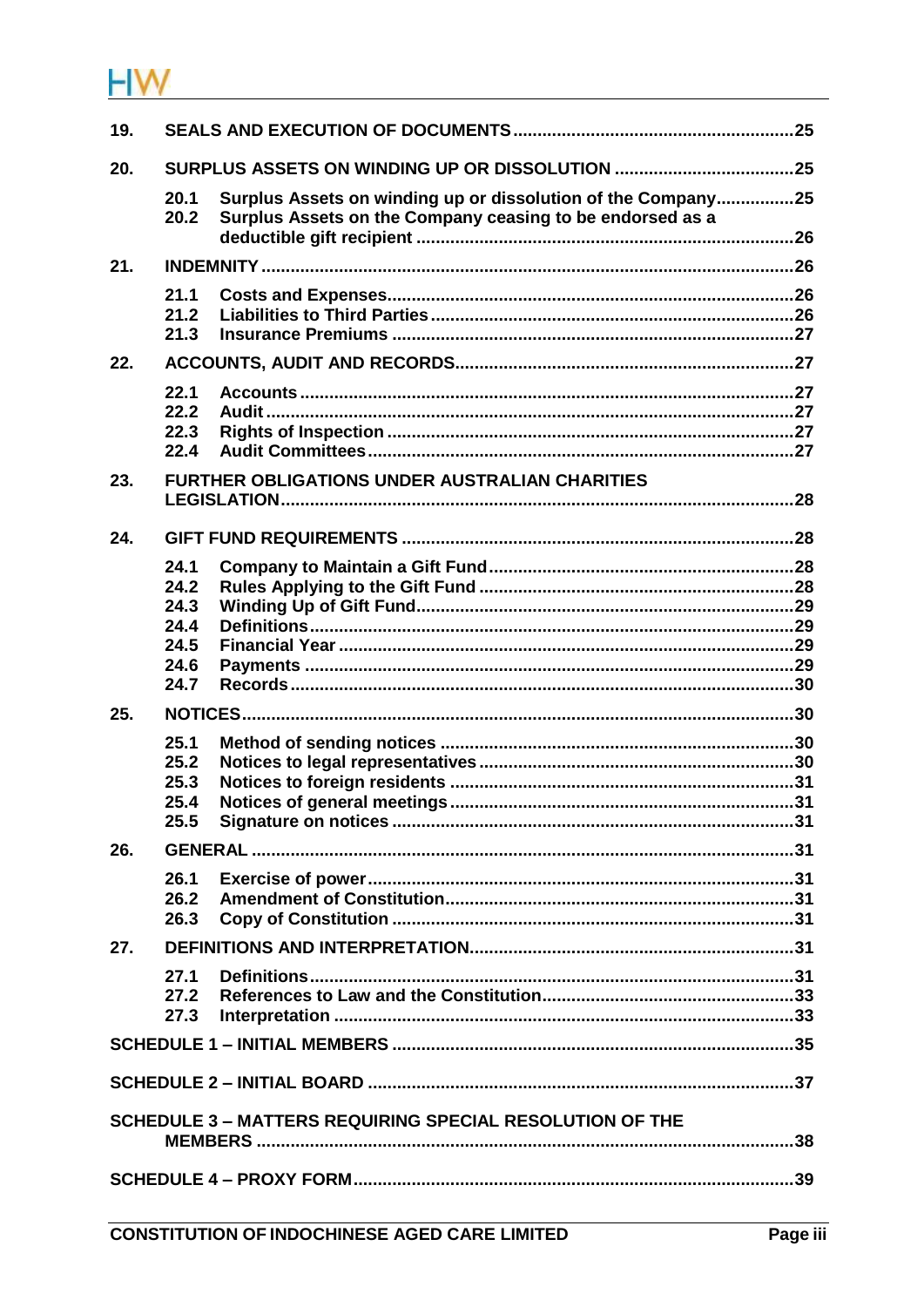

# **CONSTITUTION OF INDOCHINESE AGED CARE LIMITED**

#### **1. NAME OF THE COMPANY AND PRELIMINARY**

#### **1.1 Name of Company**

The name of the Company is Indochinese Aged Care Limited.

#### **1.2 Replaceable Rules**

The Replaceable Rules do not apply to the Company.

#### **1.3 Interpretation of this Constitution**

- (a) This Constitution is designed for a public company limited by guarantee which is:
	- (i) incorporated under the Corporations Act (the **Act**); and
	- (ii) a charity registered under the *Australian Charities and Not for Profits Commission Act 2012 (Commonwealth)* (the **ACNC Act**).
- (b) If the Act and/or the ACNC Act is repealed or amended, then this Constitution may require amendment.
- (c) To the extent of any inconsistency between this Constitution and a mandatory requirement of a relevant law (including the Act and the ACNC Act), the relevant law takes priority.
- (d) A word or expression that is defined in the Act or the Charities Legislation has the same meaning as in this Constitution.

## **2. NATURE OF THE COMPANY**

- (a) The Company is a not for profit company limited by guarantee and the Company is prohibited from doing anything to change its not for profit status.
- (b) The liability of the Members is limited.
- <span id="page-4-1"></span>(c) Every Member undertakes to contribute \$20 to the assets of the Company if it is wound up while they are a Member, or within one year afterwards.

## <span id="page-4-0"></span>**3. OBJECTS**

## **3.1 Objects of the Company**

- (a) The dominant purpose of the Company are:
	- (i) to provide accommodation and care for elderly people, including but not limited to the provision of suitable residential aged care, community care, adequate medical and supervisory care and such other services as the Board may approve from time to time; and
	- (ii) to raise funds for the above purposes.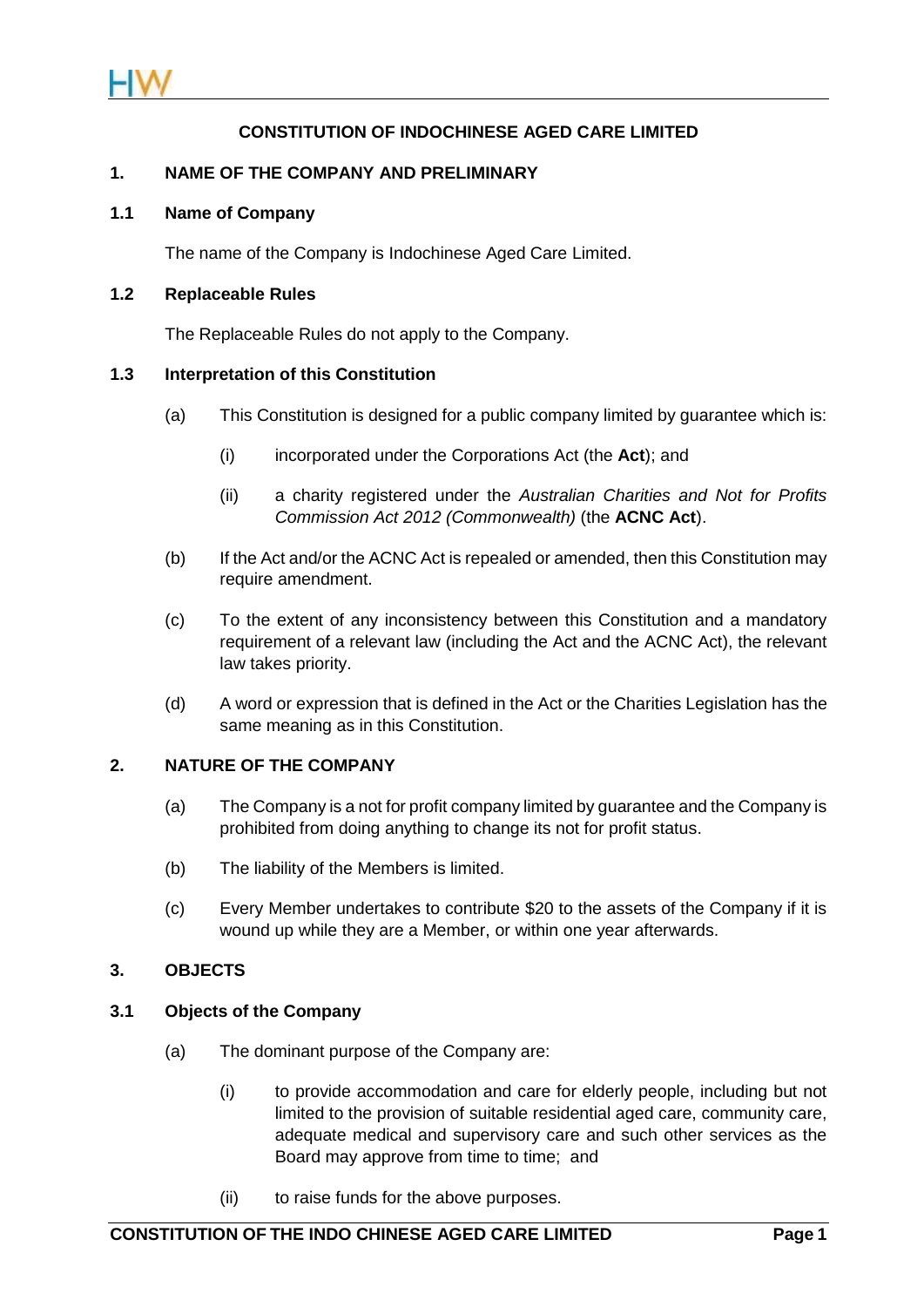- (b) The objects of the Company must be consistent with its requirements to maintain its tax concession charity and deductible gift recipient status and the Company is prohibited from doing anything to jeopardise this status or including an object or purpose which is inconsistent with either of the following:
	- (i) its not for profit status; or
	- (ii) its tax concession charity and deductible gift recipient status.

## **3.2 Prohibited Acts**

- (a) The Company does not have the power to:
	- (i) issue shares of any kind; or
	- (ii) pay, transfer, apply, directly or indirectly, any portion of the income and property of the Company, by way of dividend, bonus or otherwise howsoever by way of profit, to or for the benefit of a Member.
- (b) The Company must not be operated for the purpose of the profit or gain of any Member.
- (c) Nothing in this Constitution authorises the Company to do an act that is prohibited by law of a State or a Territory of Australia or gives the Company a right that the law of a State or Territory of Australia denies to the Company.
- (d) Even though section 124(1) of the Act may prescribe additional purposes and powers, the Company may only act in furtherance of the purposes described in clause [3.](#page-4-0)

## **4. MEMBERSHIP**

## **4.1 Membership**

The Members of the Company at any point in time which shall comprise:

- (a) initially the Members listed in Schedule 1; and
- (b) such others as the Board admits to membership in accordance with this Constitution (see clause [4.3\)](#page-5-0) or under relevant by-laws or rules approved by the Board from time to time.

## **4.2 Categories Of Membership**

The Members of the Company shall be ordinary Members, who shall have equal voting and other rights as designated by this Constitution:

## <span id="page-5-0"></span>**4.3 Becoming A Member**

(a) The following provisions apply to applications for admission as a Member: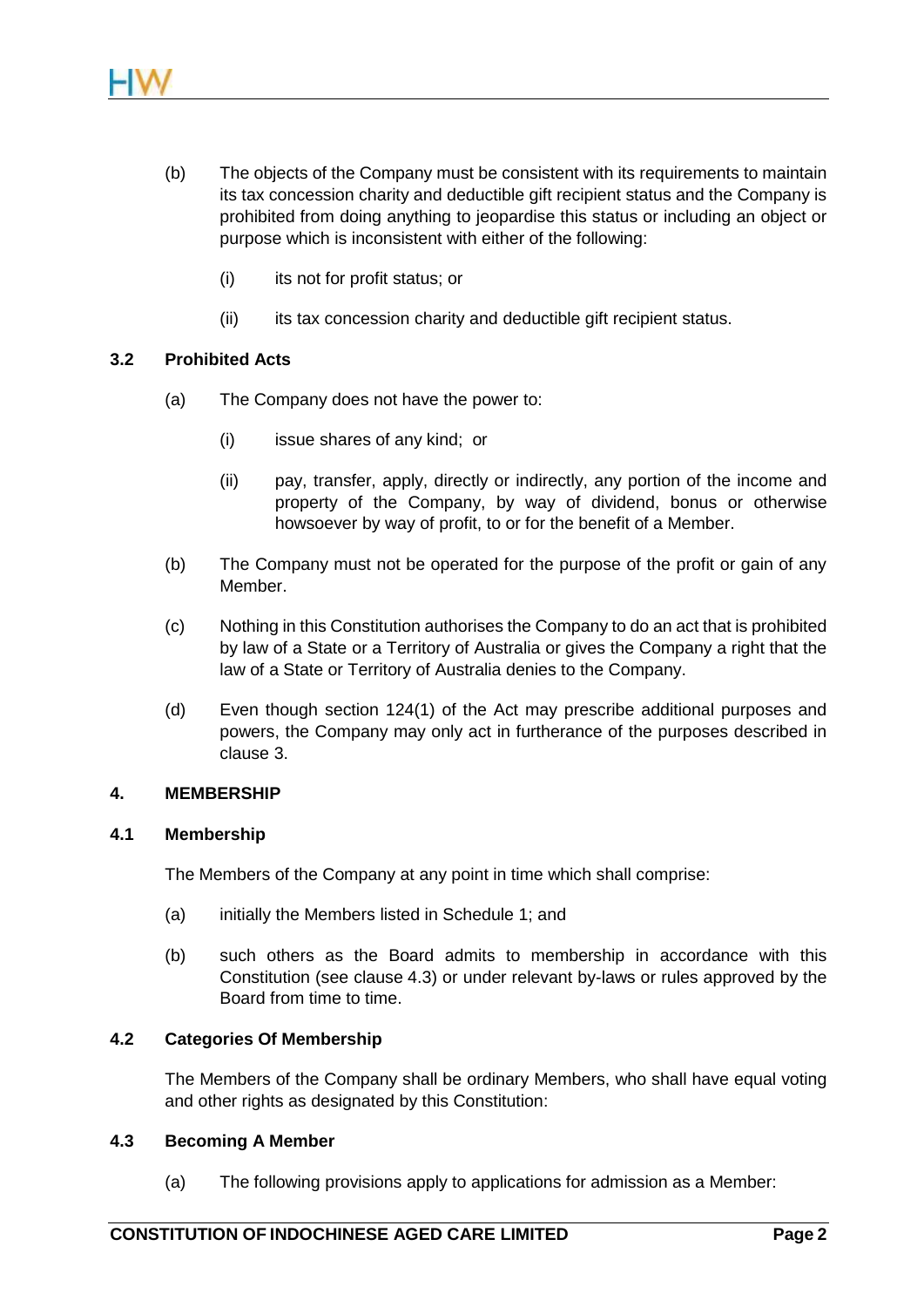- (i) Membership is open to organisations and individuals that are supportive of the objects of the Company and which are accepted to membership by the Board following the application procedure set out in this Constitution.
- (ii) An application for Membership must be made by completing and signing the form approved for the purpose by the Board from time to time, and lodging it with the Secretary.
- (iii) Upon lodging the application, the applicant must pay the relevant entrance fee (see clause [5\)](#page-8-0) which will be held by the Company in its trust account pending determination of the application.
- (b) In respect of each application for Membership duly made in accordance with this Constitution:
	- (i) the Secretary shall provide the application to the Board at the next meeting after receipt of the application;
	- (ii) the Board shall consider the application promptly and may, after considering it, determine in the Board's sole and absolute discretion to accept or reject the application.
	- (iii) if the application is accepted, the applicant shall be admitted as a Member and shall be notified in accordance with clause [4.4;](#page-6-0)
	- (iv) the Board does not have to give reasons for rejecting an application; and
	- (v) if the application is rejected, all amounts paid by the applicant on account of the application shall be refunded in full.

## <span id="page-6-0"></span>**4.4 Notifying Member of Admission**

Following admission of a new Member, the Secretary must promptly:

- (a) notify the Member in writing of the admission to membership by issuing a receipt for the entrance fee paid by the Member on account of the application for membership; and
- (b) cause the required details to be entered in the Register.

## **4.5 Ongoing Member Obligations and Rights**

- (a) The Members of the Company agree to be bound by the provisions of this Constitution and relevant by-laws and Rules approved by the Board from time to time.
- (b) For so long as a Member abides by the provisions of this Constitution, the Member shall enjoy the rights and privileges of membership under this Constitution and the Act.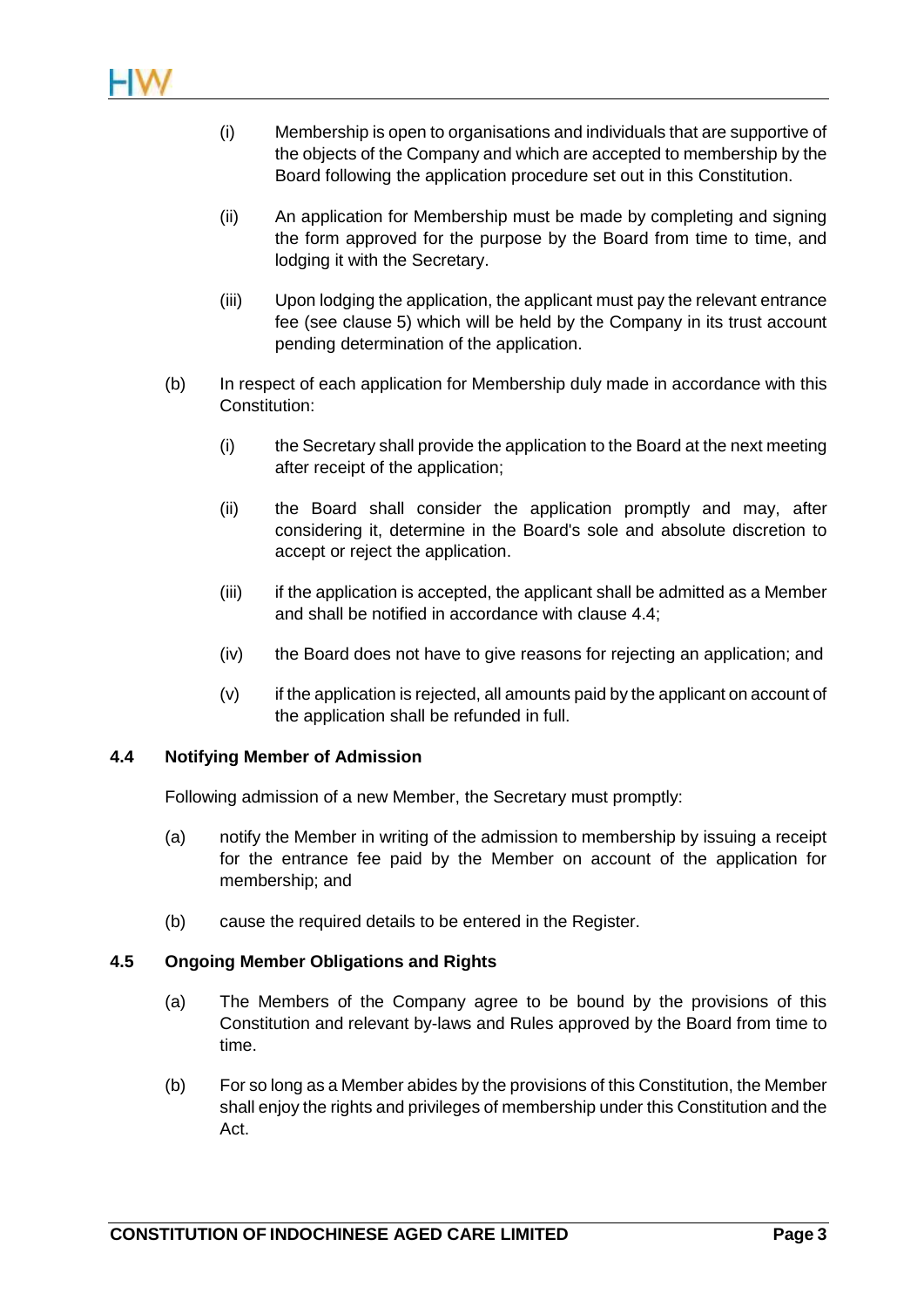

- (c) All Members have the right to receive notices of, and to attend and be heard at, and to vote (subject to the other provisions of this Constitution and relevant by-laws promulgated by the Board) at any general meeting.
- (d) The rights and privileges of every Member are personal to that Member and may not be transferable by any act of that Member or by operation of law.
- (e) Members shall indicate their membership of the Company only in such form and manner and subject to any conditions in any by-laws or Rules approved by the Board from time to time.
- (f) Each Member shall notify the Secretary of any change in the circumstances of the Member which may affect the Member's continued entitlement to membership or class of membership.

#### **4.6 Register of Members**

- (a) A Register of the Members must be kept in accordance with the Act.
- (b) The following details must be entered and kept current in the Register in respect of each Member:
	- (i) The full name and contact details of the Member.
	- (ii) The date of admission to and cessation of membership.
	- (iii) Such other information as the Board requires.
- (c) Each Member is responsible to notify the Secretary in writing of any change in that person's name, address, telephone or facsimile number within one month after the change.

## **4.7 Certificate of Membership**

- (a) The Board may in its discretion issue a certificate of membership to Members in such form and upon payment of such fees as it may prescribe from time to time.
- (b) Certificates of membership remain the property of the Company and must be promptly returned to the Company if requested by the Board or if the holder of the certificate ceases to be a Member.
- <span id="page-7-0"></span>(c) The Board may approve from time to time the manner in which certificates of membership of the Company can and cannot be used.
- (d) Without limiting clause [4.7\(c\),](#page-7-0) Members with a certificate of membership must not use the certificate to make false or misleading representations about the Company and their membership thereof including representing that they are a Member when membership has ceased.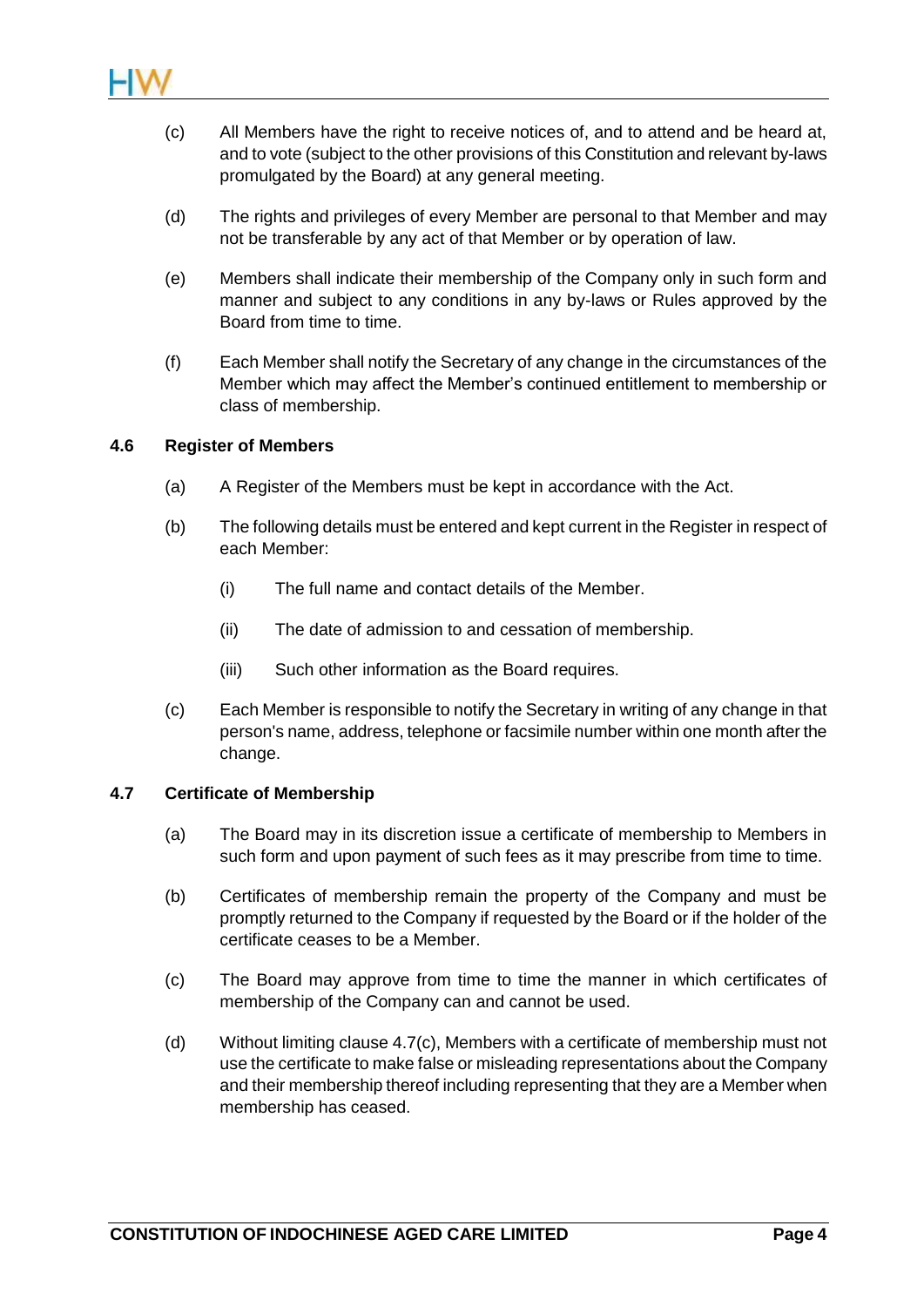

# <span id="page-8-0"></span>**5. APPLICATION FEE**

## **5.1 Amount of Fees**

The entrance fee, payable by applicants for Membership of the Company (if demanded), shall be fixed by the Board and shall be payable by Members at such times and in such manner as determined by the Board from time to time. As at the date of the adoption of this Constitution the entrance fee is \$10,000 (inclusive of GST) or such other amount as approved by the Board from time to time.

## **5.2 Discretion regarding Fees**

The Board may in its discretion:

- (a) determine that no entrance or subscription fee is payable by a Member or Class of Members (in whole or in part) for any given year; and
- (b) extend the time for payment of any entrance fee or subscription fee by any Member or class of Members.

## **5.3 Return of Fees**

No part of any entrance fee or subscription fee shall be refunded to a Member who ceases to be a Member pursuant to clauses [6.2](#page-8-1) or [6.3.](#page-9-0)

## **6. REMOVAL AND CESSATION OF MEMBERSHIP**

## **6.1 Resignation**

A Member may resign from membership of the Company by giving written notice to the Secretary, and the resignation shall take effect from the date of receipt of the notice of resignation or such later date as may be stated in the notice.

## <span id="page-8-3"></span><span id="page-8-1"></span>**6.2 Removal from Membership**

- (a) Subject to clause [6.2\(b\),](#page-8-2) a Member may be removed by special resolution of the Members at a general meeting.
- <span id="page-8-2"></span>(b) The following provisions must be fulfilled before a Member can be removed by a resolution of the Members under clause [6.2\(a\):](#page-8-3)
	- (i) A majority of the Directors must agree that the Member has failed to comply with a provision of this Constitution or is otherwise no longer considered suitable to be a Member.
	- (ii) The Board must give at least two months' written notice to the Member of the intention to terminate their membership and the grounds of the intended termination.
	- (iii) The Member must be invited, in the written notice, to provide to the Board any written representations which the Member wishes the meeting of Members to consider.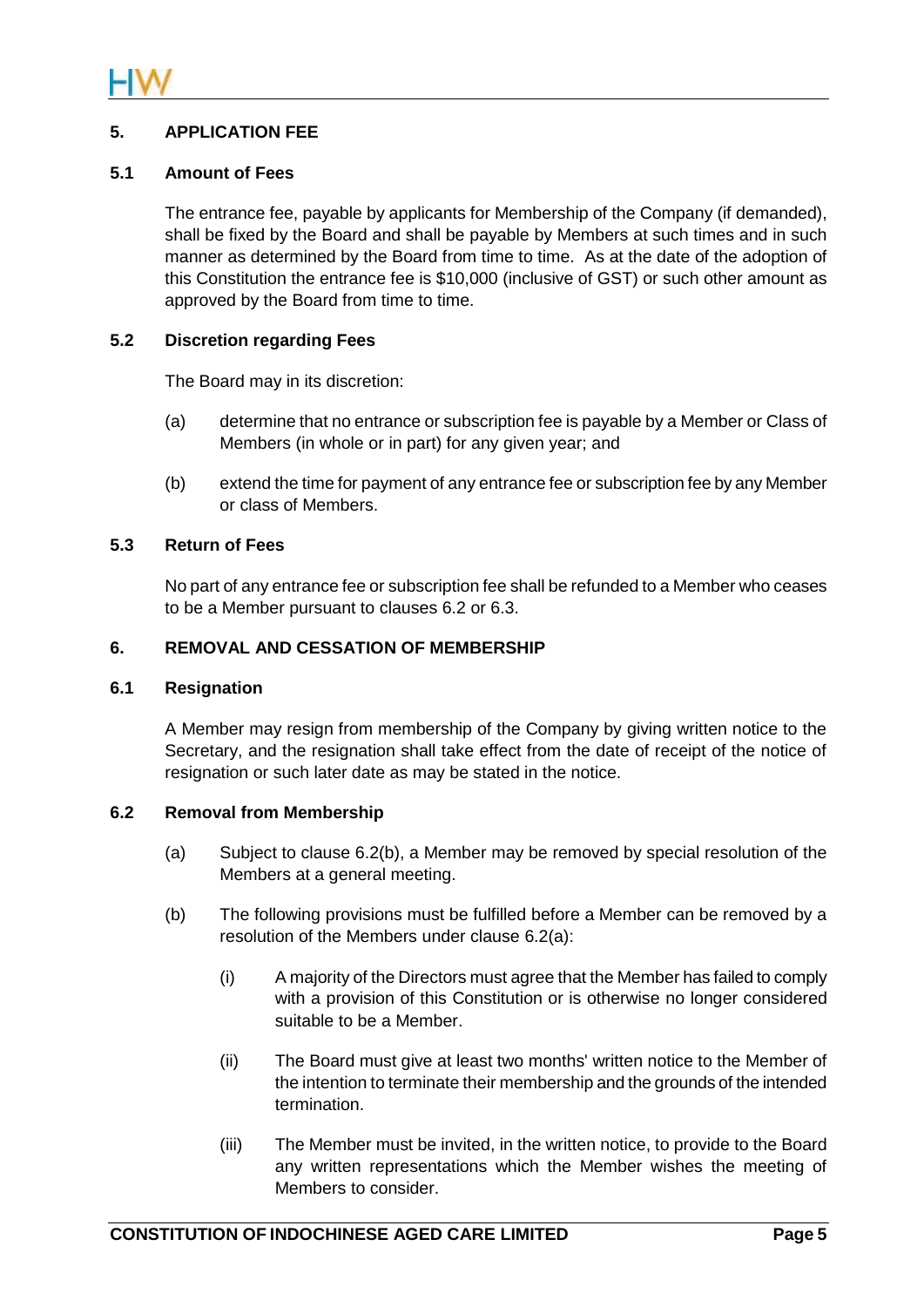

- (iv) If the Member makes written representations, and requests that they be notified to the other Members, in sufficient time before the notices of meeting are sent to the Members, the Board must ensure that a copy of the representations is included in the notices calling the meeting.
- (v) If copies of the representations have not been included in the notices of meeting, for any reason, the Member may require the representations to be read out at the meeting.
- (vi) Whether or not representations have been circulated or read, the Member must be given a full and fair opportunity to address the meeting.

#### <span id="page-9-0"></span>**6.3 Other Grounds Cessation of Membership**

A Member ceases to be a Member:

- (a) on the dissolution of the Member;
- (b) on the insolvency of the Member;
- (c) if the member, being a company, ceases carrying on a business;
- (d) if the member become of unsound mind or become liable to be dealt with in any way under a law relating to mental health; or
- (e) if the member dies.

#### **6.4 Effect of Cessation of Membership**

- (a) Any Member who has been removed as a Member under claus[e 6.2](#page-8-1) is not entitled to enjoy any of the privileges of membership including receiving notice of, attendance and voting at, any meeting of Members.
- (b) Any Member whose membership has ceased for any reason continues to remain liable for:
	- (i) all money owing by the Member to the Company as at the date of cessation of membership; and
	- (ii) the Guarantee.
- (c) Whenever any person or company ceases to be a Member, the Board shall direct that his or her name or the company's name shall be removed from the Register of Members.

## **7. NO PROFITS FOR MEMBERS**

#### <span id="page-9-1"></span>**7.1 Transfer of Income or Property**

Subject to clause [7.2,](#page-10-0) all of the assets and income of the Company shall be applied solely in the furtherance of the objects of the Company and no portion shall be distributed directly or indirectly to any Member.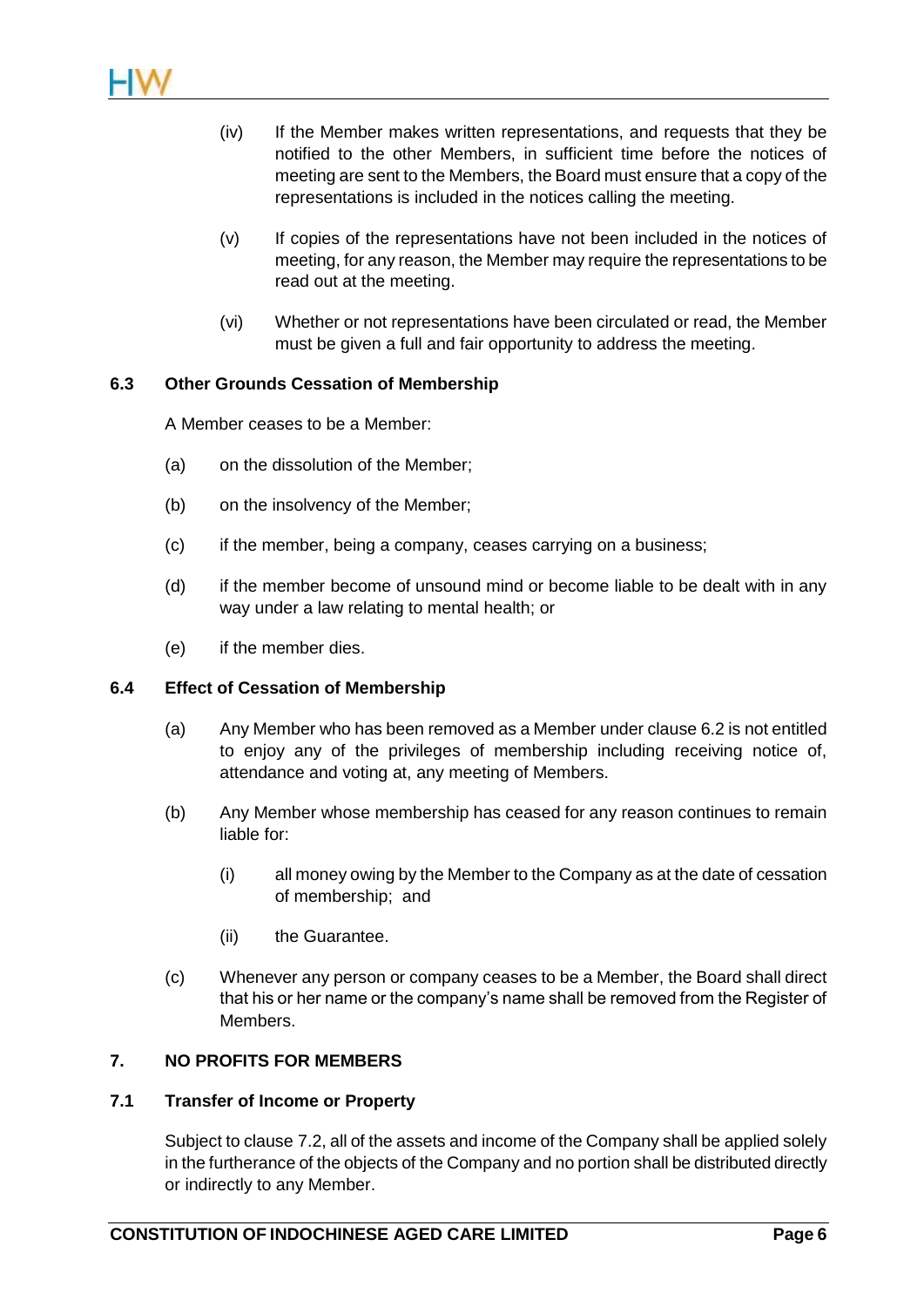

## <span id="page-10-0"></span>**7.2 Payments, Services and Information**

Nothing in clause [7.1](#page-9-1) prevents the payment, in good faith, of an amount, calculated on arm's length terms, in respect of:

- (a) remuneration payable to an employee of the Company, who is also a Member's Representative under clause [10,](#page-17-0) for services actually rendered to the Company; or
- (b) goods or services actually supplied to the Company by a Member in the ordinary and usual course of the Member's business; or
- (c) expenses incurred by a Director as specified in clause [13.1\(b\);](#page-22-0) or
- (d) principal and interest at a rate not exceeding the rate for the time being charged by Australian banks for overdrawn accounts, upon money lent by any Member to the Company; or
- (e) reasonable and proper rent for premises let by any Member to the Company; or
- (f) reimbursement of reasonable travelling and other expenses incurred by a Member when engaged in the affairs or business of the Company as approved by the Board, the CEO or the Deputy CEO.

## **7.3 Previous Association**

Without limiting the operation of clause [7.1,](#page-9-1) the Company shall undertake and finance activities and events of the type which at the date of incorporation of the Company were carried out by the Indo Chinese Elderly Hostel Project Inc. and the Board will make by-laws to govern such activities.

## **8. GENERAL MEETINGS**

## **8.1 Convening of Meetings**

The Chair or any Director may at any time request the Secretary to convene a general meeting of the Members and the Secretary must comply with all such requests.

#### <span id="page-10-1"></span>**8.2 Notice of General Meeting**

- (a) Notice of the meeting of Members must be given individually to each Member entitled to vote at the meeting and to each Director.
- (b) Notice of a general meeting:
	- (i) may be given by any form of communication permitted by the Act; and
	- (ii) must specify the place, the day and the hour of meeting, the general nature of the business to be transacted and any other matters as are required by the Act.
- (c) The Company shall give notice of meeting of Members in accordance with this clause [8.2.](#page-10-1)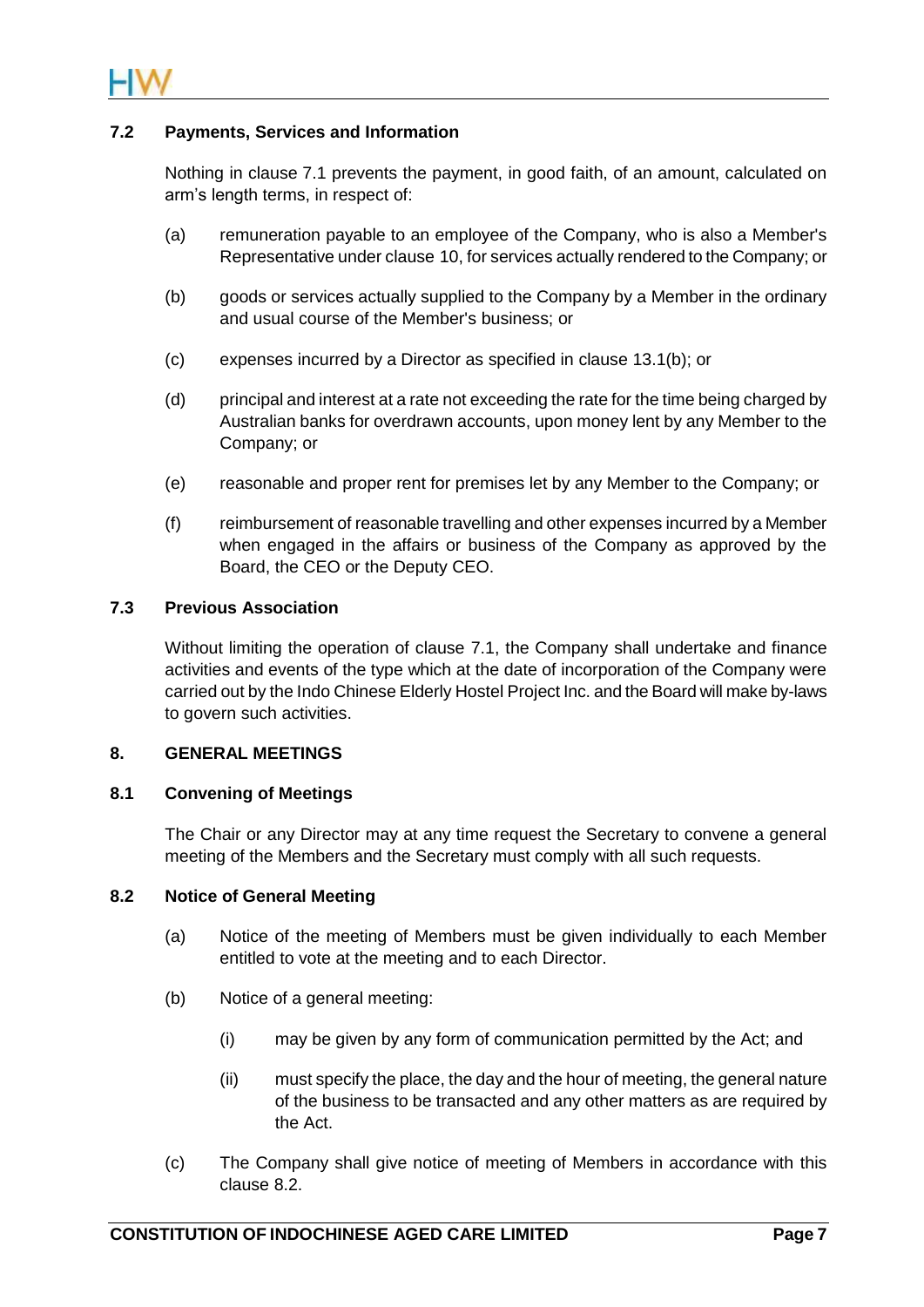

- (d) Except for resolutions of Members under section 203D of the Act, the Company may call:
	- (i) an Annual General Meeting on shorter notice if all Members entitled to attend and vote at the Annual General Meeting agree beforehand; and
	- (ii) any other meeting of Members on shorter notice if all Members entitled to attend and vote at that meeting agree beforehand.
- (e) The Company must give the Auditor:
	- (i) notice of a general meeting in the same way that a Member is entitled to receive notice; and
	- (ii) any other communication relating to the general meeting that a Member is entitled to receive.
- (f) The accidental omission to give notice of any general meeting to, or the non-receipt of a notice by, a person entitled to receive notice does not invalidate a resolution passed at the general meeting.

## <span id="page-11-0"></span>**8.3 Cancellation of General Meetings**

- (a) The Directors may cancel a general meeting, other than a general meeting which they are required to convene and hold under the Act.
- (b) A meeting may only be cancelled in accordance with clause [8.3\(a\)](#page-11-0) if notice of the cancellation is given to all persons entitled to receive notice of the meeting at least two business days prior to the time of the meeting as specified in the notice of meeting.

## **8.4 Quorum at General Meetings**

- (a) A quorum for the purposes of a general meeting of Members shall be at least 50% of the Members, whether present personally, by their Representative or by proxy and a quorum must be present at all times during a general meeting.
- (b) In determining whether a quorum is present:
	- (i) individuals who attend as proxies or Representatives are to be counted;
	- (ii) if a Member has appointed more than one proxy or Representative, only one of them is to be counted; and
	- (iii) if an individual is attending both as a Member and as a proxy or Representative, they are to be counted only once.
- (c) If a quorum is not present within half an hour from the time appointed for the meeting or a longer period allowed by the Chair:
	- (i) if the meeting was convened by or on the requisition of Members, it must be dissolved, or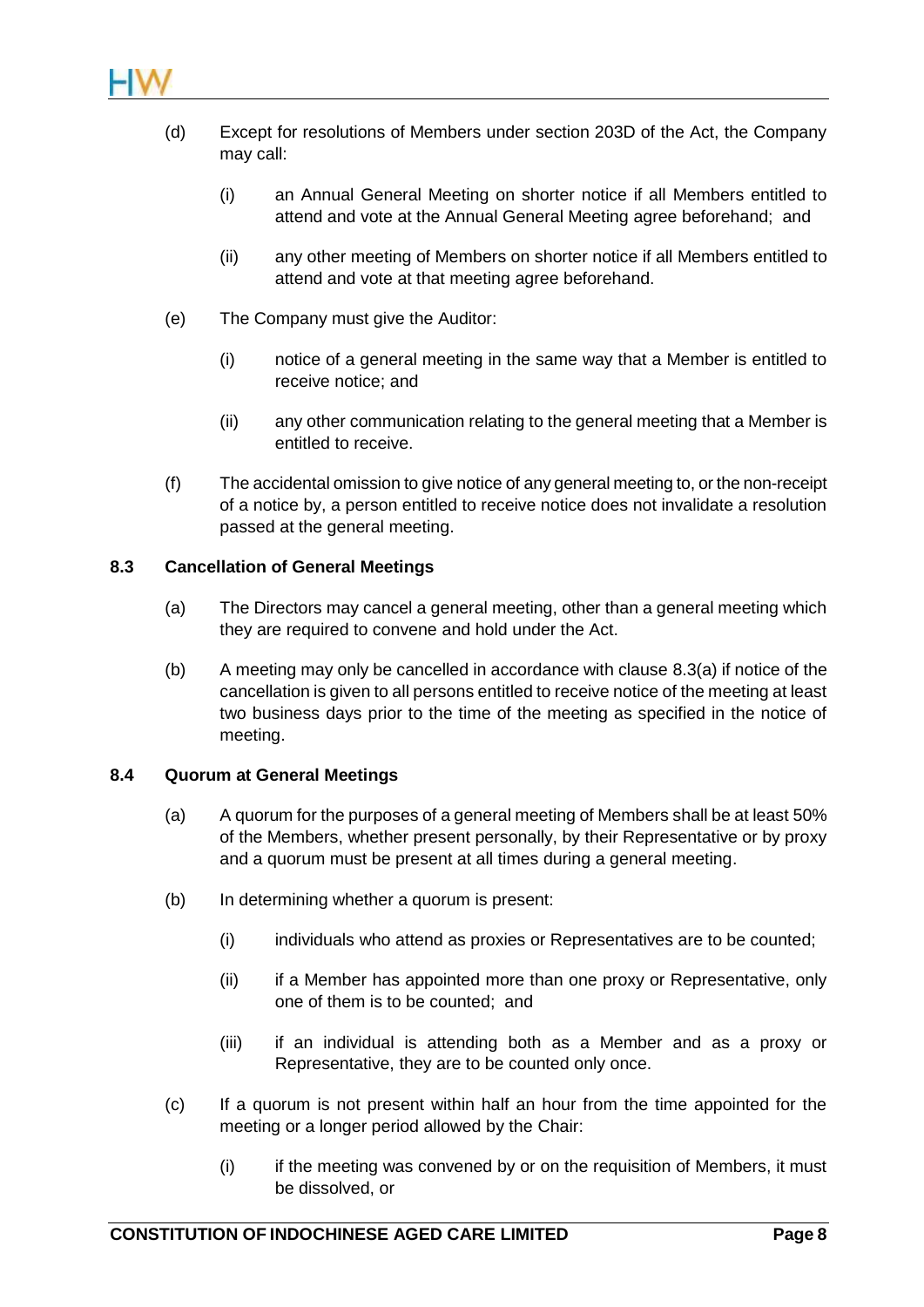

- (ii) in any other case it must stand adjourned to the same day in the next week at the same time and place or to another day and at another time and place determined by the Board.
- (d) If a meeting has been adjourned to another time and place determined by the Board, then notwithstanding any other provision, no less than seven days' notice of the adjourned meeting must be given in the same manner as in the case of the original meeting.
- (e) If, at the adjourned meeting a quorum is not present within half an hour after the time appointed for the meeting, the meeting must be dissolved.

#### **8.5 Appointment of Chair and Powers of Chair**

- (a) If the Directors have elected one of their number as Chair of their meetings, that person is entitled to preside as Chair at every general meeting. In the absence of the Chair, the deputy Chair of the board is entitled to preside as Chair.
- (b) The Directors present at a general meeting must elect one of their number to Chair the meeting if either of the following applies:
	- (i) a Director has not been elected as the Chair or deputy Chair of Directors meetings; or
	- (ii) the Chair is not present within 15 minutes after the time appointed for the holding of the meeting or he/she is unwilling to act.
- (c) The Chair or, in his/her absence, the Deputy Chair, shall preside as Chair at every general meeting of Members.
- (d) If for any reason there is no Chair nor a Deputy Chair, or neither of them is present within 15 minutes of the time nominated for the meeting to start, the Members who are present and entitled to vote at the meeting shall select one of their number to Chair the meeting.
- (e) The Chair of a general meeting may, in his/her discretion, expel any person from a general meeting if the Chair reasonably considers that the person's conduct is inappropriate.
- (f) Subject to the other terms of this document, the ruling of the Chair on all matters relating to the order of business, procedure and conduct of the general meeting is final and no motion of dissent from a ruling of the Chair may be accepted.

#### **8.6 Adjournment of Meetings**

- (a) The Chair may, with the consent of any meeting at which a quorum is present, and must if so directed by the meeting, adjourn the meeting to another time and to another place.
- (b) The only business that may be transacted at any adjourned meeting is the business left unfinished at the meeting from which the adjournment took place.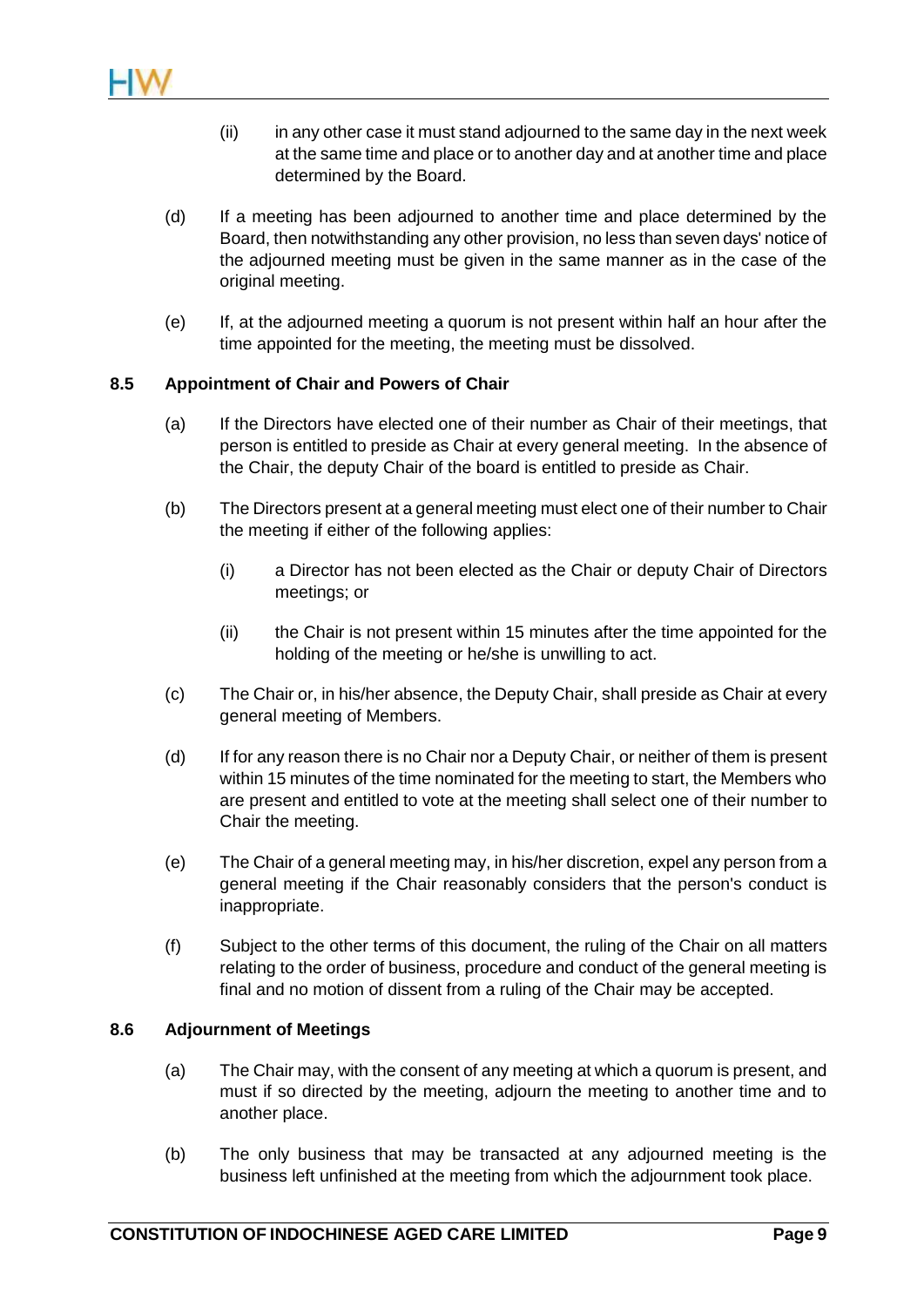

- (c) When a meeting is adjourned for 30 days or more notice of the adjourned meeting must be given as in the case of an original meeting.
- (d) When a meeting is adjourned for less than 30 days, it is not necessary to give a further notice of the adjourned meeting.

## **8.7 Voting on Show of Hands**

- (a) All resolutions put to the vote of a general meeting of Members must be decided on a show of hands unless a poll is demanded in accordance with clause [8.8.](#page-13-0)
- (b) On a show of hands, every Member present in person has one vote.
- (c) On a show of hands, a declaration by the Chair that a resolution has been carried or carried unanimously, or by a particular majority, or lost, and an entry to that effect in the book containing the minutes of the proceedings of the Company, is conclusive evidence of the fact without proof of the number or proportion of the votes recorded in favour of or against the resolution.

## <span id="page-13-0"></span>**8.8 Demand for a poll**

- (a) At any general meeting a resolution put to the vote of the meeting shall be decided on a show of hands unless a poll is (before or on the declaration of the result of the show of hands) demanded on any resolution (other than on the election of the chairman of a meeting or the adjournment of a meeting) by:
	- (i) members present (having the right to vote at the meeting) with at least 5% of the votes that may be cast on the resolution on a poll; or
	- (ii) the chair
- (b) A poll may be demanded:
	- (i) before a vote is taken;
	- (ii) before the voting results on a show of hands are declared; or
	- (iii) immediately after the voting results on a show of hands are declared.

## **8.9 Objections to Voter Qualification**

- (a) No objection may be raised to the qualification of a voter except at the meeting or adjourned meeting at which the vote objected to is given or tendered.
- (b) An objection to the qualification of a voter must be referred to the Chair, whose decision is final.
- (c) A vote not disallowed according to an objection as provided in this document is valid for all purposes.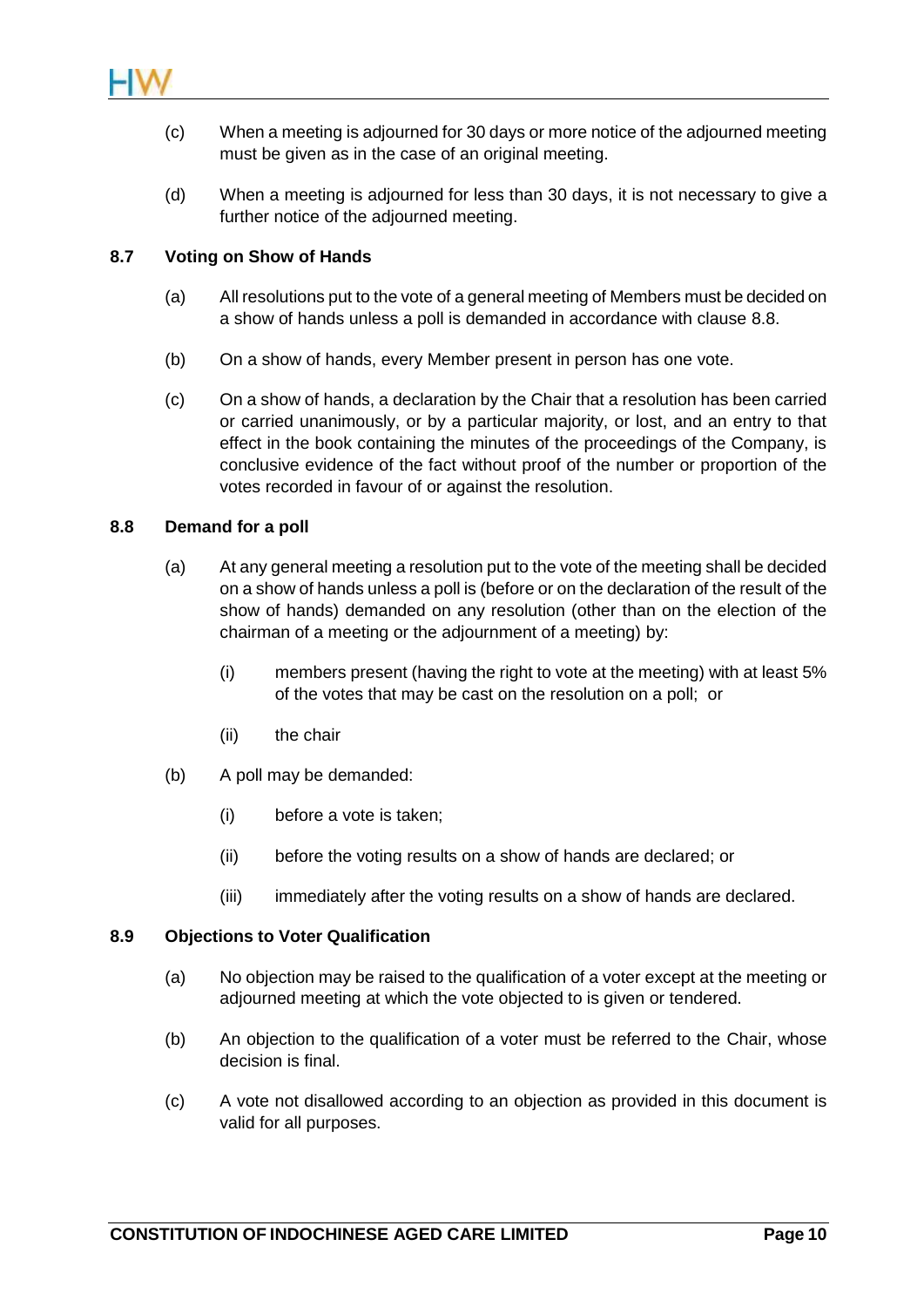## **8.10 Mode of Meeting for Members**

A general meeting may be called or held using any technology consented to by all the Members. The consent may be a standing one. A Member may only withdraw their consent within a reasonable period before the meeting. The Members may otherwise regulate their meetings as they think fit.

## **8.11 Written Resolutions**

The Members may pass a resolution in writing without holding a meeting if the following conditions are met:

- (a) The resolution is set out in a document or documents indicating that all of the Members are in favour of it.
- (b) All Members who are entitled to vote on the resolution (excluding Members who have been given leave of absence) sign the document or documents or identical copies of it or them.

#### **8.12 Form of Resolution in Writing**

- (a) A resolution in writing may consist of several documents in like form, each signed by one or more Members and if so signed it takes effect on the latest date on which a Member signs one of the documents.
- (b) If a resolution in writing is signed by a proxy of a Member, it must not also be signed by the appointing Member and vice versa.
- (c) In relation to a resolution in writing a document generated by electronic means which purports to be a facsimile of a resolution of Members is to be treated as a resolution in writing and a document bearing a facsimile of a signature is to be treated as signed.

#### <span id="page-14-0"></span>**8.13 Annual General Meeting of Members**

- (a) The Company must hold an Annual General Meeting at least once in each calendar year and within five (5) months after the end of its Financial Year(at a place and time determined by the Board) to:
	- (i) to verify the minutes of the last General Meeting;
	- (ii) receive the financial reports, statements and accounts of the Company and reports of the Board and the Auditor for the preceding Financial Year;
	- (iii) elect Directors as required;
	- (iv) appoint or confirm the appointment of the Auditor;
	- (v) fix the Auditor's remuneration;
	- (vi) consider any matter which may be submitted by a Member to the meeting in accordance with the Act or this Constitution;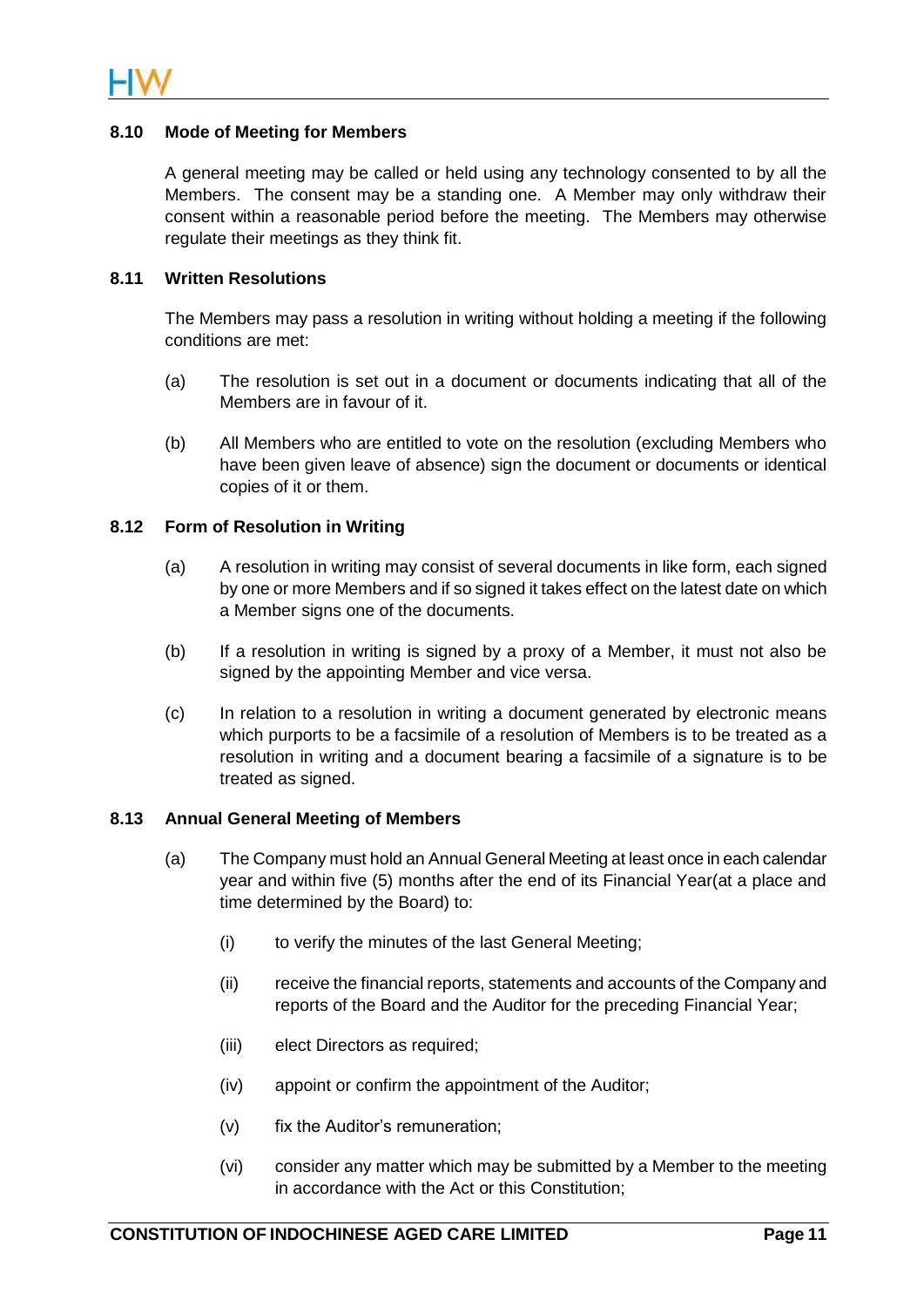

- (vii) transact any other business which:
	- under this Constitution ought to be transacted at an annual general meeting of the Company; or

which the Board considers appropriate;

- (viii) consider any special resolutions of which notice has been given in accordance with this Constitution and the Act; and
- (ix) conduct any other business as required by the Act.
- (b) Subject to the Act and this Constitution, all other business transacted at an annual general meeting and all business transacted at a general meeting shall require an Ordinary Resolution to be carried.
- (c) The AGM may only consider other business of which notice has been given in accordance with clause [8.2.](#page-10-1)

#### <span id="page-15-0"></span>**8.14 Special General Meetings**

- (a) The Board must convene a special general meeting if.
	- (i) members with at least 5% of the votes that may be cast on the resolution; or
	- (ii) at least 100 members who are entitled to vote at a general meeting,

gives to the Company a notice of a proposed resolution which complies with the Act.

- (b) Special general meetings may only consider business of which notice has been given in accordance with clause [8.14\(a\).](#page-15-0)
- (c) A court may order a meeting of Members to be called in accordance with the Act if it is impracticable to call the meeting in any other way.

## **9. PROXIES**

#### **9.1 Proxies and Representatives of Members**

- (a) At meetings of Members, each Member entitled to vote may vote in person by its Representative (see clause [10\)](#page-17-0) or by proxy.
- (b) A person appointed as a proxy must be a Member or a Representative of a Member.
- (c) A person attending as a proxy shall be deemed to have all the powers of the relevant Member, except where expressly stated to the contrary in this Constitution or the Act.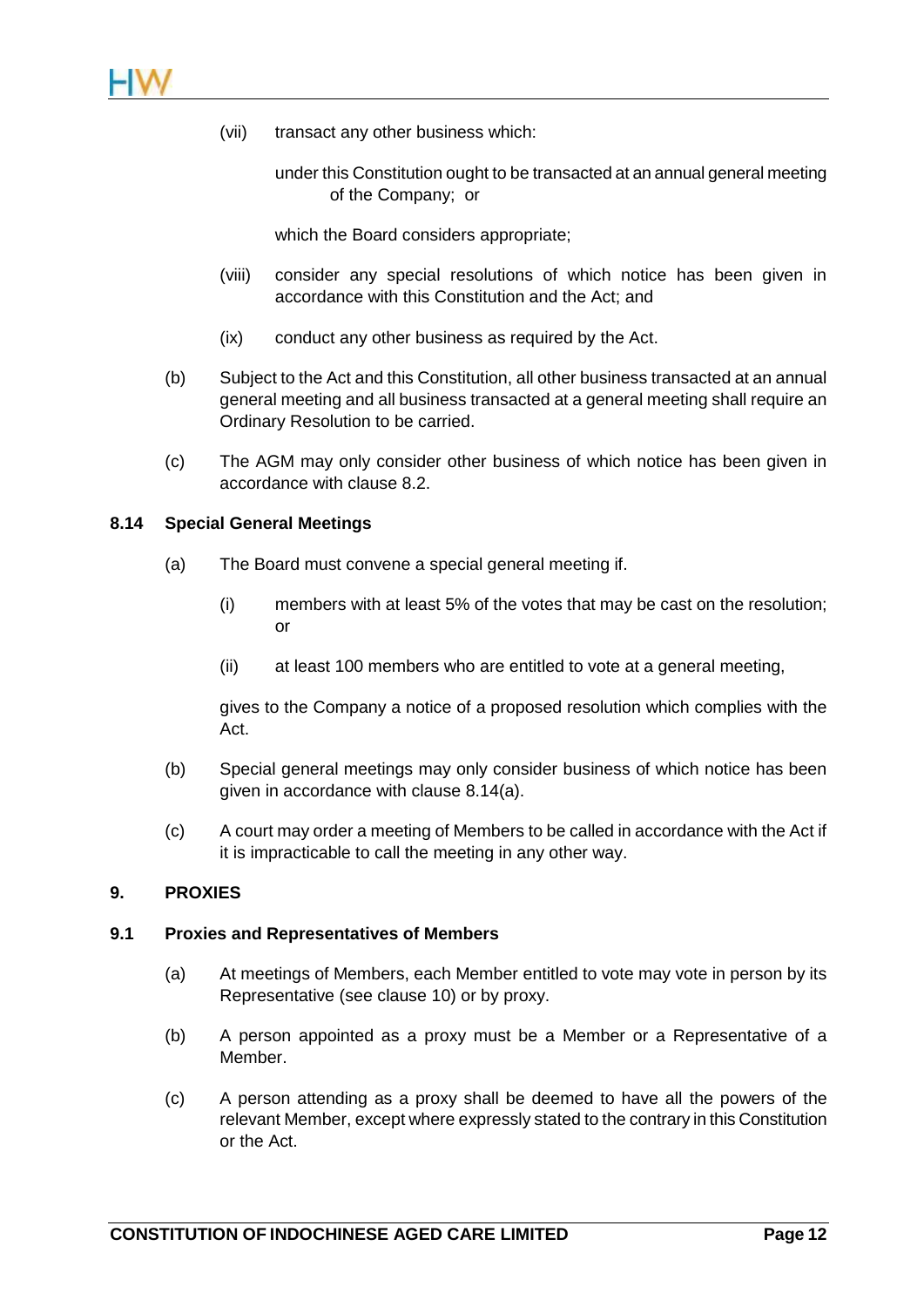

## **9.2 Appointment of Proxies**

A Member may appoint another Member's Representative as their proxy to attend and vote in their place at a general meeting.

## **9.3 Form of proxy**

- (a) A document appointing a proxy may be in a form acceptable to the Company, including that set out i[n Schedule 4.](#page-42-0) It must be signed in one of the following ways:
	- (i) signed by the Member;
	- (ii) signed by the Member's authorised attorney;
	- (iii) if the Member is a body corporate, under seal or signed by an authorised officer or attorney.
- (b) An instrument appointing a proxy shall be valid if it contains the following information:
	- (i) the members' name and address;
	- (ii) the Company's name;
	- (iii) the proxy's name or the office held by the proxy; and
	- (iv) the meetings at which the proxy may be used.
- (c) An appointment of a proxy may be a standing proxy.
- (d) An undated proxy shall be taken to be dated on the day that it is received by the Company.
- (e) Any instrument of proxy in which the name of the appointee is not filled in shall be deemed to be given in favour of the chair of the meeting to which it relates.
- (f) If the document appointing a proxy specifies the manner in which the proxy is to vote in respect of a particular resolution, the proxy is not entitled to vote on the resolution except in the manner specified in the document.

#### <span id="page-16-0"></span>**9.4 Verification of Proxies**

- (a) Notwithstanding any other provision, a proxy shall be deemed to be invalid unless the following provisions are fulfilled:
	- (i) Each Member appointing a proxy must send or deliver to the Company, for receipt by 5pm on the last business day before the time for holding the meeting or adjourned meeting at which the proxy proposes to vote, the following:

the document appointing the proxy; and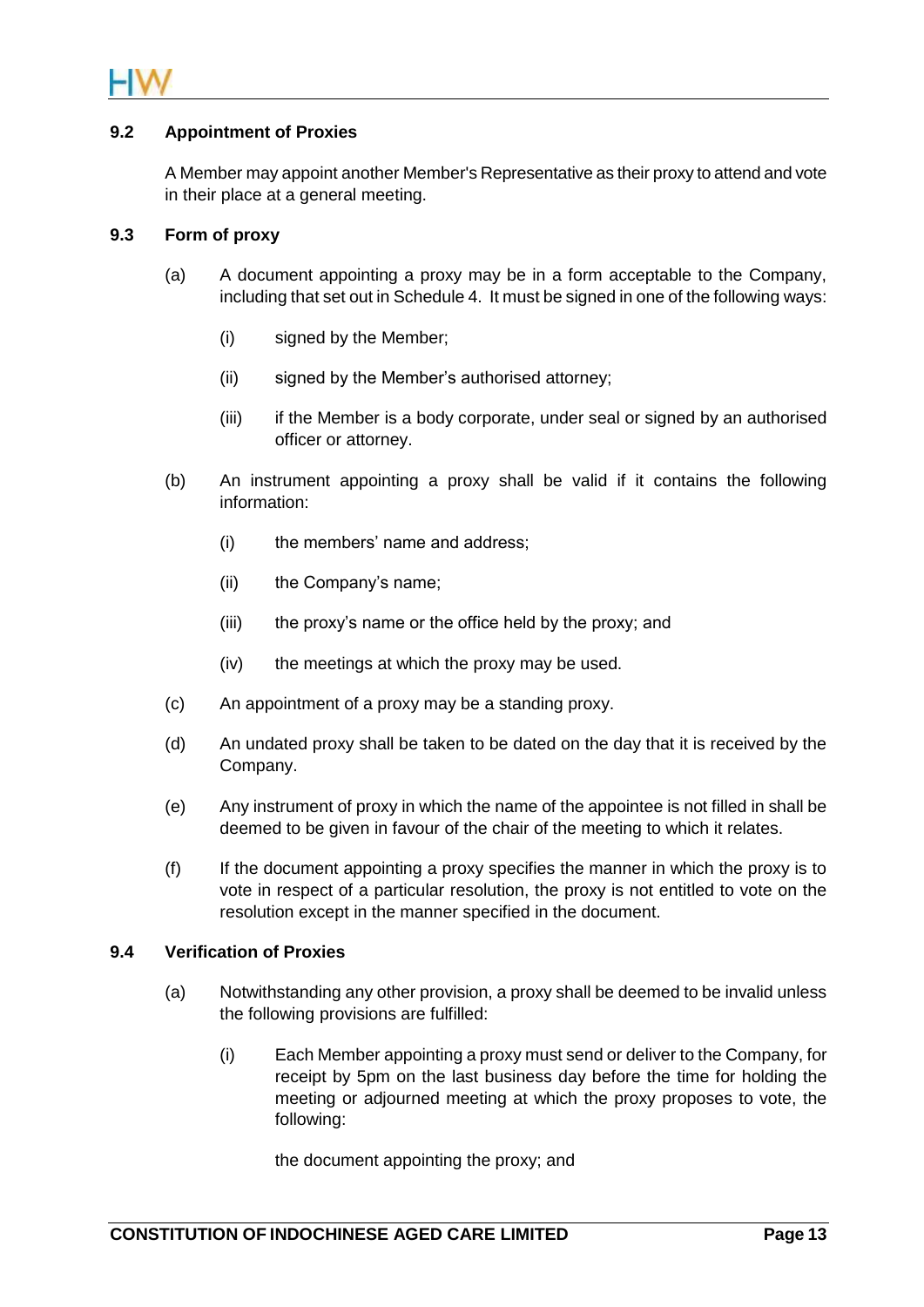- if the appointment is signed by the Member's attorney, the authority under which the appointment was signed or a certified copy of that authority.
- (ii) The required documents must be either sent or delivered to the Company's office address, fax number or electronic address, and marked to the attention of the relevant person, as specified for that purpose in the notice convening the meeting.

## **9.5 Revocation of Appointment of Proxy**

A vote given in accordance with the terms of a proxy document or power of attorney is valid despite:

- (a) the death or unsoundness of mind of the appointor, or
- (b) the revocation of the instrument or of the authority under which the instrument was executed,

except where the Secretary has been notified in writing of such event before the commencement of the meeting or adjourned meeting at which the proxy is used, in which case the proxy shall be deemed to be invalid.

#### <span id="page-17-0"></span>**10. MEMBERS' REPRESENTATIVES**

- (a) Any Member that is an organisation shall appoint an individual (**Representative**) as a representative to exercise all or any of the powers of the Member under this Constitution or the Act or otherwise at law.
- (b) The appointment may be a standing one.
- (c) The appointment may set out restrictions on the Representative's powers. If the appointment is to be by reference to a position held, the appointment must identify the position.
- (d) A Member may appoint more than one Representative but only one Representative may exercise the body's powers at any one time.
- (e) Unless otherwise specified in the appointment, the Representative may exercise, on the Member's behalf, all of the powers that the Member could exercise at a meeting or in voting on a resolution.
- (f) The nomination of a Representative must be in writing and provided to the Company Secretary. Where a Member that is an incorporated or unincorporated organisation has not named a Representative, the Representative shall be deemed to be that Member's secretary.
- (g) A Representative will cease to hold their appointment:
	- (i) on the date of receipt by the Company Secretary of a written notice from the Member that it has withdrawn its nomination of the Representative; or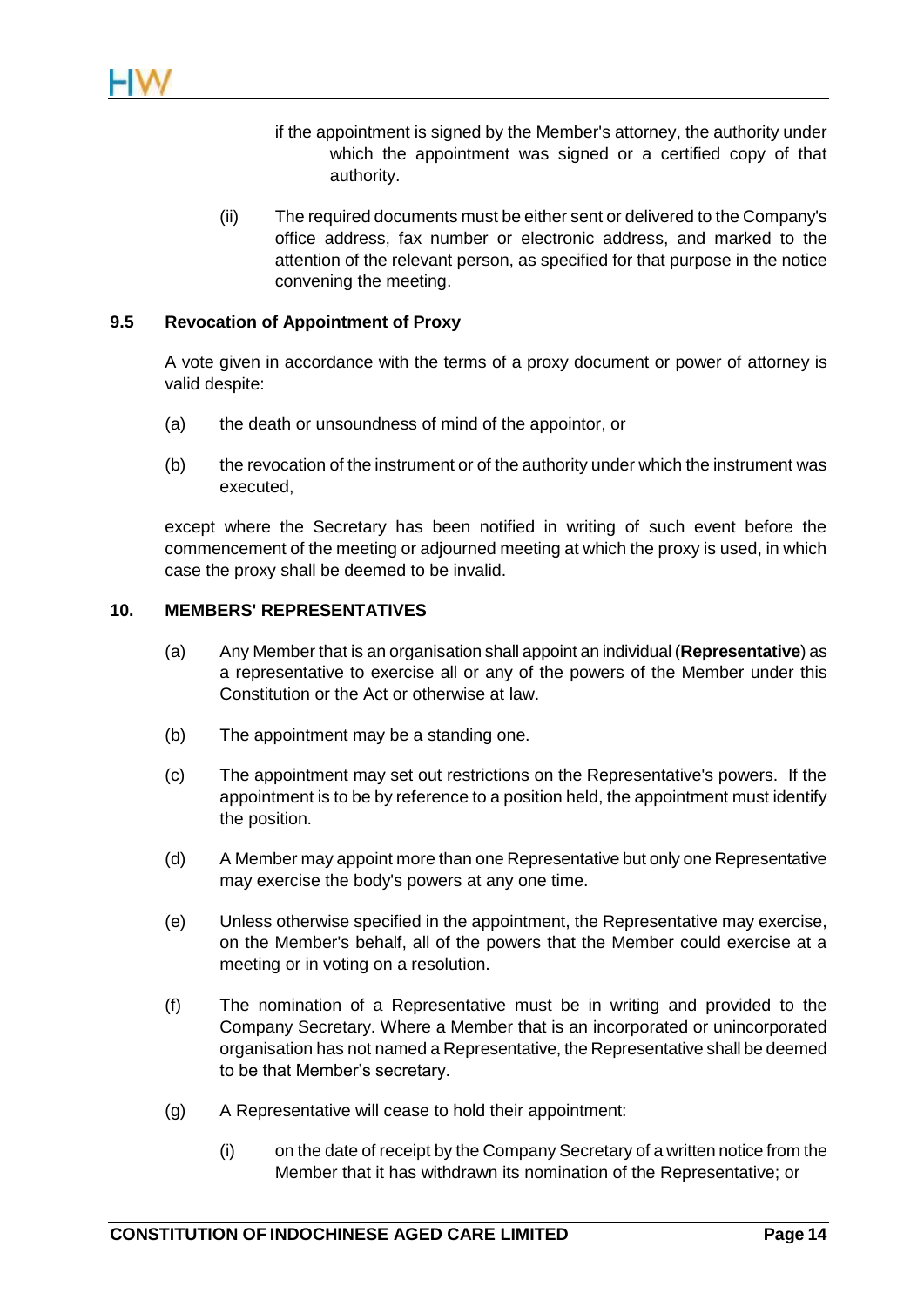

(ii) on the date of receipt by the Company Secretary of a written notice from the Representative resigning, refusing or remitting nomination.

## **11. BOARD OF DIRECTORS**

#### <span id="page-18-0"></span>**11.1 Number of Directors**

- (a) The number of Directors of the Company (together called the **Board**), shall be a minimum of four and a maximum of twelve (consisting of a maximum of ten Elected Directors and a maximum of two Independent Directors).
- <span id="page-18-2"></span>(b) The Initial Directors of the Company are the persons as nominated in [Schedule 2,](#page-40-0) comprising ten directors.
- (c) The Company must have at least three Directors, two (2) Directors who ordinarily reside in Australia.
- (d) The Company may, by ordinary resolution of its Members, increase or decrease the minimum or maximum number of Directors (provided that the minimum must not fall below three as required by the Act) and may also determine in what rotation the Directors appointed as the result of any such alteration are to go out of office.

#### <span id="page-18-1"></span>**11.2 Eligibility for Election as Director**

- (a) The Company shall appoint a person as a Director by resolution passed in general meeting.
- (b) The Board shall elect from its Directors such office bearers as it considers necessary.
- (c) Candidates for election to the Board shall be proposed and seconded in writing by Members entitled to vote at a general meeting. The candidate must consent in writing to be a Director and his or her consent must be lodged with the Company Secretary thirty (30) days prior to the date of the general meeting at which his or her candidacy is to be voted on.
- (d) The Auditor is ineligible to be elected or appointed as a Director or alternate Director.
- (e) The election of Directors shall take place at each AGM and a ballot if necessary shall be held in such manner as the Chair of the meeting may decide.
- (f) Where there are more nominees for the position for Director at an AGM than there are vacant positions for Directors, then person or persons elected shall be those persons receiving both a majority of votes on the resolution, and the greatest number of votes as between those persons nominated for the vacancy or vacancies.

#### **Casual vacancies**

(g) Subject to clause [11.1\(a\),](#page-18-0) if a casual vacancy in the Board occurs, it may be filled by the appointment by the Board of a person considered by it to be suitable and the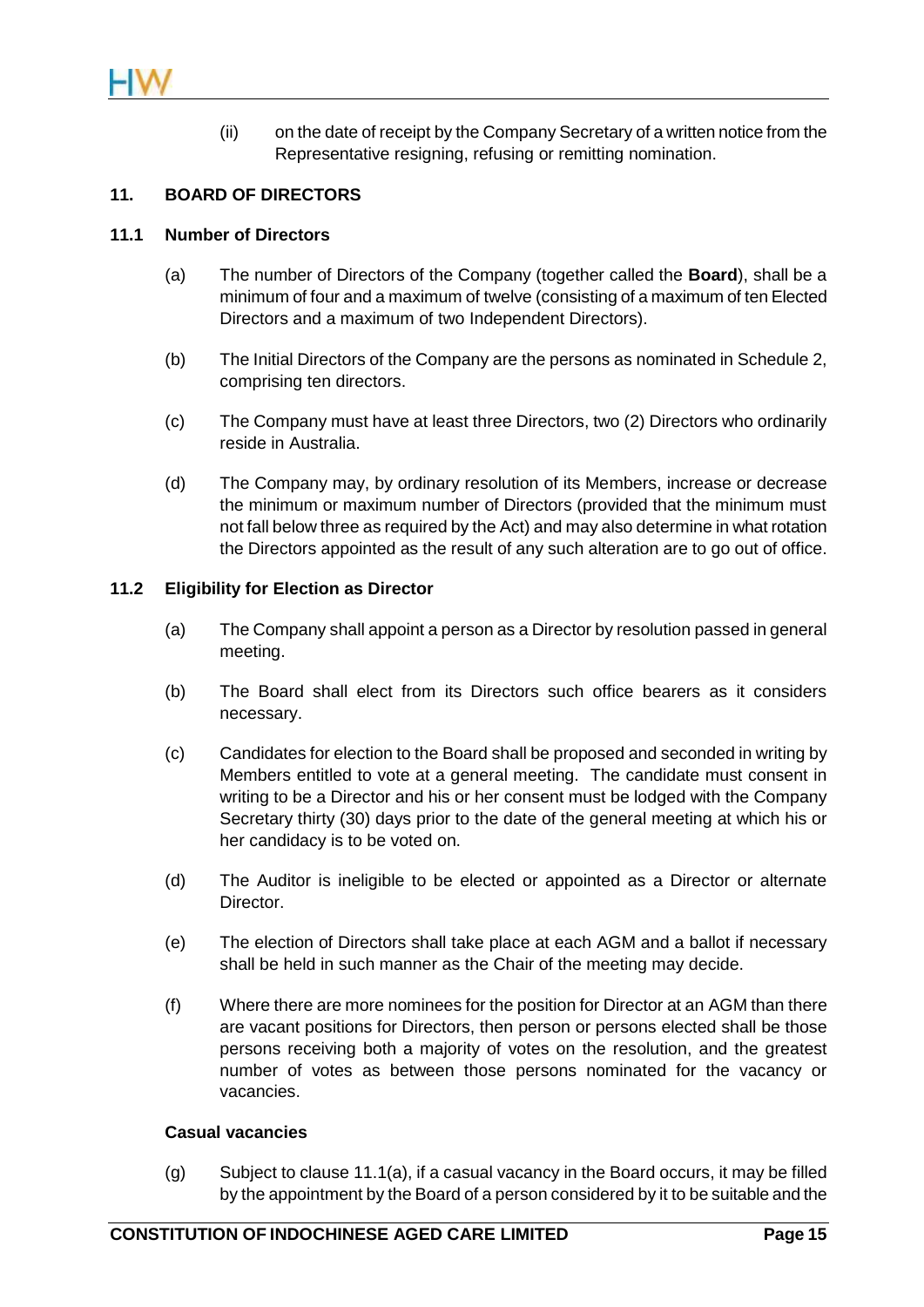Director so appointed shall retire at the next AGM of the Company and is eligible for re-election.

## <span id="page-19-2"></span>**11.3 Rotation and Retirement of Elected Directors**

- <span id="page-19-0"></span>(a) There shall be a rotational system of elections of Elected Directors so that at each AGM, one third of the Elected Directors (rounded up to the nearest whole number if necessary) must retire.
- <span id="page-19-3"></span>(b) The Elected Directors to retire at each AGM are those who have been the longest in office since their last election. If two or more persons became Elected Directors on the same day those to retire must be determined by lot unless they otherwise agree among themselves.
- <span id="page-19-4"></span>(c) An Elected Director retiring at an AGM, and who is not disqualified by law or by this Constitution (see clause [11.2\)](#page-18-1) from being reappointed, is eligible for re-election.
- (d) A retiring Director shall hold office until the dissolution of the meeting at which his or her successor is appointed. Newly elected Directors shall take office at the conclusion of the meeting at which they were elected (or where results of the election were declared).
- <span id="page-19-1"></span>(e) Despite this claus[e 11.3,](#page-19-0) and subject to the resignation of Directors in the ordinary course of business and the replacement of those Directors who have resigned, the Board elected to the Company shall hold office for three years. At the second AGM of the Company, one-third of the Elected Directors (rounded up to the nearest whole number if necessary) shall retire from office, having served only up to three years since they were elected, but shall be eligible to stand for re-election.
- (f) Which of the Elected Directors is to retire under clause [11.3\(e\)](#page-19-1) will be decided by lot unless the Board of Directors otherwise agree amongst themselves.
- (g) An Elected Director shall be eligible for reappointment up to a maximum of nine consecutive years. After a break of at least 12 months, they may then be eligible for re-election.

## <span id="page-19-5"></span>**11.4 Appointment of Independent Directors**

- (a) The Board may, in its discretion, and from time to time, appoint up to a maximum of two Directors (**Independent Directors**) to serve at any one time, on the basis that they are persons whose background, skills and/or experience may be thought prudent or necessary to enhance the ability of the Board to better discharge its role and the legal duties and responsibilities of the Directors.
- (b) Each Independent Director shall serve for a term for a period of three (3) years from the date of their appointment, but shall be eligible for reappointment for up to a maximum of nine consecutive years. After a break of at least 12 months, they may then be eligible for re-election.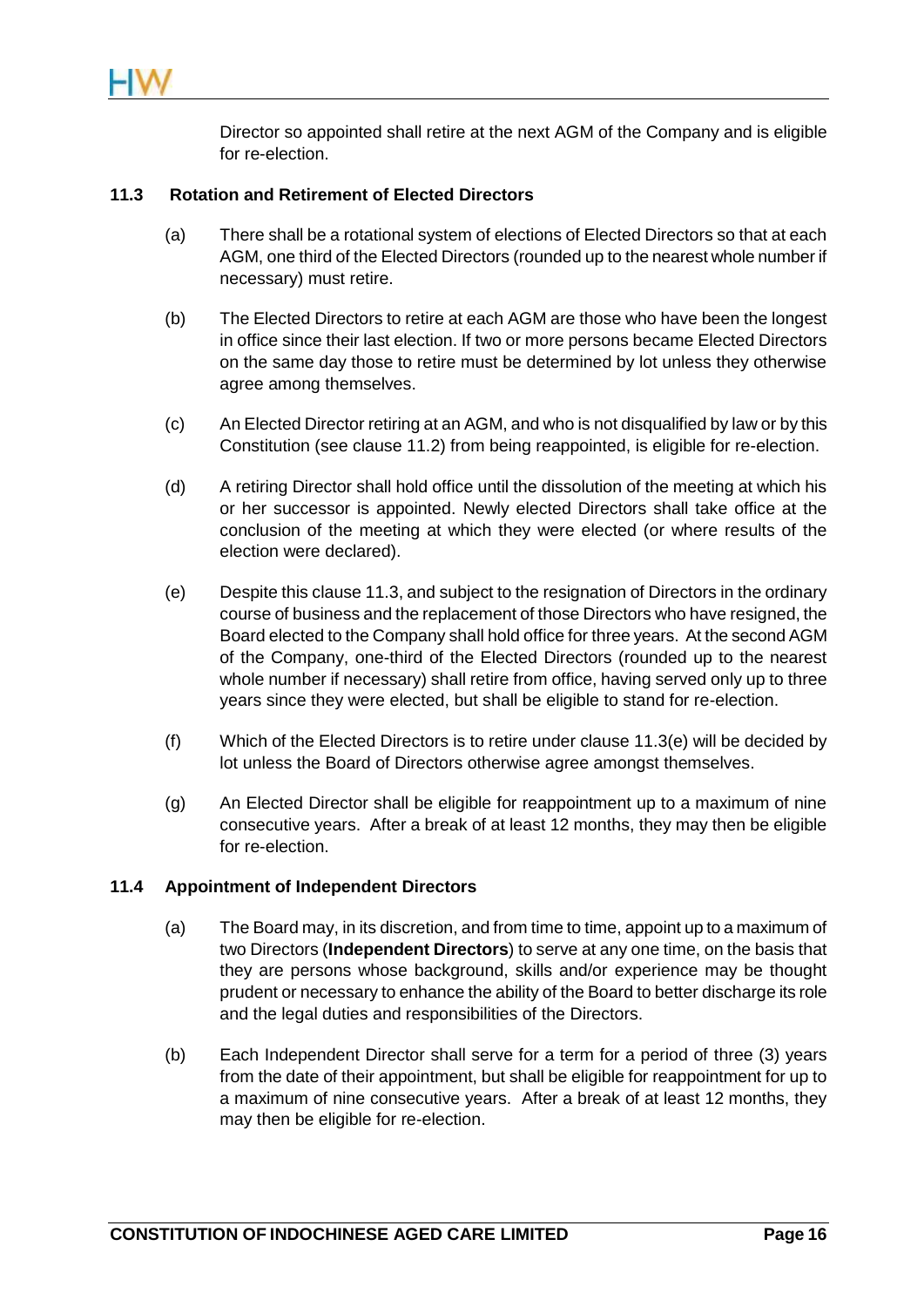

## <span id="page-20-0"></span>**11.5 Ballot for Election of Other Directors**

The election of the Directors appointed by Members at each AGM shall take place in the following manner:

- (a) A postal ballot of the Members who are entitled to vote may in the Board's discretion be held prior to the AGM and if so, subject to this clause, the postal ballot shall be conducted in the manner determined from time to time by the Board.
- (b) All nominations for election as a Director must be in writing and signed by the Members and also signed by the nominee consenting to such nomination and shall be delivered to and lodged with the Secretary not less than 21 days prior to the date fixed for the holding of the relevant AGM.
- (c) Only persons who are eligible for election as a Director under this Constitution (see clause [11.2\)](#page-18-1) may be nominated to stand for election.
- (d) The Board must ensure that the postal ballot is conducted in such a fashion as to enable all Members sufficient opportunity to consider all nominations.
- (e) The Board must ensure that a sufficient period is allowed to complete the postal ballot at least seven days prior to the holding of the relevant AGM.
- (f) At the relevant AGM, the postal votes duly received by the Secretary prior to the AGM shall be added to the votes cast at the AGM, whether by show of hands or on a poll, to determine the results of the election of Directors.
- (g) To avoid doubt, under no circumstances shall a person who has cast a postal vote be entitled to a second vote at an election of Directors, whether on a show of hands or on a poll.

## **11.6 Filling Casual Vacancies of Directors**

- (a) The Board may at any time appoint a person who would be eligible to stand for election as a Director, to be a Director to fill a casual vacancy:
	- (i) created by the early retirement of Elected Director;
	- (ii) resulting from a vacant position for an Elected Director on the Board not having been filled at an AGM; or
	- (iii) in any other circumstances where the maximum number of Elected Directors on the Board will not be exceeded as a result of the appointment, as an addition to the existing Directors.
- (b) If a Director has been duly appointed to fill a casual vacancy:
	- (i) that Director shall, notwithstanding any other provision, be required to retire, but be eligible for election, at the next AGM following their appointment;
	- (ii) if a Director appointed to fill a casual vacancy has been elected at an AGM following their initial appointment, that Director shall be regarded thereafter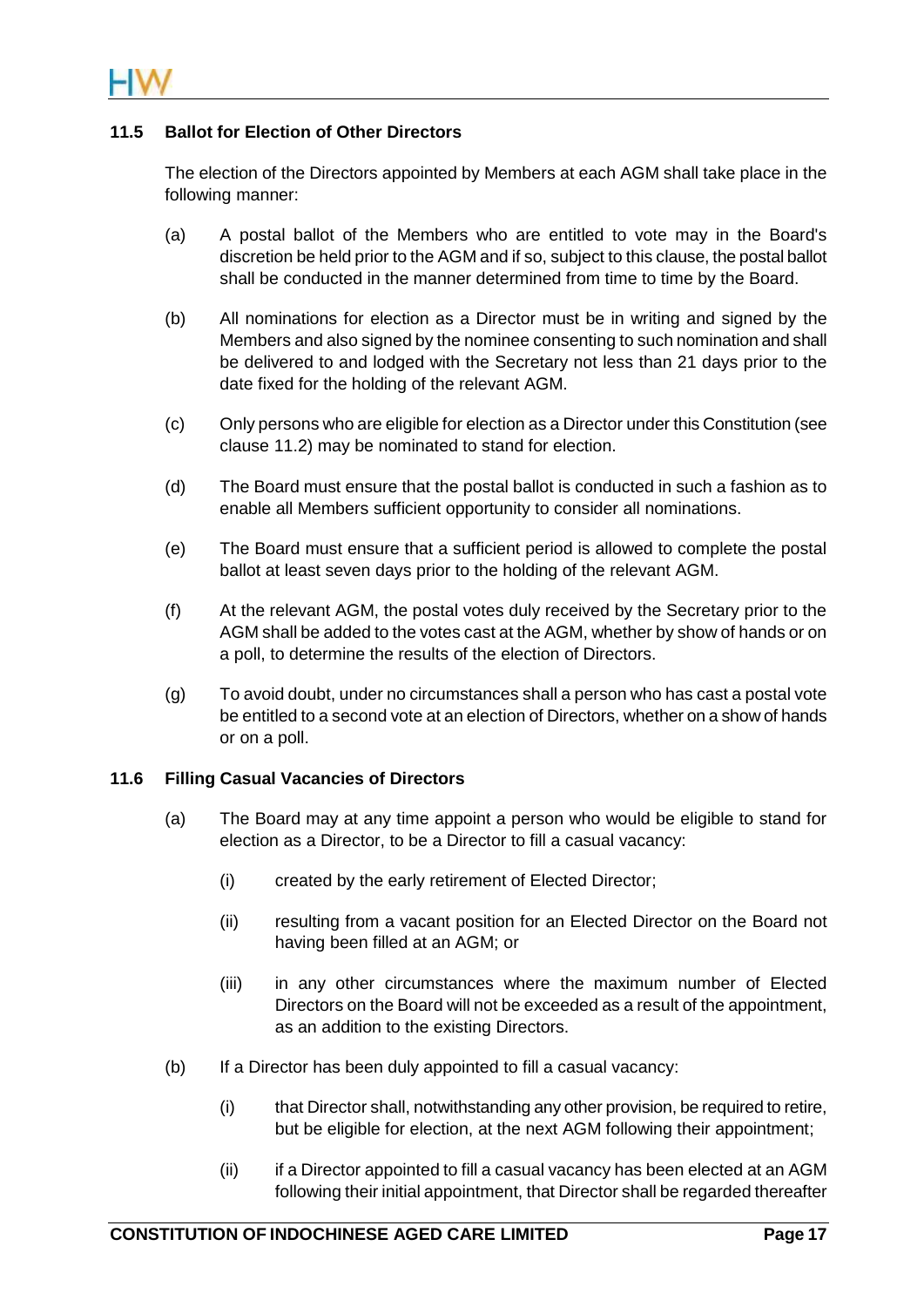as an Elected Director entitled to serve for three years from the AGM at which they were first put up for election and thereafter subject to clauses [11.2,](#page-18-1) [11.3\(a\),](#page-19-2) [11.3\(b\)](#page-19-3) and [11.3\(c\)](#page-19-4) in respect of their eligibility for, and nomination for, re-election at future AGMs.

## **11.7 Retirement and Removal from Office**

- (a) A Director may retire from office by giving notice in writing to the Company of that Director's intention to retire. A notice of resignation takes effect at the time of giving the notice to the Company or, if another time is specified in the notice, at that time.
- <span id="page-21-0"></span>(b) The Members may by ordinary resolution remove a Director from office and may by ordinary resolution appoint another person as a replacement.
- (c) A person appointed to replace a Director under clause [11.7\(b\)](#page-21-0) removed from office must retire as a Director at the next AGM at which the Director they are replacing would have been required to retire if they had not been removed.

## **11.8 Vacation of Office**

- (a) Without limiting any other provision, the office of a Director becomes vacant if required by the Act, Charities Legislation or if the Director:
	- (i) becomes an insolvent under administration;
	- (ii) becomes of unsound mind or a person whose person or estate is liable to be dealt with in any way under the law relating to mental health;
	- (iii) is absent without the consent of the Directors from three consecutive meetings of the Directors and the Board resolves that the office of that Director be vacated; or
	- (iv) becomes prohibited from being a Director by reason of an order made under the Act or Charities Legislation
- (b) The Board may continue to act despite any vacancy in its Membership.

## **11.9 Members may obtain information about directors' remuneration**

- (a) The Company must disclose the remuneration paid to each Director of the Company or a subsidiary (if any) by the Company or by an entity controlled by the Company if the Company is directed to disclose the information by:
	- (i) members with at least 5% of the votes that may be cast at a general meeting of the Company; or
	- (ii) at least 100 members who are entitled to vote at a general meeting of the Company.
- (b) The Company must disclose all remuneration paid to the Director, regardless of whether it is paid to the Director in their capacity as a Director or another capacity.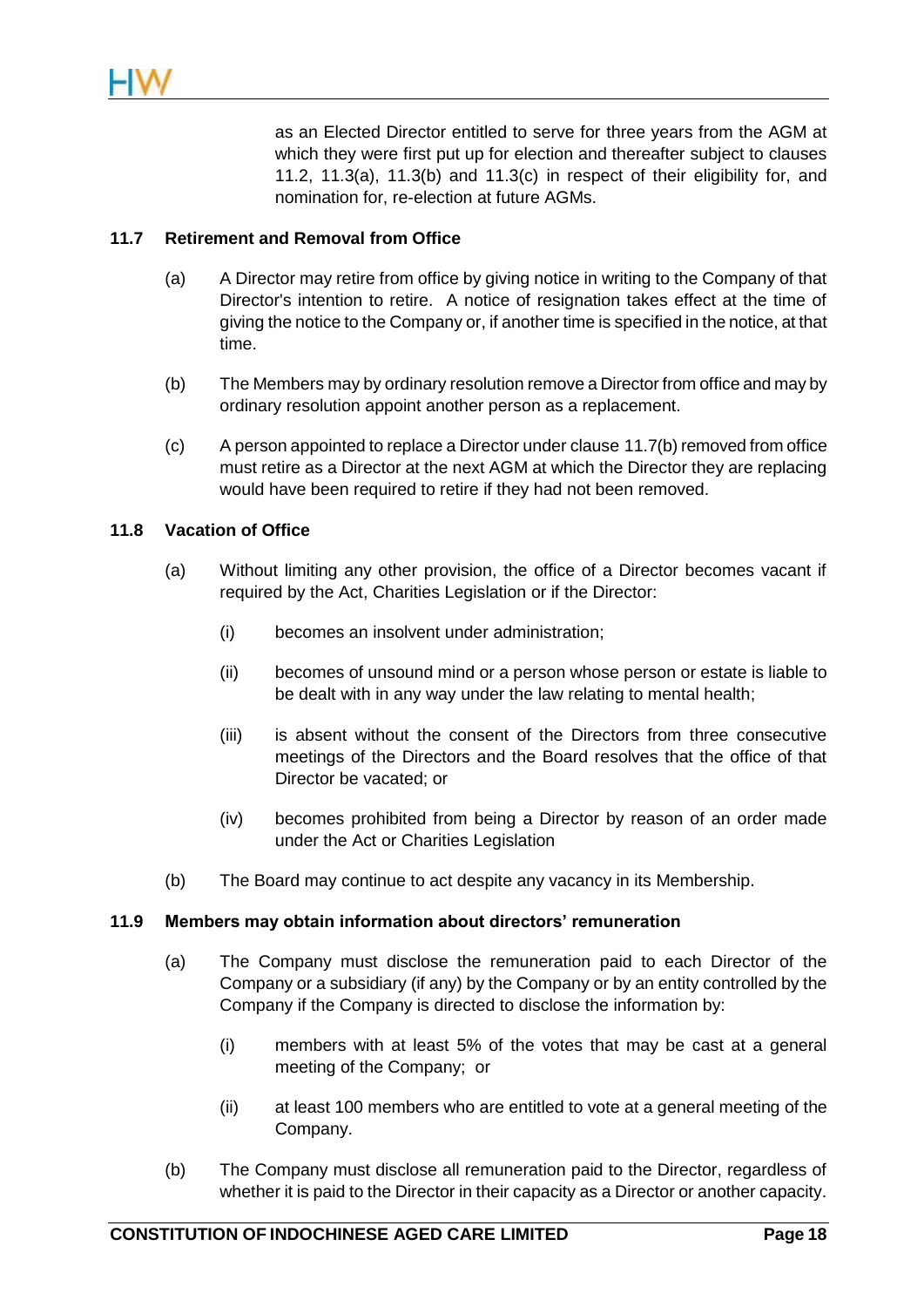

## **12. CHAIR AND DEPUTY CHAIR**

#### **12.1 Chair and Deputy Chair**

- (a) At the first meeting of the Board after each annual general meeting, the Board shall elect from amongst the then current Directors:
	- (i) a Chair;
	- (ii) a Deputy Chair.
- (b) A Director shall not serve more than six consecutive years as Chair.
- (c) The Chair or, in his/her absence, the Deputy Chair, shall preside as Chair at every meeting of the Board.
- (d) If for any reason there is not then a Chair nor a Deputy Chair, or neither of them is present within 15 minutes of the time nominated for the Board meeting to start, the Directors who are present and entitled to vote at the meeting shall select one of their number to Chair the meeting.

#### <span id="page-22-1"></span>**13. DIRECTORS' REMUNERATION**

#### **13.1 Director's Remuneration and Payment for Expenses**

- (a) The Company may not pay any Director any amount except as expressly provided for in this Constitution.
- <span id="page-22-0"></span>(b) Directors shall be entitled, on an equitable basis, to be paid all reasonable travelling, accommodation, and other expenses properly incurred by them in attending and returning from meetings of the Board or any of its committee or general meetings or otherwise in the execution of their duties as Directors provided that such expenses have first been approved by the Board.

## **13.2 Payment in Good Faith**

Any payment made to a Director by the Company under this clause [13](#page-22-1) must be made in good faith.

## <span id="page-22-2"></span>**14. POWERS OF DIRECTORS**

#### **14.1 Powers of Directors**

- (a) The Directors may exercise all of the powers of the Company which are not, by the Act or by this Constitution, required to be exercised by the Members in general meeting or otherwise.
- (b) No delegation by the Board under this clause limits the duties and liability of each Director of the Board.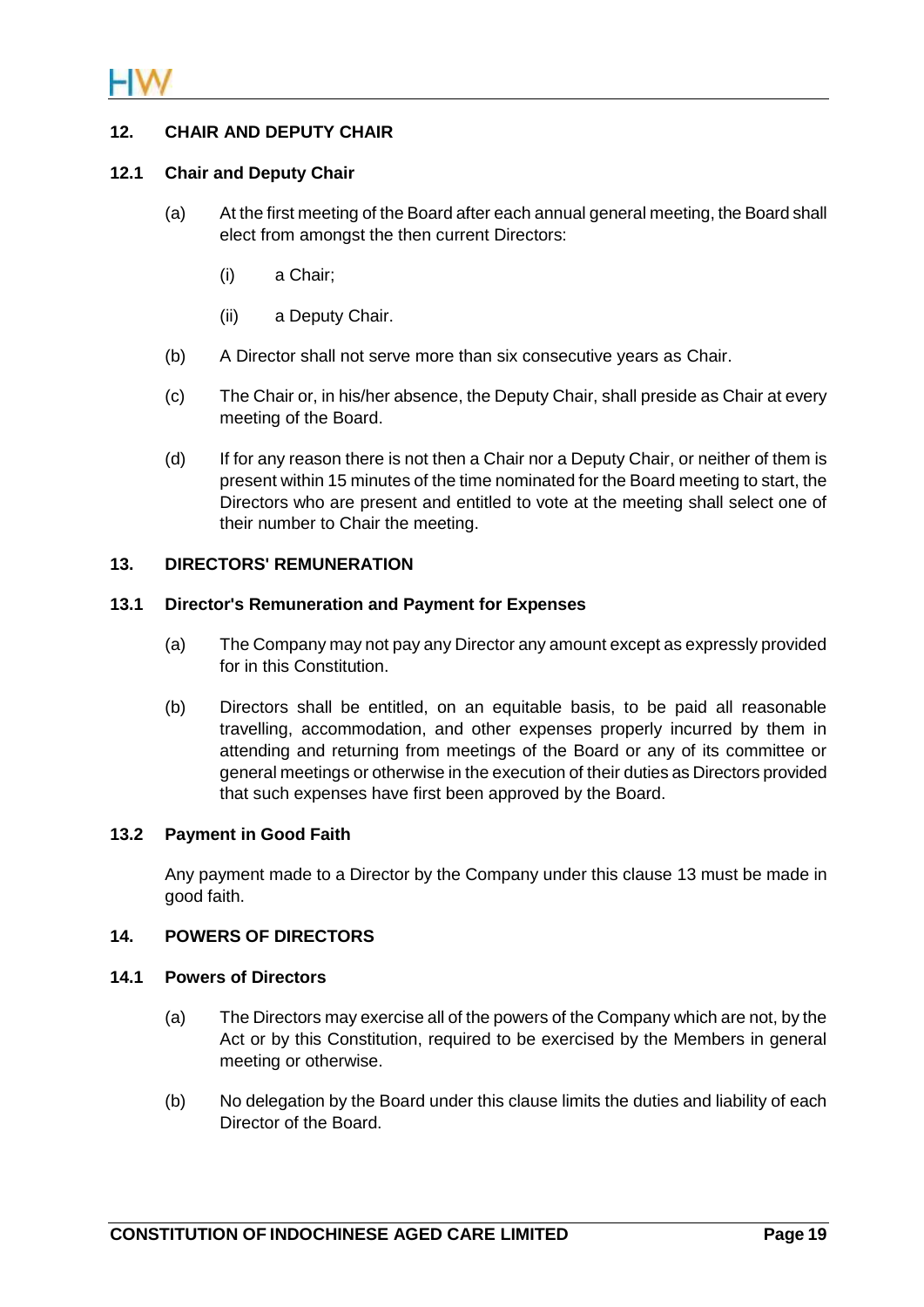

## <span id="page-23-0"></span>**14.2 Decisions requiring Special Resolution of the Members**

The Matters set out in [Schedule 3](#page-41-0) can only be done by the Company or the Board with the approval by special resolution of the members.

## **14.3 Public Statements**

- (a) The Board may by resolution authorise the Chair, CEO or another person to make public statements on behalf of the Company.
- (b) No person may make any public statement on behalf of the Company unless authorised by the Board.

## **14.4 Duties**

The Directors must comply with their duties under common law and under the Act and Charities Legislation.

#### **14.5 Convening of Directors' Meetings**

- (a) A Director may at any time, and a Secretary must on the requisition of a Director, convene a meeting of the Directors.
- (b) The Board shall meet not less than four times per year, but otherwise as necessary to discharge their duties and functions.
- (c) The Chair or the Deputy Chair or any other two Directors or the CEO may request the Secretary to convene a meeting of the Board at any time and the Secretary must comply with such request.
- (d) Notice of each meeting of the Directors must be given to each Director at least 48 hours before the meeting, or otherwise as determined by resolution of the Board, except in the case of a Director who is out of Australia or who has been given leave of absence from the Board.
- (e) A Directors' meeting may be called or held using any technology consented to by all the Directors. The consent may be a standing one. A Director may only withdraw their consent within a reasonable period before the meeting. The Directors may otherwise regulate their meetings as they think fit.

#### **14.6 Quorum and Voting at Directors' Meetings**

- (a) At a meeting of Directors, the number of Directors whose presence is necessary to constitute a quorum is 50%% of the Board as then constituted.
- (b) Each Director has one vote.
- (c) Questions arising at a meeting of the Board must be decided in the manner from time to time determined by the Board, and in the absence of any such agreement, by a majority of votes of Directors present and voting.
- (d) In the event of equality of votes, the Chair has a second and casting vote.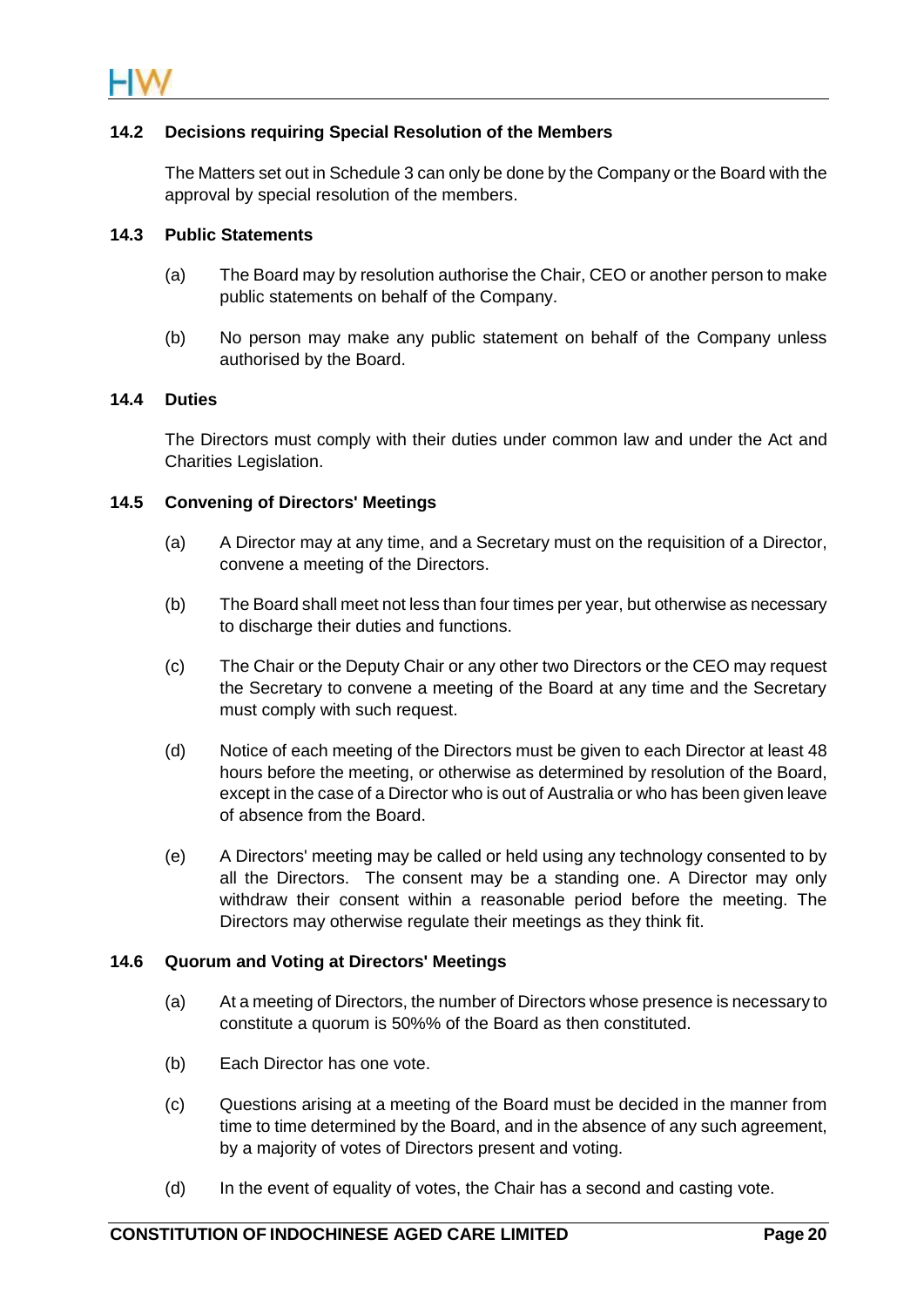

## **14.7 Chair and Deputy Chair**

If for any reason, within 15 minutes of the time nominated for a Board meeting to start, neither the Chair nor the Deputy Chair is present, but a quorum is present, the Directors who are present at the meeting shall select one of their number to Chair the meeting until such time as the Chair or the Deputy Chair arrives, upon which they shall assume the Chair.

#### **14.8 Delegation of Powers to Committee**

- (a) The Board may delegate any of their powers, except this power to delegate, to committees consisting of such Directors and such other persons as they think fit.
- (b) In the exercise of any powers delegated to it, a committee formed by the Board:
	- (i) must conform to the directions of the Board;
	- (ii) provide such reports as required by the Board; and
	- (iii) otherwise shall conduct its meetings and proceedings in accordance with the provisions of this Constitution, as far as practicable, as if they were meetings and proceedings of the Board.

## **14.9 Validity of Acts of Directors**

All acts done by a meeting of the Board or of a committee appointed by the Board or by a person acting as a Director are valid even if it is later discovered that there is a defect in the appointment of a person to be a Director or a member of the committee or that they or any of them were disqualified or were not entitled to vote.

#### **14.10 Minutes**

- (a) The Board must cause minutes of all proceedings of general meetings, of meetings of the Board and of committees formed by the Board to be entered, within one month after the relevant meeting is held, in books kept for the purpose.
- (b) The Board must cause all minutes, except resolutions in writing treated as determinations of the Board, to be signed by the Chair of the meeting at which the proceedings took place or by the Chair of the next succeeding meeting.

## **14.11 Resolution in Writing**

- (a) The Board may pass a resolution in writing without holding a meeting if the following conditions are met:
	- (i) The resolution is set out in a document or documents indicating that all of the Directors are in favour of it.
	- (ii) All Directors who are entitled to vote on the resolution (excluding Directors who have been given leave of absence) sign the document or documents or identical copies of it or them.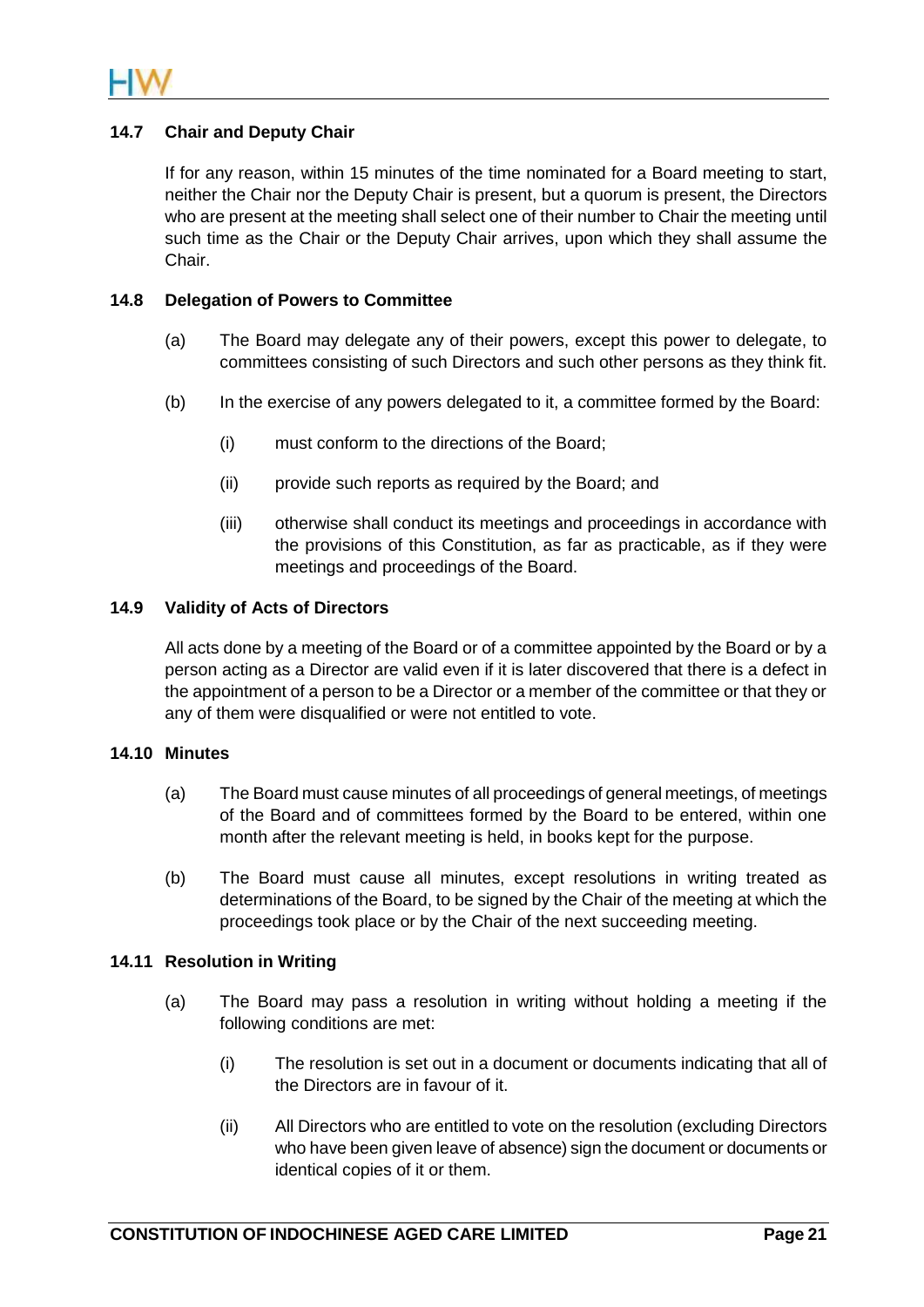

- (b) A resolution in writing may consist of several documents in like form, each signed by one or more Directors and if so signed it takes effect on the latest date on which a Director signs one of the documents.
- (c) If a resolution in writing is signed by an alternate Director, it must not also be signed by the appointor of the alternate Director and vice versa.
- (d) In relation to a resolution in writing:
	- (i) a document generated by electronic means which purports to be a facsimile of a resolution of Directors is to be treated as a resolution in writing
	- (ii) a document bearing a facsimile of a signature is to be treated as signed.

## **14.12 Conflict of Interest**

- (a) A Director who has a material personal interest in a matter that relates to the affairs of the Company must give the Board notice of the interest.
- (b) The notice required by clause [14.2](#page-23-0) must:
	- (i) include details of:

the nature and extent of the interest; and

the relation of the interest to the affairs of the Company; and

- (ii) be given at a Board meeting as soon as practicable after the Director becomes aware of his or her interest in the matter, the details of which must be recorded in the minutes of the meeting.
- (c) A Director who has a material personal interest in a matter that is being considered at a Board meeting shall not be present while the matter is being considered at the meeting or vote on the matter unless:
	- (i) the other Directors on the Board who do not have a material personal interest in the matter pass a resolution that:

identifies the Director, the nature of his or her interest in the matter and its relation to the affairs of the Company; and

states that the Board is satisfied that the interest should not disqualify the Director from voting or being present.

- (d) A Director who votes when not otherwise authorised to do so under this clause shall have his or her vote discounted.
- (e) A Director with an interest in a matter may give the Board standing notice of the nature and extent of this interest.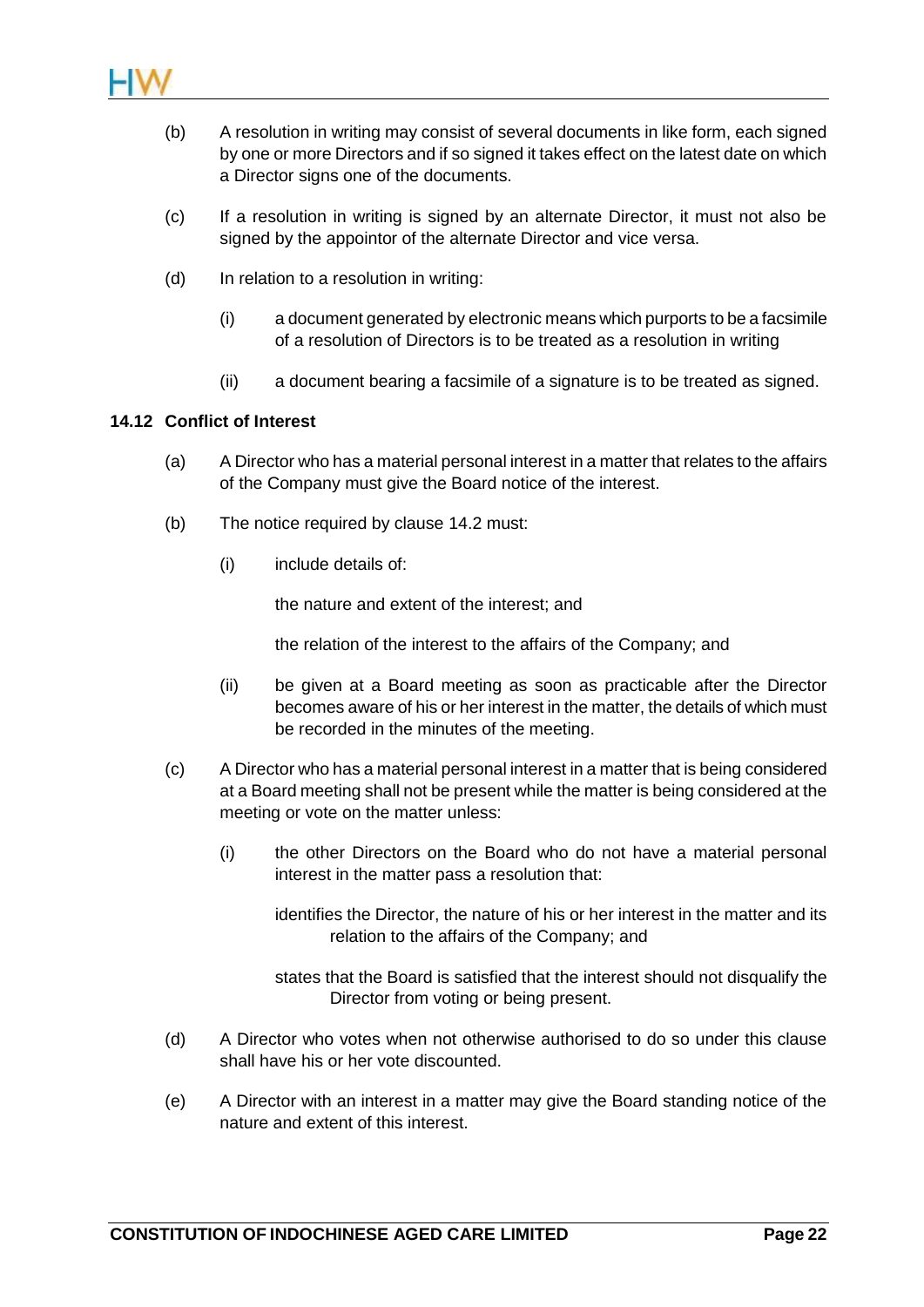

## **14.13 Negotiable instruments**

- (a) The Board shall determine the mechanism for signing, drawing, accepting, endorsing or otherwise executing a negotiable instrument.
- (b) Receipts for money payable to or receivable by the Company may be signed by a Director or the Secretary or by any other person authorised by the Board to receive money either generally or any particular sum of money on behalf of the Company and such receipt shall be deemed to be valid.

#### **15. ALTERNATE DIRECTORS**

#### **15.1 Appointment of Alternate Directors**

- (a) A Director may appoint a person to be an alternate Director in the Director's place, during the period up to three months.
- (b) The appointment of an alternate Director must be in writing, signed by the Director.
- (c) The appointment of an alternate Director takes effect immediately on the signing of the notice of appointment by the Director.
- (d) The alternate Director must be a Representative of a Voting Member as defined in this document.

#### **15.2 Powers of Alternate Director**

- (a) Except as expressly provided in this Constitution, an alternate Director is subject in all respects to the terms and conditions applying to the other Directors except for the provisions of this document which relate to the election of Directors, their fees and remuneration and the power to appoint an alternate Director.
- (b) An alternate Director has all of the following entitlements:
	- (i) to perform all the duties of a Director while the Director who appointed the alternate Director is not exercising or performing them;
	- (ii) to receive notice of meetings of the Directors; and
	- (iii) to attend and vote at meetings of the Directors if the Director who appointed the alternate Director is not present.

#### **15.3 Termination of Appointment of Alternate Directors**

The appointment of an alternate Director is immediately terminated if any of the following circumstances occurs:

- (a) the Director who appointed the alternate Director ceases for any reason to be a Director;
- (b) the Director who appointed the alternate Director gives notice of termination of the appointment to the Company; or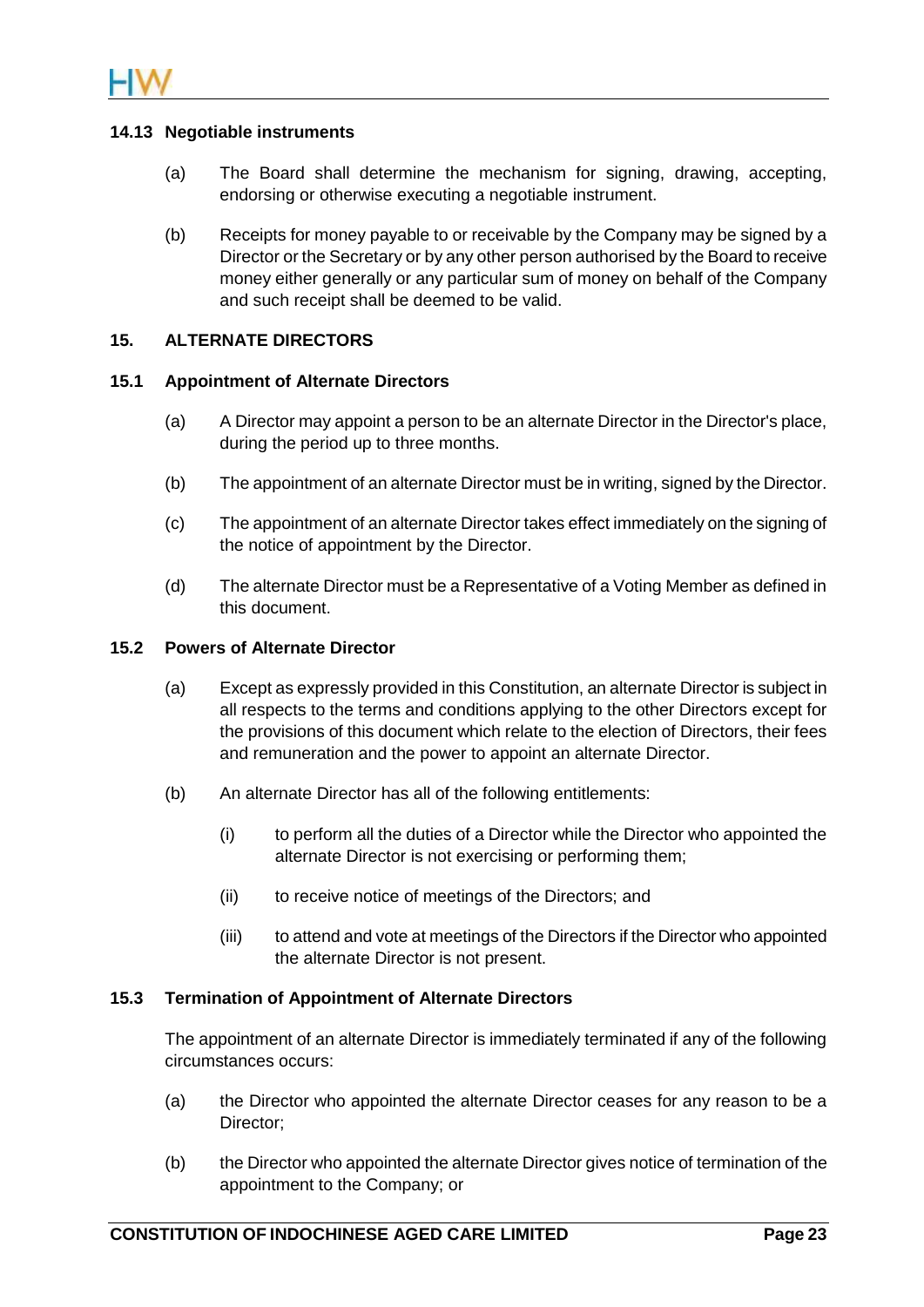

(c) the Directors resolve to terminate the appointment after giving seven days notice of intention to remove the alternate Director to the Director who appointed the alternate Director.

## <span id="page-27-1"></span>**16. CHIEF EXECUTIVE OFFICER (CEO)**

- (a) The Board may (but is not required to) appoint any person, to the position of CEO, to act as chief executive officer of the Company for the period and on the terms (including as to remuneration) the Board see fit.
- (b) The Board may, upon terms and conditions and with any restrictions they see fit, confer on the CEO any of the powers that the Board can exercise.
- (c) The Board may at any time revoke or vary an appointment of, or any of the powers conferred on, the CEO.
- (d) If the CEO becomes incapable of acting in that capacity the Directors may appoint any other person, not being a Director, to act temporarily as CEO until such time as the position can be permanently filled.
- (e) The CEO is not a Member or Director of the Company by virtue only of being appointed to the office of CEO but shall have the right to attend and speak at meetings of the Board.
- <span id="page-27-0"></span>(f) The Board may delegate any of the roles and powers of the Board to the CEO:
	- (i) on the terms and subject to any restrictions the Board decides; and
	- (ii) so as to be concurrent with the powers of the Board, and may revoke the delegation at any time.
- (g) Without affecting the generality of clause [16\(f\)](#page-27-0) the CEO will:
	- (i) be the executive officer of the Company;
	- (ii) act consistently with the Objects of the Company;
	- (iii) use his or her best endeavours at all times to enhance the good name of the Company;
	- (iv) insofar as the resources available permit, implement the policies of the Board;
	- (v) prepare an annual report for the Board on the work and activities of the Company during the preceding 12 months ending on 30 June in each year; and
	- (vi) exercise such other functions duties and responsibilities as may be determined from time to time by the Board.
- (h) The appointment of the CEO terminates:
	- (i) at the expiration of a fixed term if so defined in a written contract; or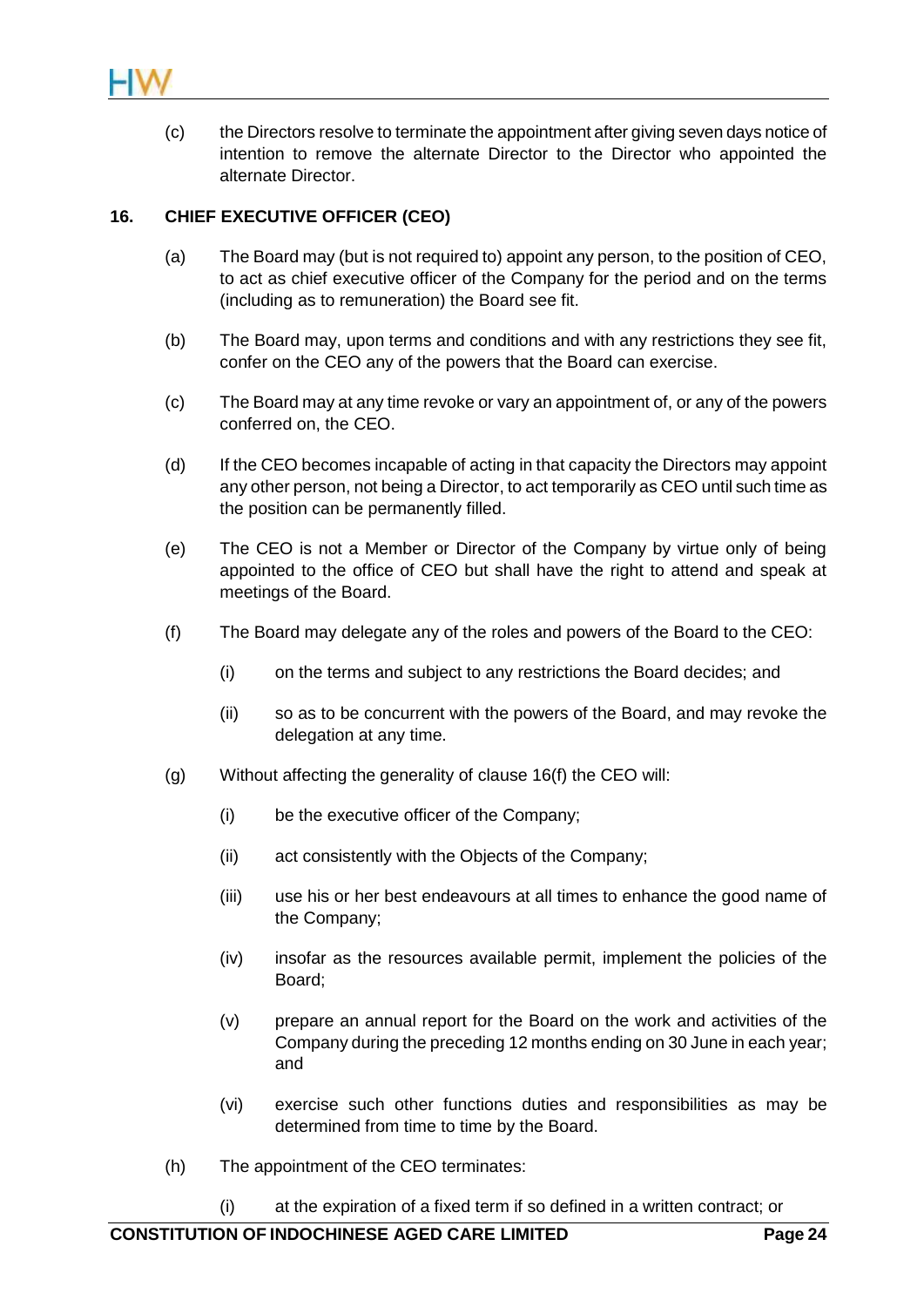

(ii) if the Board removes the CEO from that office (which, subject to any contract between the Company and the CEO, the Board has power to do), whether or not the appointment was expressed to be for a specified term.

## **17. SECRETARY**

- (a) The Directors may:
	- (i) appoint, and terminate the appointment of, one or more persons to be a Secretary; and
	- (ii) determine their terms and conditions of appointment.
- (b) A Secretary shall be responsible to carry out all acts and deeds required by this Constitution, the Act or by law to be carried out by the secretary of the Company.

## **18. BY-LAWS AND RULES**

The Board may, by resolution of the Board, make or adopt by-laws and rules with respect to any matter or thing for the purposes of giving effect to any provision of this Constitution or generally for the purposes of carrying out the objects of the Company, which by-laws and rules shall be binding on the Members, provided that to the extent of any inconsistency, this Constitution shall prevail over all such by-laws and rules.

## **19. SEALS AND EXECUTION OF DOCUMENTS**

- (a) If the Company has one, the Board must provide for the safe custody of the Seal.
- (b) The Company may execute a document by affixing the Seal to the document where the fixing of the Seal is witnessed by:
	- (i) two Directors;
	- (ii) a Director and the Secretary; or
	- (iii) a Director and some other person appointed by the Directors for the purpose.
- (c) The Company may execute a document without the use of a seal if the document is signed by:
	- (i) two Directors;
	- (ii) a Director and a Secretary; or
	- (iii) any other manner permitted by the Act.

## **20. SURPLUS ASSETS ON WINDING UP OR DISSOLUTION**

#### **20.1 Surplus Assets on winding up or dissolution of the Company**

Upon the winding up or dissolution of the Company, any remaining property after satisfaction of all debts and liabilities, will not be paid to or distributed among the Members,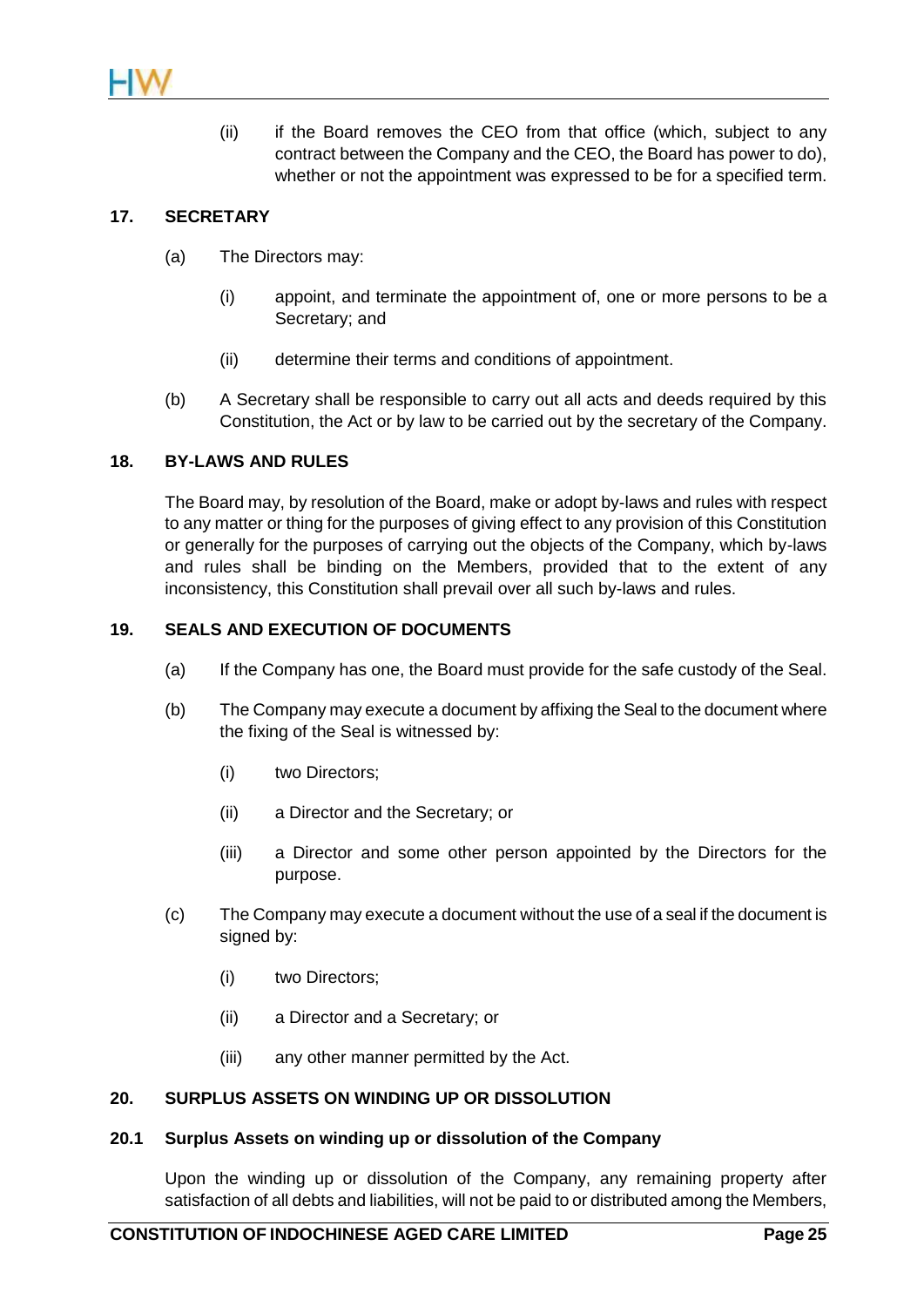

but will be given or transferred to some other institution or organisations which satisfies both of the following requirements:

- (a) has objects similar to the objects of the Company; and
- (b) whose constituent documents have rules prohibiting the distribution of its assets and income to its members and is an endorsed deductible gift recipient and as determined by the Members at or before the time of winding up or dissolution of the Company and, in default of any determination, by the Supreme Court of New South Wales.

## **20.2 Surplus Assets on the Company ceasing to be endorsed as a deductible gift recipient**

Upon the Company ceasing to be endorsed as a deductible gift recipient, then all remaining gifts, deductible contributions and money received as part of such gifts and contributions of the Gift Fund will be given to or transferred to another institution or organisation which satisfies the following requirements:

- (a) has objects similar to the objects of the Company; and
- (b) whose constituent documents have rules prohibiting the distribution of its assets and income to its members and is an endorsed deductible gift recipient and as determined by the Members at or before the time of winding up or dissolution of the Company and, in default of any determination, by the Supreme Court of New South Wales.

#### **21. INDEMNITY**

## **21.1 Costs and Expenses**

Every Officer and past Officer of the Company may be indemnified by the Company, to the fullest extent permitted by law, against a liability for costs and expenses incurred by that person as an Officer of the Company or a subsidiary of the Company, including without limitation:

- (a) in defending any proceedings, whether civil or criminal, in which judgement is given in favour of the person or in which the person is acquitted, or
- (b) in connection with any application in relation to those proceedings in which the Court grants relief to the person under the Act.

#### **21.2 Liabilities to Third Parties**

To the extent permitted by the Act, every officer and past officer of the Company is indemnified against a liability incurred by that person as an officer to a person other than the Company or a related body corporate, except a liability which arises from conduct that involves a lack of good faith.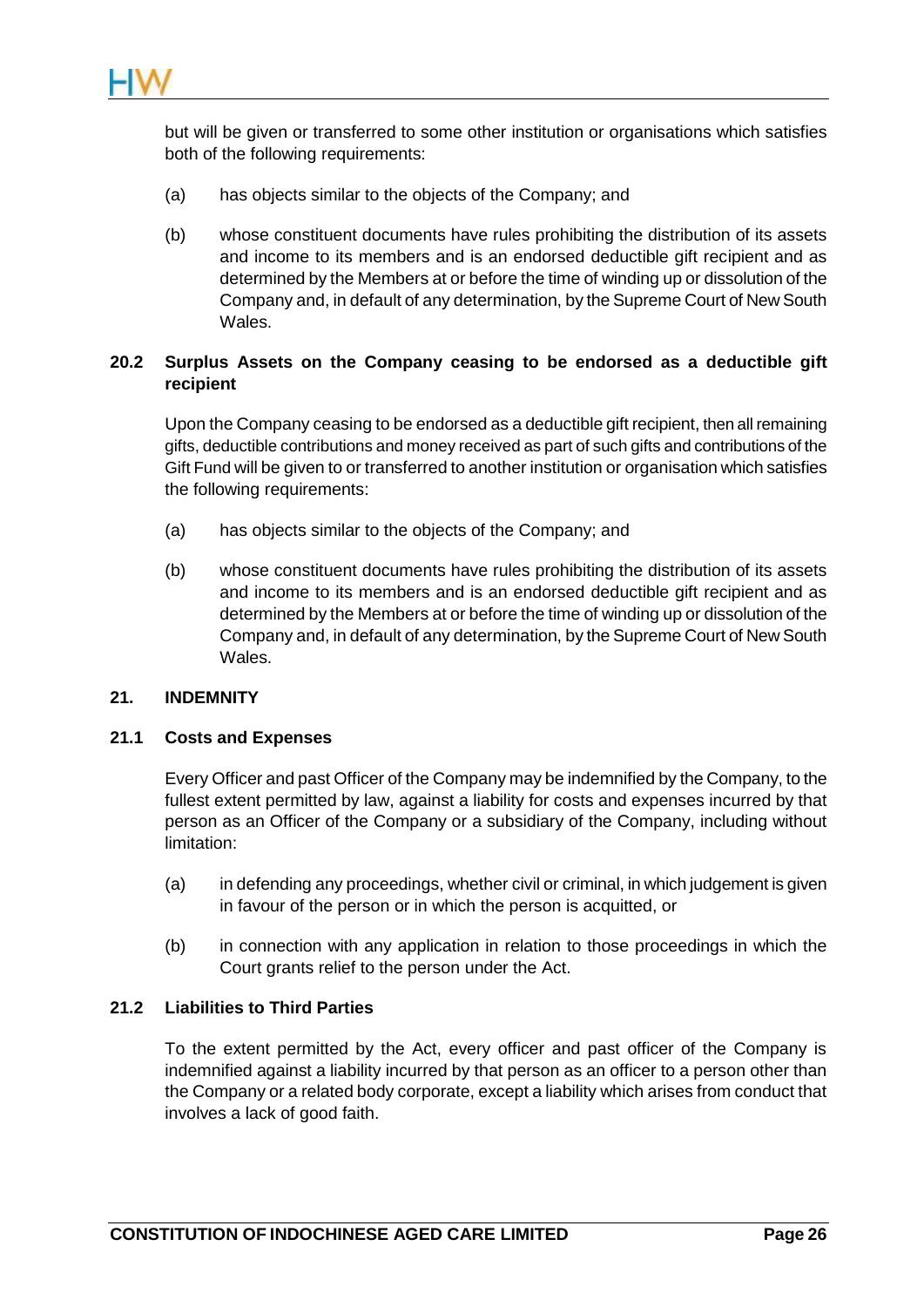

## **21.3 Insurance Premiums**

The Company may pay the premium on a contract insuring a person who is or has been an officer of the Company against:

- (a) a liability for costs and expenses incurred by the person in defending proceedings arising out of the person's conduct as an officer, whether civil or criminal and whatever their outcome; and
- (b) other liability incurred by the person as an officer of the Company except a liability which arises from conduct that involves a wilful breach of duty in relation to the Company or a contravention of sections 182, 183 or 184(2) or (3) of the Act.

## **22. ACCOUNTS, AUDIT AND RECORDS**

#### **22.1 Accounts**

The Board must cause proper accounting and other records to be kept in accordance with the Act and Charities Legislation and must comply with the requirements of the Act and Charities Legislation in respect of reporting and the provision of accounts to Members.

#### **22.2 Audit**

- (a) A registered Company auditor must be appointed if required by law.
- (b) The remuneration of the auditor must be fixed and the auditor's duties regulated in accordance with law
- (c) The Board must arrange for the accounts for the last financial year to be audited in accordance with requirements of the Act and Charities Legislation before being submitted to the annual general meeting in accordance with clause [8.13.](#page-14-0)

## **22.3 Rights of Inspection**

Subject to the Act, the Board shall determine whether and to what extent, and at what times and places and under what conditions, the accounting records and other documents of the Company or any of them are open to the inspection of Members other than Directors, and a Member other than a Director does not have the right to inspect any document of the Company except as provided by law or authorised by resolution of the Board.

#### <span id="page-30-0"></span>**22.4 Audit Committees**

- (a) The Board must at its first meeting after the annual general meeting each year appoint an Audit Committee consisting of at least 3 Members, who:
	- (i) may or may not be Directors or Members of the Company; but
	- (ii) must not be employees of the Company.
- (b) The Audit Committee must: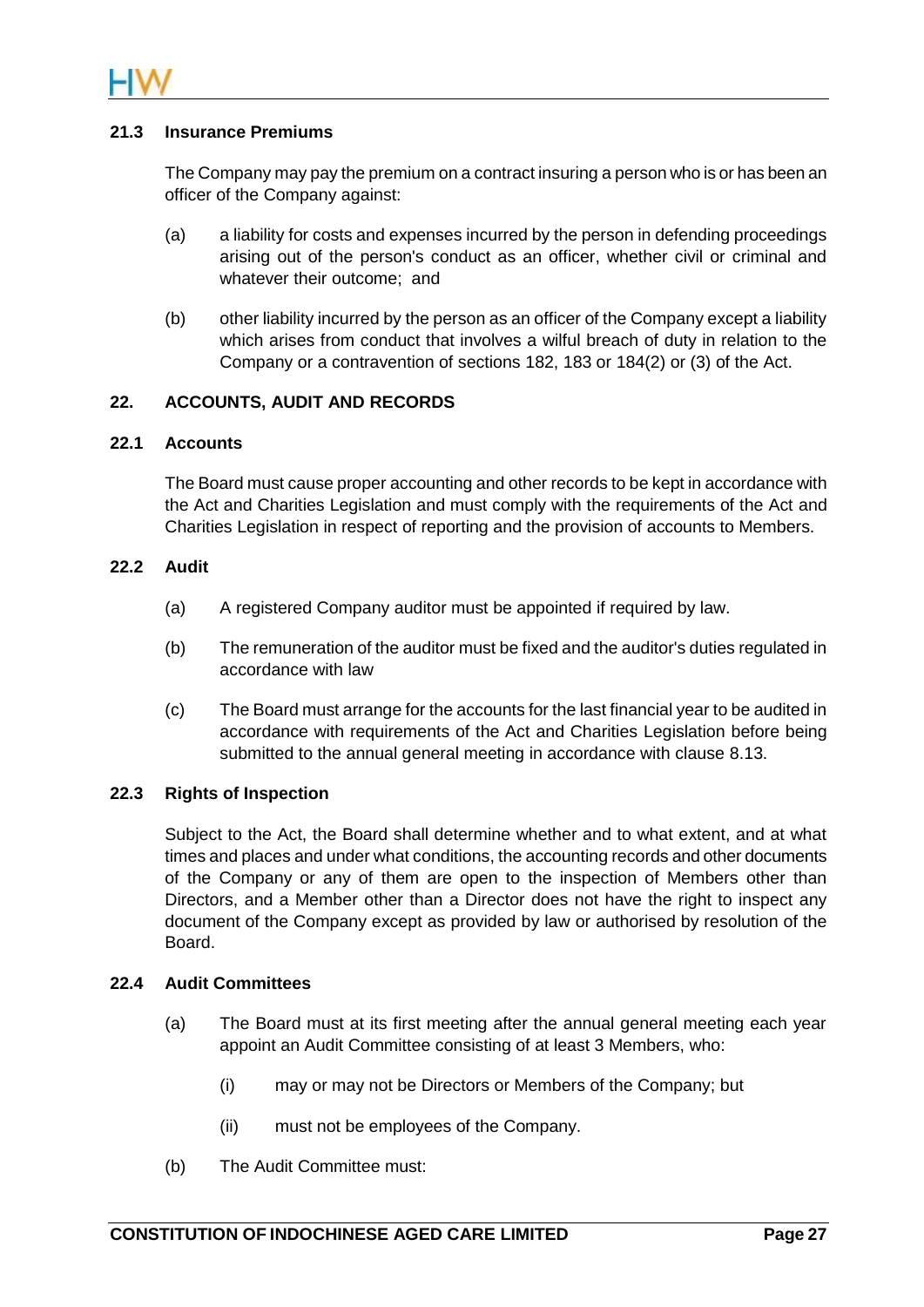

- (i) ensure that accurate and up-to-date financial statements are presented to each meeting of the Board;
- (ii) report to each Board meeting on the financial position of the Company; and
- (iii) ensure that the Board complies with its statutory financial and legal obligations.
- (c) Nothing in clause [22.4\(a\)](#page-30-0) limits the duties and liability of each Director of the Board.
- (d) The Board may by resolution establish other standing or ad hoc committees with such membership and terms of reference as it thinks appropriate.
- (e) Board committees may include members who are not Board Directors or Members of the Company.
- (f) The quorum for committee meetings is the presence in person of a majority of committee members at the time, unless the Board resolves otherwise.
- (g) The meeting procedures of the Board contained in clause [14](#page-22-2) apply to committee meetings (including the Audit Committee) with such modifications as are necessary.

## **23. FURTHER OBLIGATIONS UNDER AUSTRALIAN CHARITIES LEGISLATION**

The Company must comply and the Board must procure that the Company complies with all requirements (whether financial or otherwise) that apply to the Company under the *Charities Legislation* and all related legislation as commenced and amended from time to time.

## <span id="page-31-0"></span>**24. GIFT FUND REQUIREMENTS**

## **24.1 Company to Maintain a Gift Fund**

The Company must maintain a Gift Fund in accordance with this clause [24](#page-31-0) for so long as it seeks or has obtained endorsement as a DGR from the Australian Taxation Office, or the Company is named as a DGR in ITAA 97.

## <span id="page-31-2"></span>**24.2 Rules Applying to the Gift Fund**

The following rules apply to any Gift Fund established and maintained by the Company:

- (a) The Gift Fund must have a name.
- (b) The Company must maintain sufficient documents to provide evidence of the Gift Fund's purpose and operations.
- (c) The Company must maintain a separate bank account for the Gift Fund.
- <span id="page-31-1"></span>(d) The following must be credited to the Gift Fund:
	- (i) All gifts of money or property to the Company for the Principal Purpose.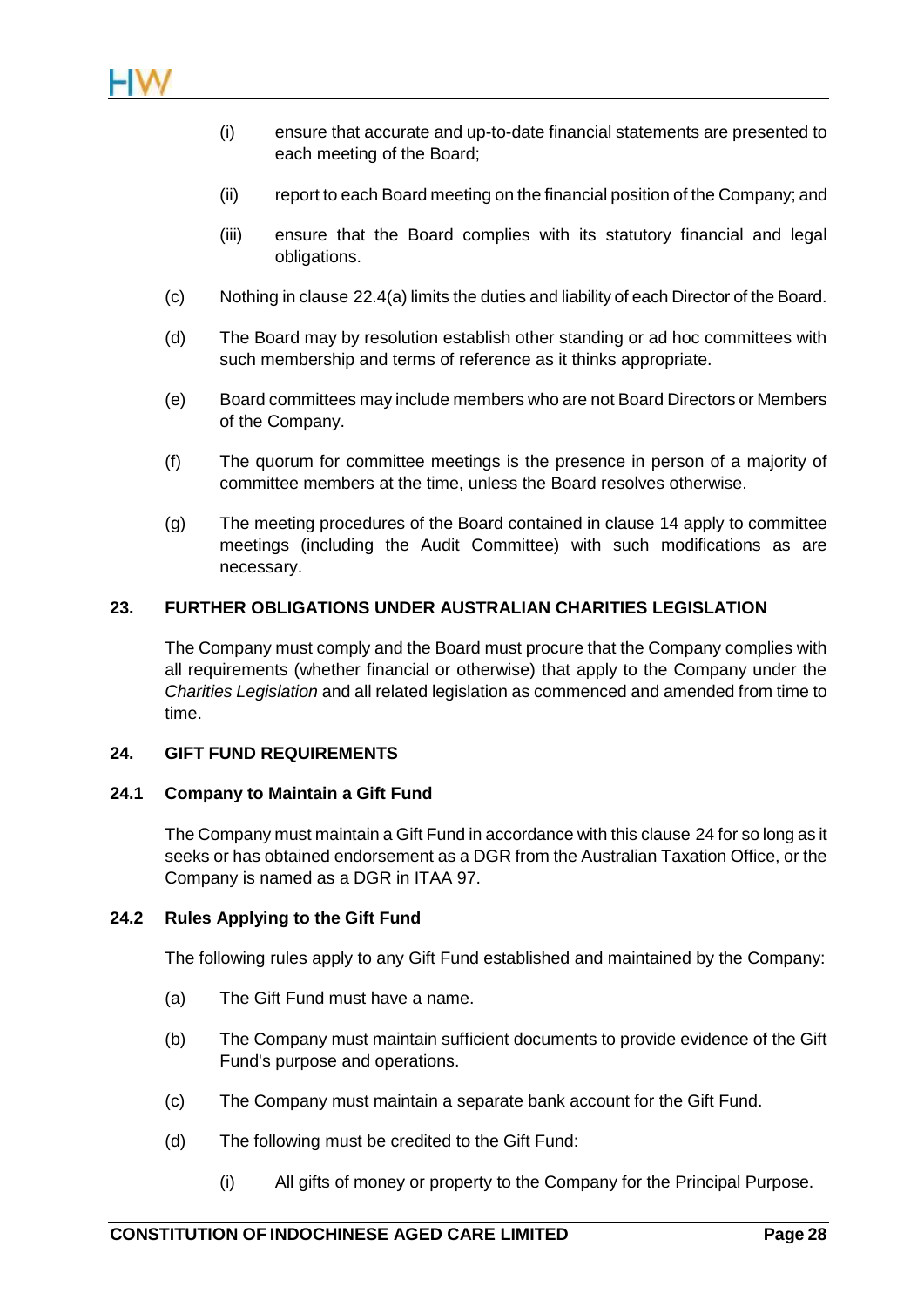- (ii) All money or property received by the Company because of those gifts.
- (e) No other money or property may be credited to the Gift Fund.
- (f) The Company must use any gifts, money or property of the kind referred to in clause [24.2\(d\)](#page-31-1) only for the Principal Purpose.
- (g) The public will be invited to contribute to the Gift Fund.
- (h) The Gift Fund is managed by the Board of Directors, a majority of whom have a degree of responsibility to the general community, unless delegated pursuant to the provisions contained in this Constitution.
- (i) The Gift Fund is controlled and administered by the Board of Directors which only include persons or institutions which have a degree of responsibility to the community as a whole, unless delegated pursuant to the provisions contained in this Constitution.

## **24.3 Winding Up of Gift Fund**

Despite clause [24.2](#page-31-2) if the Gift Fund or the Company is wound up or ceases to be a DGR for any reason, any surplus assets of the Gift Fund remaining after the payment of liabilities attributable to it must be transferred to a fund, authority or institution to which income tax deductible gifts can be made. For the avoidance of doubt, if a Gift Fund operated by the Company is wound up but the Company remains a DGR and operates any other gift fund in accordance with this clause [24,](#page-31-0) any surplus assets of the Gift Fund that is being wound up may be transferred to any other gift fund operated by the Company.

## **24.4 Definitions**

In this clause [24](#page-31-0) the following definitions apply:

- (a) **DGR** means a 'deductible gift recipient' within the meaning of section 30-227 of ITAA 97.
- (b) **Gift Fund** means a fund that is maintained for the Principal Purpose.
- (c) **ITAA 97** means Income Tax Assessment Act 1997 (Cth).
- (d) **Principal Purpose** means the purposes of the Company as reflected in the objects of the Company specified in clause [3](#page-4-0) or any of those purposes.

## **24.5 Financial Year**

The financial year of the Company is from 1 July to 30 June.

## <span id="page-32-0"></span>**24.6 Payments**

- (a) All payments by the Company must be:
	- (i) specifically authorised by the signatories approved by the Board, and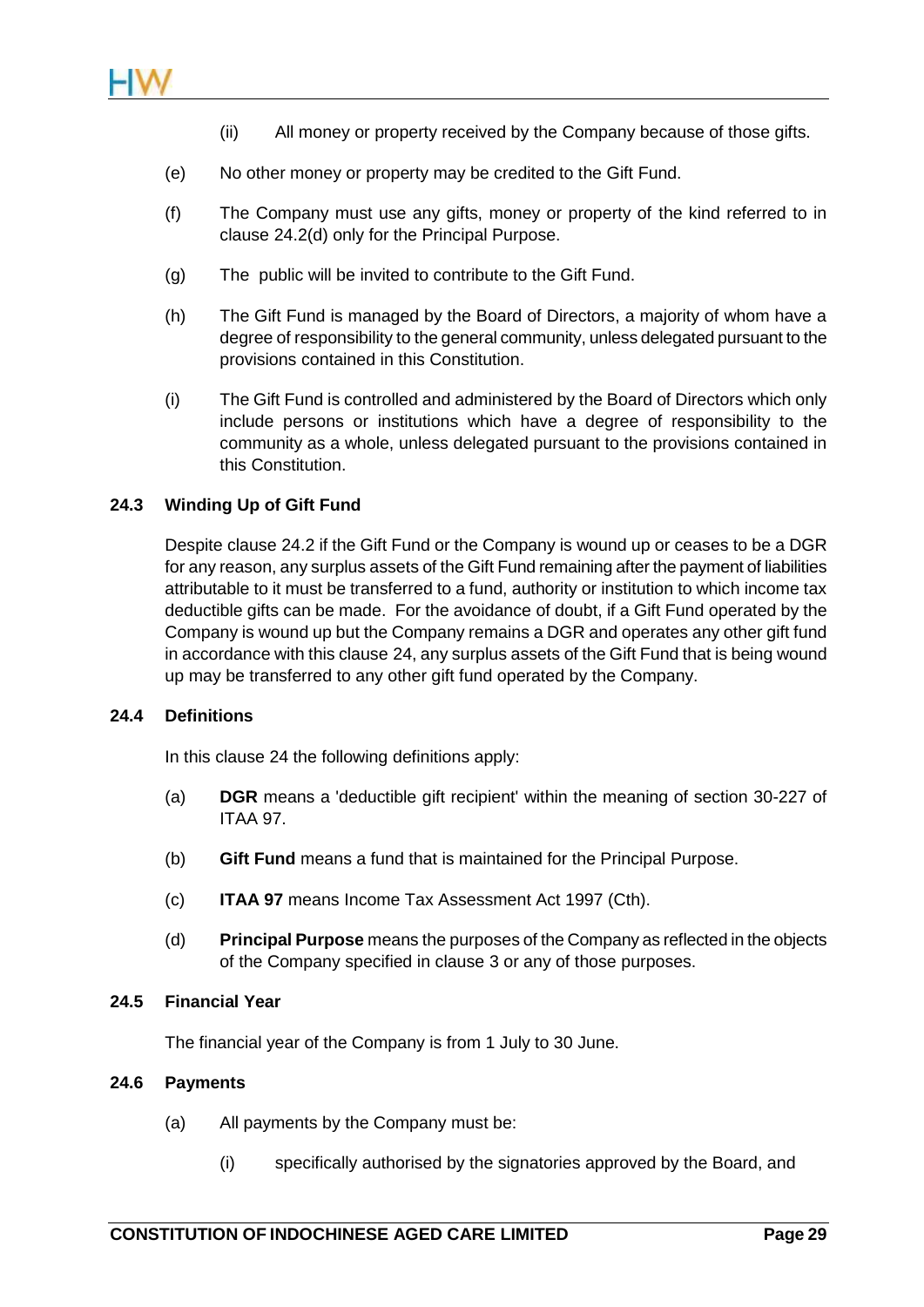

- (ii) in the case of cheques signed by, at least 2 persons nominated by the Board in writing.
- (b) The Board may nominate a list of individuals or positions to be signatories for the purpose of clause [24.6\(a\).](#page-32-0)

#### **24.7 Records**

- (a) The Board must provide for the safe keeping of the records of the Company.
- (b) Members may inspect records of the Company permitted by the Act.
- (c) Members may not inspect the records of the Company that relate to confidential personal, employment, commercial and legal matters.
- (d) Copies of the constitution and Members resolutions must be freely available to Members.

#### **25. NOTICES**

#### **25.1 Method of sending notices**

In addition to the method for giving notices permitted by statute, a notice or communication by the Company, an officer of the Company or a Member in connection with this Constitution may be given to the address by the methods set out in the first column of the following table. The notification is effective on the date set out in the second column.

| <b>Method of notification</b>                                                                                              | Date deemed receipt of notification                                             |
|----------------------------------------------------------------------------------------------------------------------------|---------------------------------------------------------------------------------|
| By personal delivery                                                                                                       | Date of delivery                                                                |
| By sending it by prepaid ordinary post (airmail<br>if outside Australia) to a street or postal<br>address of the addressee | One day after it is posted                                                      |
| By sending by fax to the recipient's fax<br>number                                                                         | Date of an error free fax transmission<br>report from the sender's fax machine. |
| By email sent to the recipient's email address                                                                             | Date on which the recipient receives the<br>email in readable form              |

## <span id="page-33-0"></span>**25.2 Notices to legal representatives**

A notice may be given by the Company to the legal representative of a Member by sending it through the post in a prepaid letter addressed to them by name or by their title as representatives of the relevant member or at the address (if any) within the Commonwealth of Australia supplied for the purpose by the persons claiming to be entitled or (until such an address has been supplied) by giving the notice in any manner in which it might have been given if the death, lunacy, liquidation or bankruptcy had not occurred.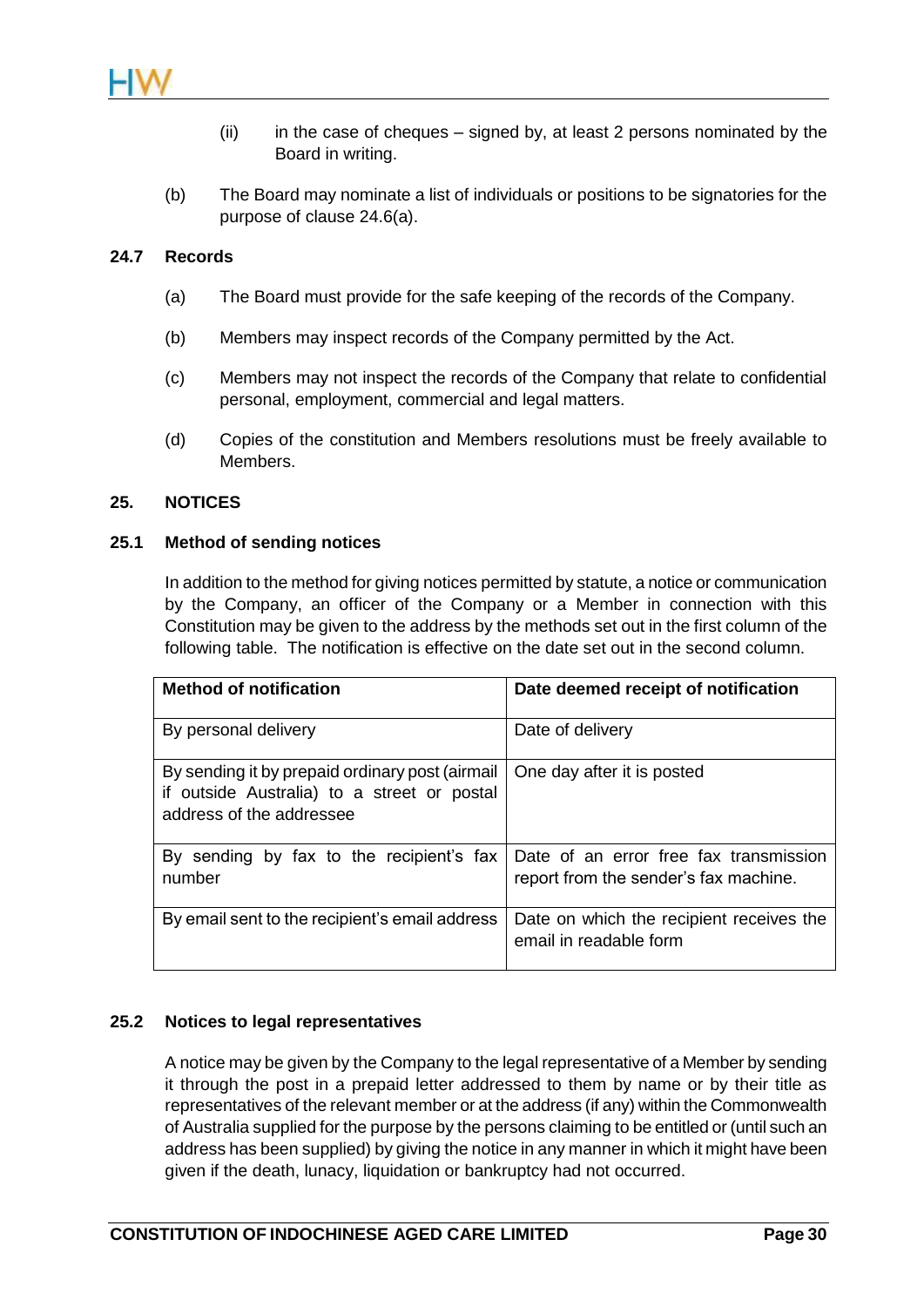

#### **25.3 Notices to foreign residents**

Subject to clause [25.2](#page-33-0) notices and other documents for members outside the Commonwealth of Australia shall be forwarded to those members by airmail or by facsimile or by email at the address or facsimile number or email address outside the Commonwealth of Australia supplied to the Company by them.

#### **25.4 Notices of general meetings**

Notice of every general meeting shall be given in any manner authorised to:

- (a) every member; and
- (b) the Auditor (if any) for the time being of the Company.

#### **25.5 Signature on notices**

The signature to any notice to be given by or on behalf of the Company may be written, printed or stamped.

#### **26. GENERAL**

#### **26.1 Exercise of power**

Except as specifically contemplated by this Constitution, the Company may exercise any power, take any action or engage in any conduct or procedure which under the Act a public company limited by guarantee has the power to do.

#### **26.2 Amendment of Constitution**

This Constitution may be amended or repealed by Special Resolution in accordance with the Act.

#### **26.3 Copy of Constitution**

The Company must send a copy of this Constitution to a member of the Company within seven days if the member asks the Company in writing for a copy and pays the fee (up the amount prescribed by the Act) required by the Company as approved by the Board.

## **27. DEFINITIONS AND INTERPRETATION**

## **27.1 Definitions**

In this Constitution, except where the context requires otherwise:

- (a) **ACNC Act** means the *Australian Charities and Not for Profits Commission Act 2012 (Commonwealth).*
- (b) **Act** means the *Corporations Act 2001 (Commonwealth)*.
- (c) **Adoption Date** means the date that this Constitution was adopted.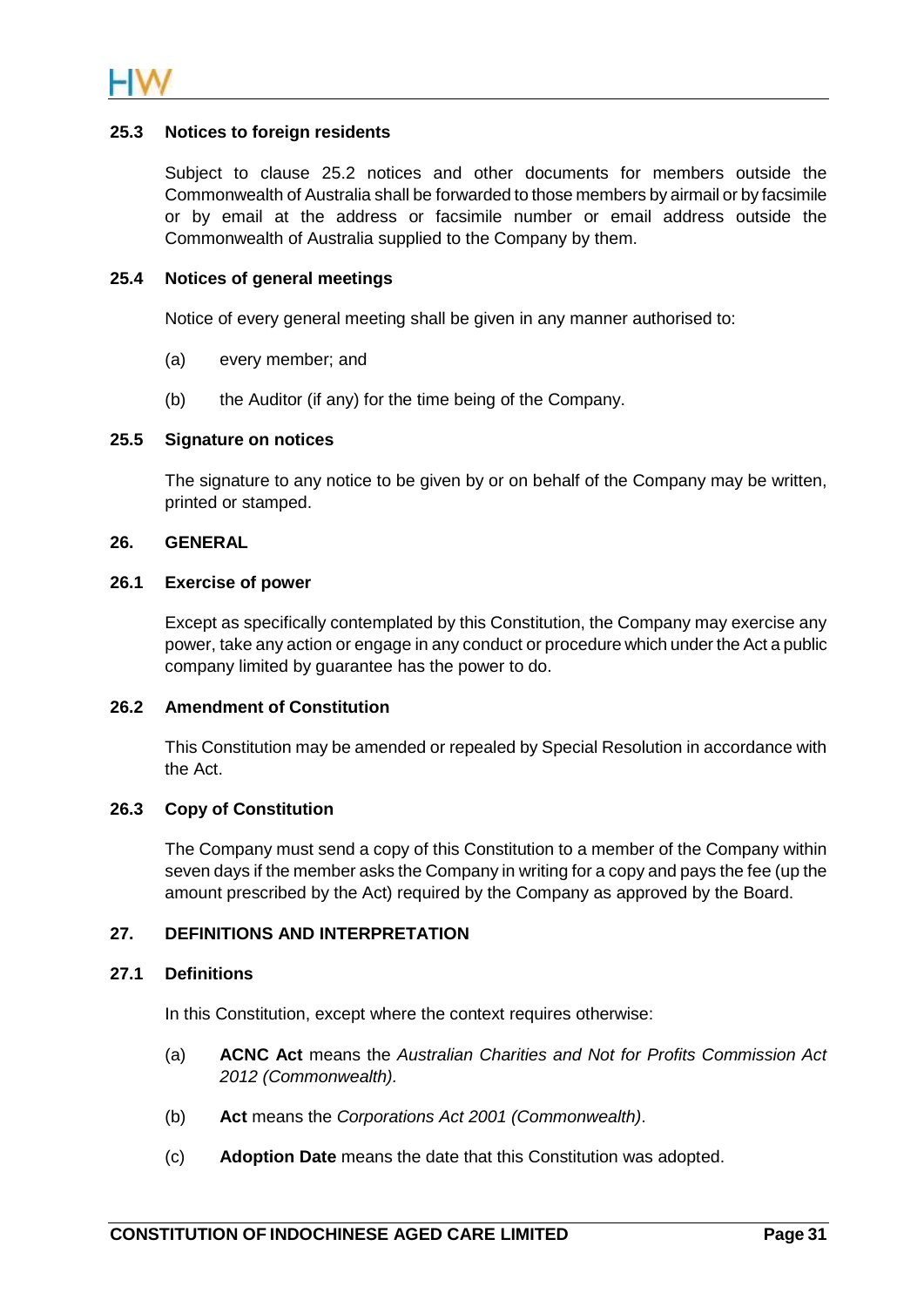

- (d) **AGM** means an annual general meeting of the Members of the Company and, where the content requires, means the specific annual general meeting in the context.
- (e) **Board** means the board of Directors of the Company, unless the context demands otherwise.
- (f) **CEO** means the chief executive, referred to in clause [16.](#page-27-1)
- (g) **Chair** means the Chair of the Board, elected from time to time in accordance with this Constitution.
- (h) **Charities Legislation** means the *Australian Charities and Not for Profits Commission Act 2012 (Commonwealth)* and all laws, regulations, rules and compulsory guidelines which apply to charities in Australia, as amended or replaced from time to time.
- (i) **Company** means Indochinese Aged Care Limited.
- (j) **Director** means a person elected or appointed in accordance with this Constitution to perform the duties of a director of the Company.
- (k) **Elected Directors** means the Directors elected by and from amongst the Members, in accordance with this Constitution (see clauses [11.1\(b\)](#page-18-2) and [11.5\)](#page-20-0).
- (l) **Guarantee** means the amount of the Member's guarantee as specified in clause  $2(c)$ .
- (m) **Independent Directors** means the Directors appointed to the Board, rather than being elected by and from amongst the Members, in accordance with this Constitution (see clause [11.4\(a\)\)](#page-19-5).
- (n) **Initial Members** means the organisations listed in [Schedule 1.](#page-38-0)
- (o) **Member** means the organisations that, at the relevant time, are ordinary Members of the Company admitted in accordance with this Constitution.
- (p) **Officer** has the meaning given in section 9 of the Act.
- (q) **Ordinary Resolution** means any resolution passed by a simple majority of persons entitled to vote.
- (r) **Register** means the register of Members kept by the Company under the Corporations Act 2001.
- (s) **Replaceable Rules** means the Replaceable Rules contained in the Act.
- (t) **Representative** means, in relation to a Member, the representative of the Member appointed under clause [10.](#page-17-0)
- (u) **Seal** means, if the Company has one, the common seal of the Company, if any.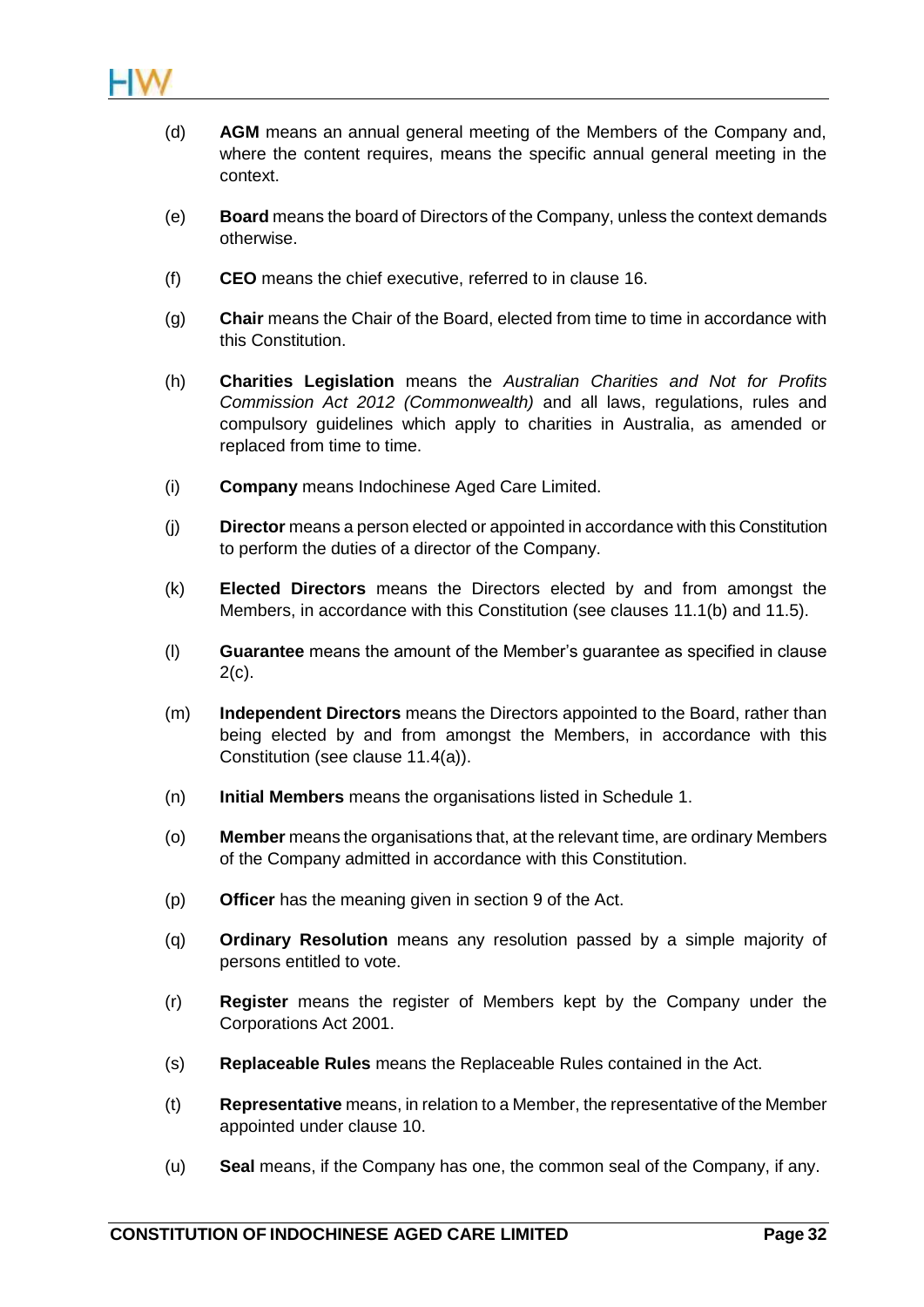

- (v) **Secretary** means a person appointed to perform the duties of a secretary of the Company.
- (w) **Special Resolution** means a resolution that has been passed by at least 75% of the votes cast by Members entitled to vote on the resolution.

#### **27.2 References to Law and the Constitution**

- (a) A word or phrase used in the Act or Charities Legislation that is given a special meaning for the purposes of the relevant part of the Act or Charities Legislation, unless this Constitution specifically states otherwise, has the same meaning in this Constitution.
- (b) A reference to:
	- (i) any legislation includes any regulation or instrument made under it and where amended, re-enacted or replaced means that amended, re-enacted or replacement legislation, or
	- (ii) this Constitution, where amended, means this Constitution as so amended.

#### **27.3 Interpretation**

In the interpretation of this document, the following provisions apply unless the context otherwise requires:

- (a) The singular denotes the plural and vice versa.
- (b) Any gender denotes the other genders.
- (c) A person denotes an individual and a body corporate.
- (d) Where a word or phrase is given a defined meaning any other part of speech or other grammatical form in respect of that word or phrase has a corresponding meaning.
- (e) Headings and any table of contents must be ignored in the interpretation of this Constitution.
- (f) Unless the context otherwise requires a reference to a time of day means that time of day in the state or territory in which the registered office of the Company is situated.
- (g) For the purposes of determining the length of a period (but not its commencement) a reference to:
	- (i) a day means a period of time commencing at midnight and ending 24 hours later; and
	- (ii) a month means a calendar month which is a period commencing at the beginning of a day of one of the 12 months of the year and ending immediately before the beginning of the corresponding day of the next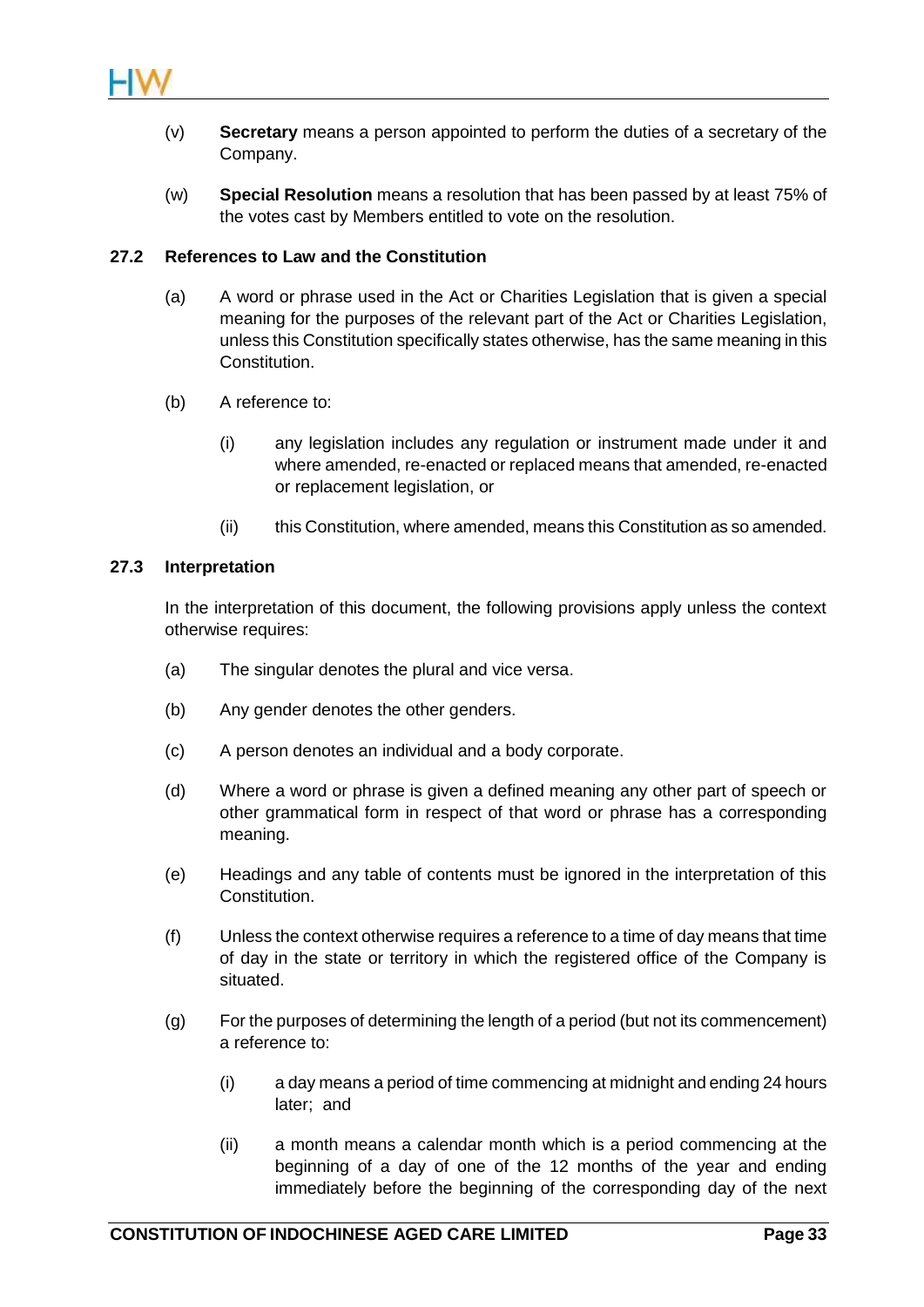month or, if there is no such corresponding day, ending at the expiration of that next month.

- (h) Where a period of time is specified and is to be calculated before or after a given day, act or event it must be calculated without counting that day or the day of that act or event.
- (i) A provision of this Constitution, except that specifying the time for deposit of proxies with the Company, which has the effect of requiring anything to be done on or by a date which is not a business day must be interpreted as if it required it to be done on or by the next business day.
- (j) A reference to a business day means a day which is not a Saturday, Sunday or public holiday in Sydney.
- (k) Where a reference is made to a document or agreement or a provision of a document or agreement, such reference shall be deemed to refer to that document, agreement or provision as amended, supplemented, replaced or novated.
- (l) A reference to any statute, regulation, proclamation, ordinance or by-law includes all statutes, regulations, proclamations, ordinances or by-laws amending, consolidating or replacing them, and a reference to a statute includes all regulations, proclamations, ordinances and by-laws issued under the statute.
- (m) If an example is given of anything (including a right, obligation or concept), such as by saying it includes something else, the example does not limit the scope of that thing.
- (n) A reference to a person includes any type of entity or body of persons, whether or not it is incorporated or has a separate legal identity, and any executor, administrator or successor in law of the person.
- (o) This Constitution shall be construed according to the laws of New South Wales.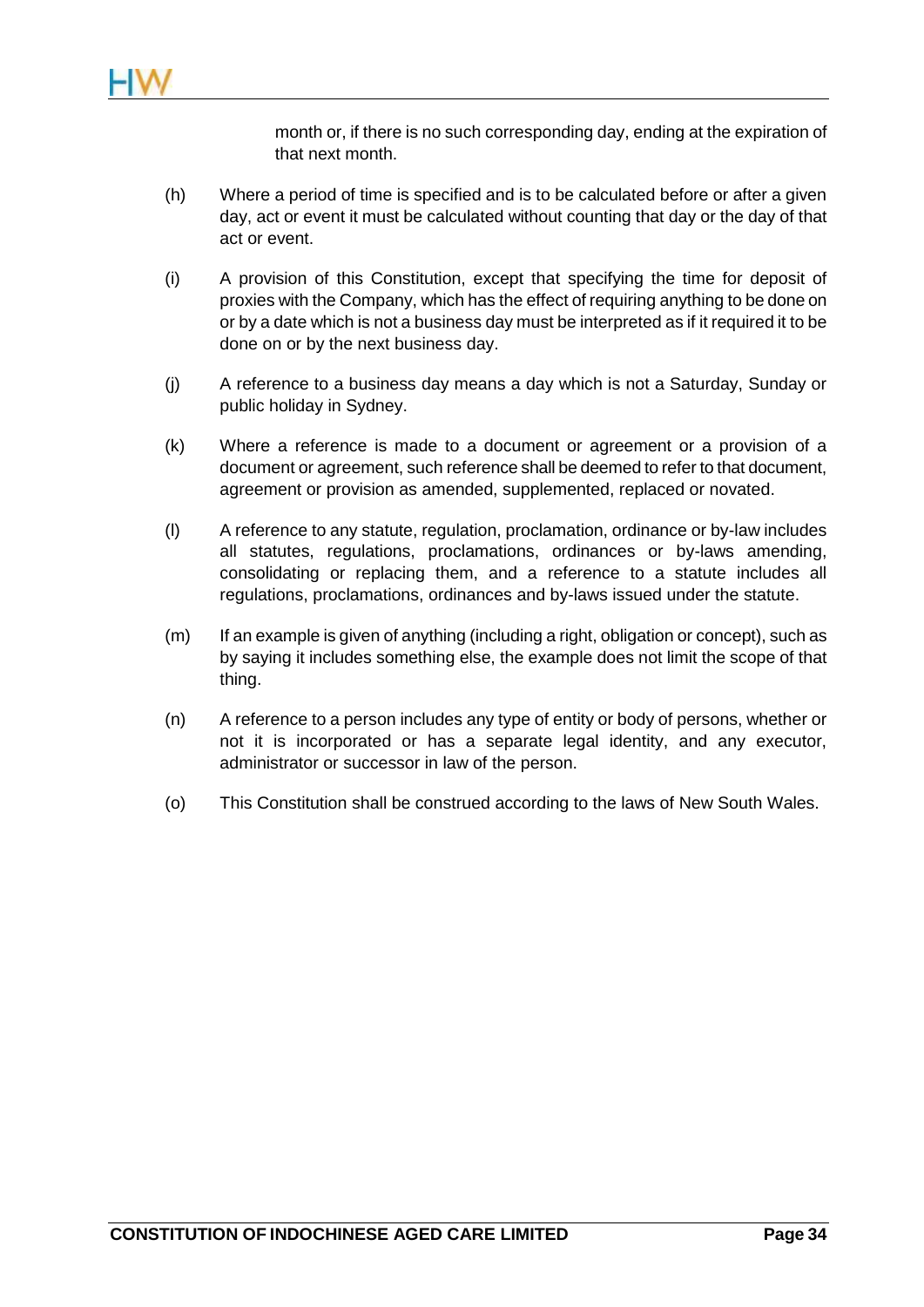## <span id="page-38-0"></span>**Schedule 1 – Initial Members**

# **1. INITIAL MEMBERS**

|                |                                | Signed<br>Membership<br>application form | Remarks                                        |
|----------------|--------------------------------|------------------------------------------|------------------------------------------------|
| 1              | Chou Ma 馬陳佩珠                   | yes                                      |                                                |
| $\overline{2}$ | Peter Wong 黄肇強                 | yes                                      |                                                |
| 3              | Phuoc Thang Tran 陳盛福           | yes                                      |                                                |
| $\overline{4}$ | Harry To Ha Tang 曾維佳           | yes                                      |                                                |
| 5              | Eric Pang 彭鎮威                  | yes                                      |                                                |
| 6              | David Nguy 危國達                 | yes                                      |                                                |
| $\overline{7}$ | Anna Nguy 林月明                  | yes                                      |                                                |
| 8              | David Tran 陳光                  | yes                                      |                                                |
| 9              | Henry Vi Binh Tang 曾澤平         | yes                                      |                                                |
| 10             | Henry Kei Shing Ngai 魏基成       | yes                                      |                                                |
| 11             | Vincent Kong 江念慈               | yes                                      |                                                |
| 12             | Paul Cheong 張松波                | yes                                      |                                                |
|                | Community Advancement<br>Lao   | Yes                                      | Representative,<br>Mrs<br>Pinhkham Simmalavong |
| 13             | N. S. W. CO-OP. Ltd ABN 43 472 |                                          |                                                |
|                | 985 467                        |                                          |                                                |
| 14             | Wai Kau Chan 陳緯球               | yes                                      |                                                |
| 15             | Van Thao Chung 莊文藻             | yes                                      |                                                |
| 16             | 0ai-Trieu 趙大鈍                  | yes                                      |                                                |
| 17             | William Lam 林鎮隆                | yes                                      |                                                |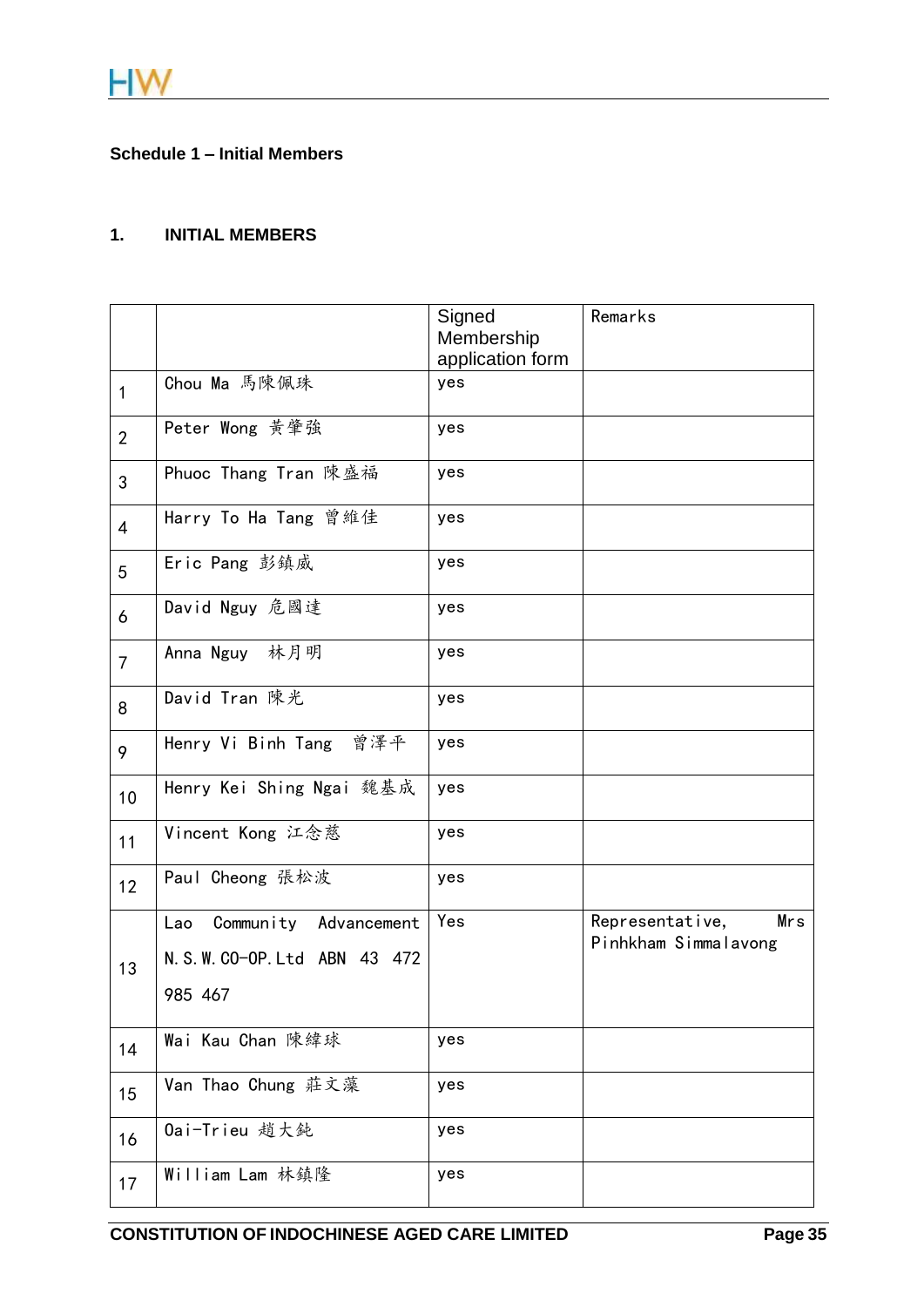

| 18 | Thay Lim 林耿輝         | yes |                                                                     |
|----|----------------------|-----|---------------------------------------------------------------------|
| 19 | Bounkong Kerr 柯瑞堂    | yes |                                                                     |
| 20 | Som Sak Ma 馬漢欽       | yes |                                                                     |
| 21 | Kenny Tran 陳章明       | yes |                                                                     |
| 22 | Kean Hoa Tea 張慶華     | yes |                                                                     |
| 23 | Son Ha Long (Ma) 馬山河 | yes |                                                                     |
| 24 | Kian Seng Lee 李建成    | yes |                                                                     |
| 25 | Quang Van Truong 張文光 | yes |                                                                     |
| 26 | Rong Xi Wu 吳榕曦       | yes | Please note Yu Hei Ng<br>has changed to Rong Xi<br>Wu (same person) |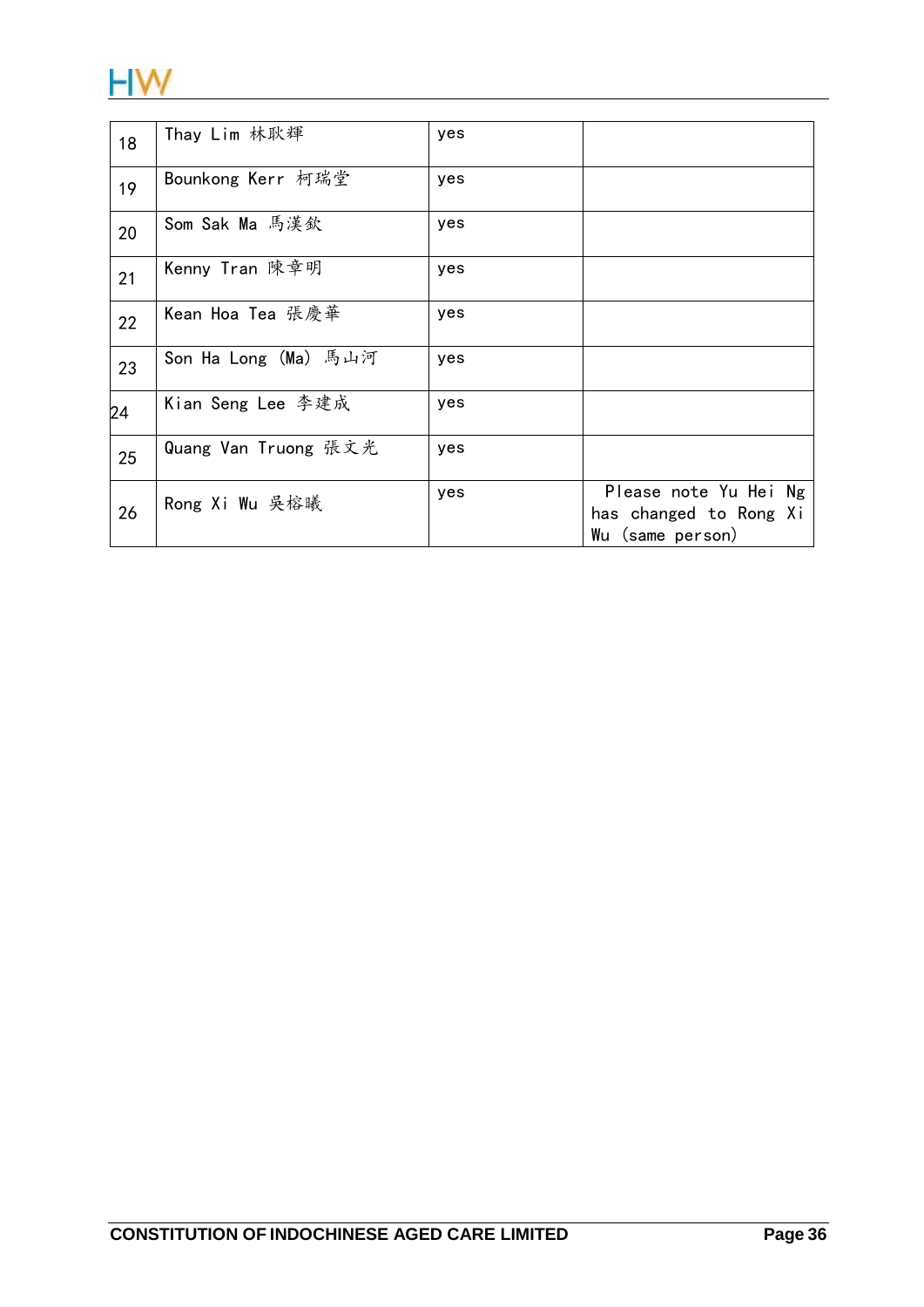

# **Schedule 2 – Initial Board**

# **1. INITIAL DIRECTORS**

- <span id="page-40-0"></span>(a) Wai Kau CHAN
- (b) Bounkong KERR
- (c) Vincent KONG
- (d) Chou MA
- (e) David NGUY
- (f) Eric Chun Wai PANG
- (g) Henry Vi Binh TANG
- (h) Harry To Ha TANG
- (i) David TRAN
- (j) Phuoc Thang TRAN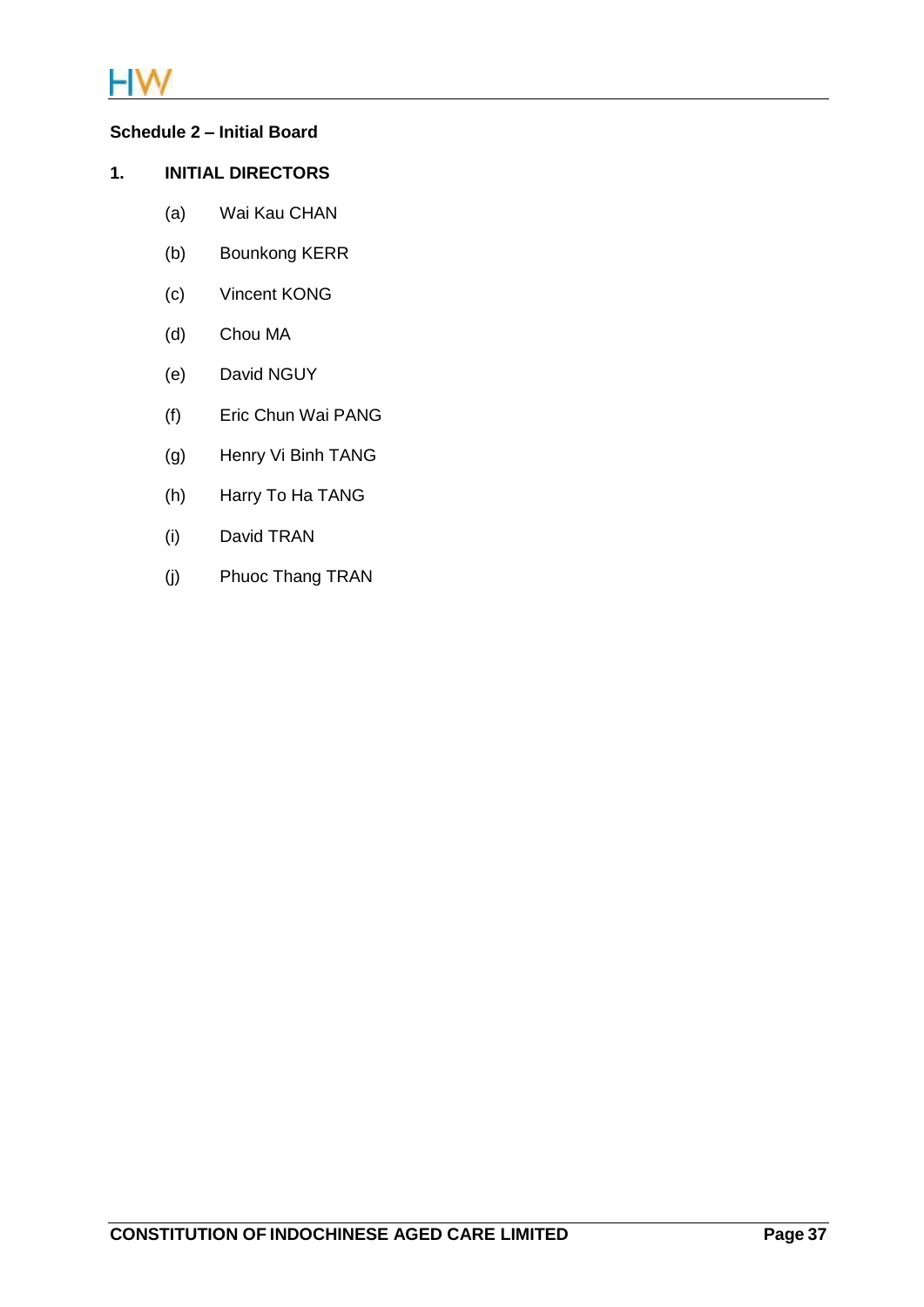

# **Schedule 3 – Matters requiring Special Resolution of the Members**

- <span id="page-41-0"></span>1. Winding up the Company; and
- 2. The sale or transfer of all or substantially all of the assets and business of the Company.